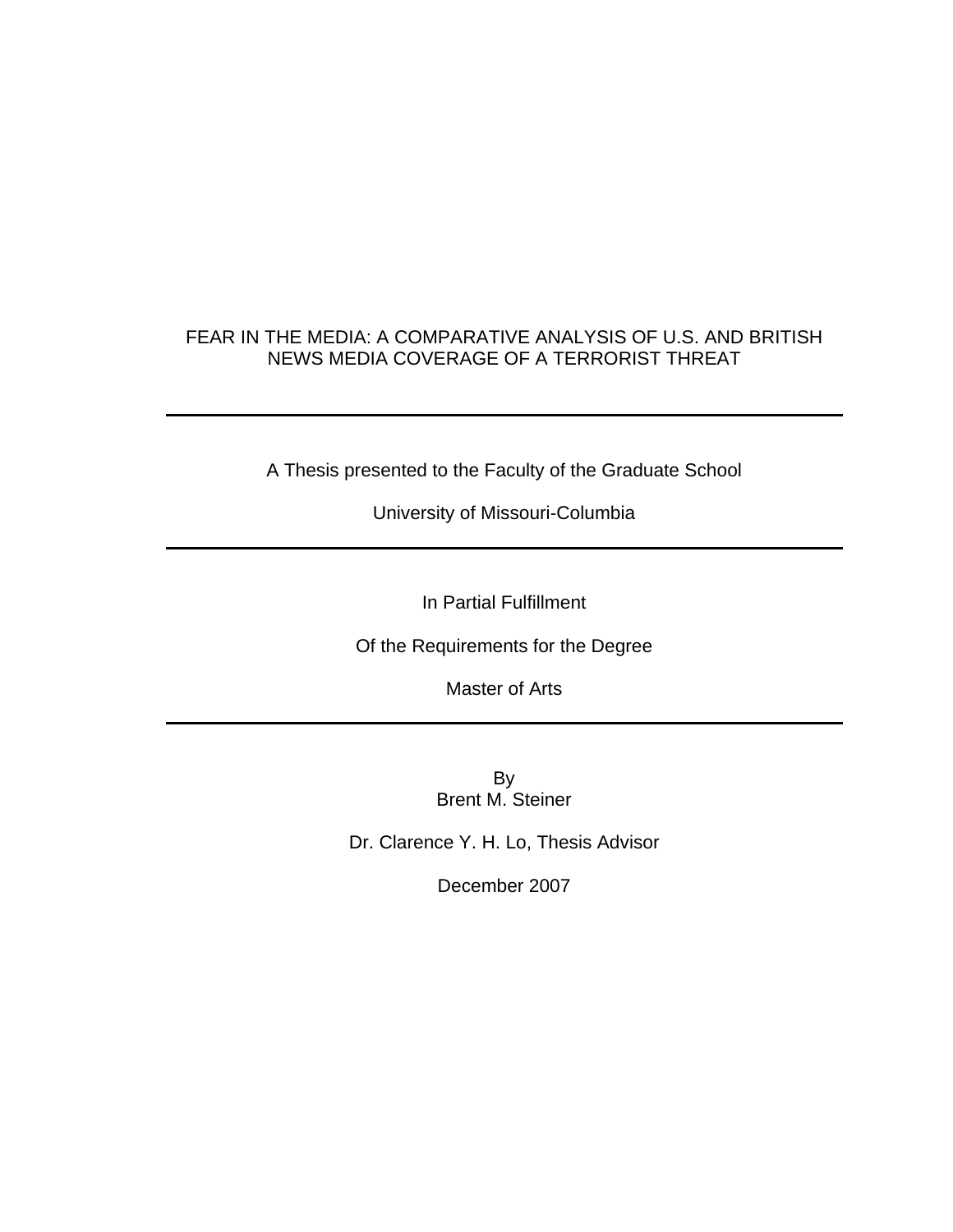### **APPROVAL**

The undersigned, appointed by the dean of the Graduate School, have examined the thesis entitled

> FEAR IN THE MEDIA: A COMPARATIVE ANALYSIS OF U.S. AND BRITISH NEWS MEDIA COVERAGE OF A TERRORIST THREAT

presented by Brent M. Steiner,

a candidate for the degree of master of arts

and hereby certify that, in their opinion, it is worthy of acceptance.

Professor Clarence Y. H. Lo

Professor John F. Galliher

Professor Charles N. Davis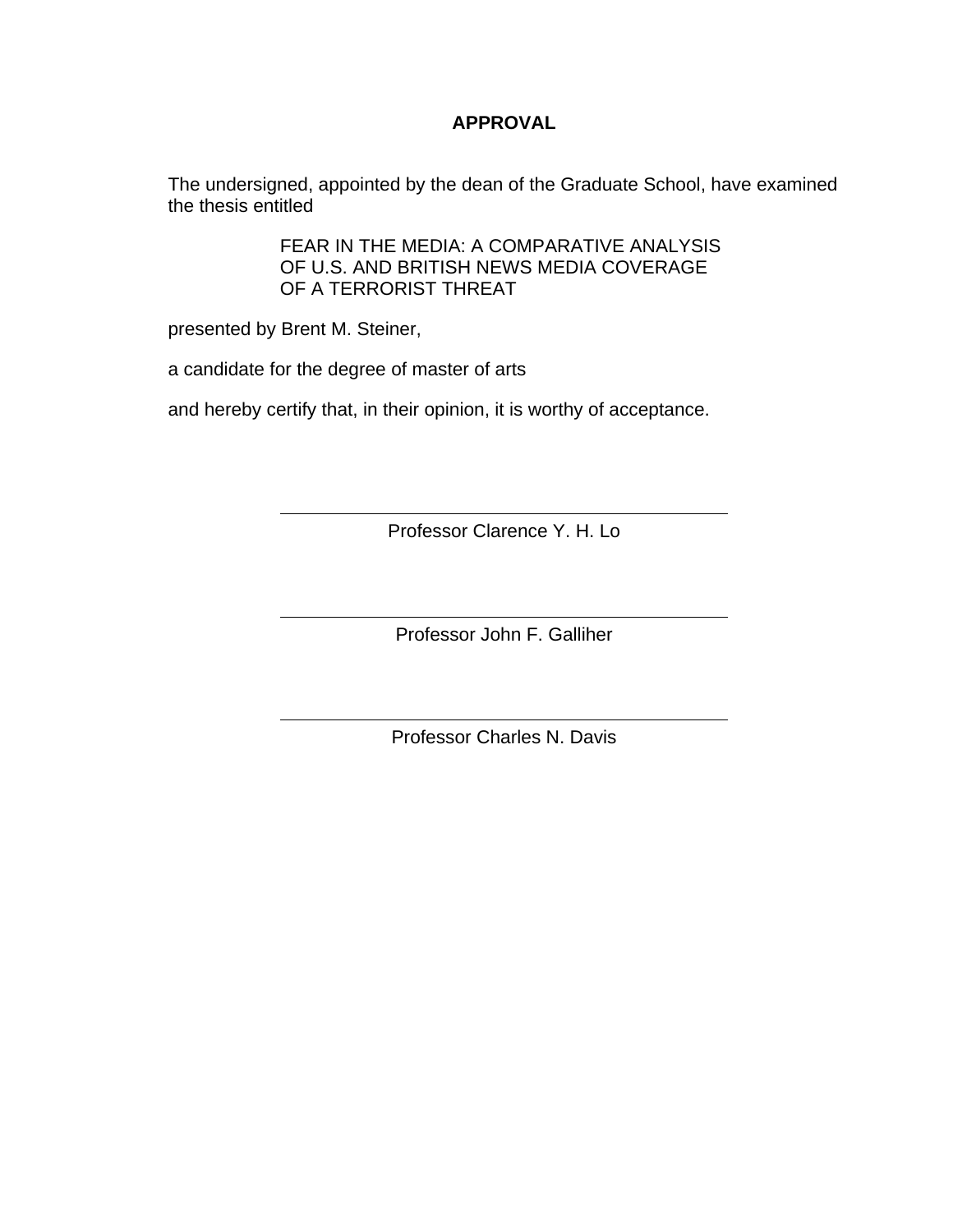## **DEDICATION**

It's difficult to express into words my appreciation for you, the only words that some up my feelings are I Love You, Mom—thanks for being there for me.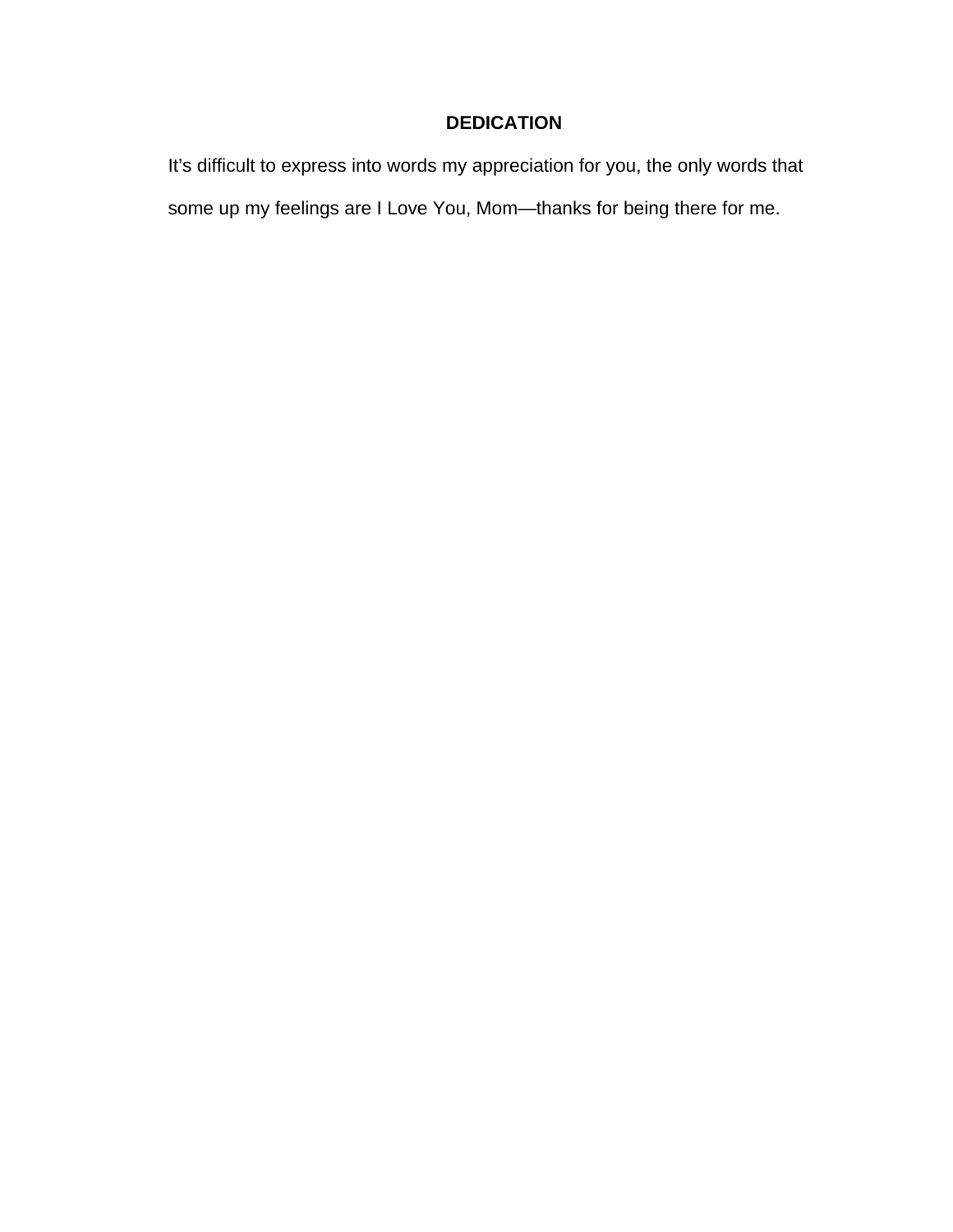### **ACKNOWLEDGEMENTS**

First and foremost I would like to thank my advisor Clarence Lo. It is difficult to express how much Clarence's supervision helped advance this project. His support not only as an advisor, but also as a mentor, has helped me make strides in academia and life that I will always appreciate.

Second, I would like to thank John Galliher for his mentorship. John made Columbia, and especially the University of Missouri, home to me. John took me under his wing and helped me get acclimated.

Third, I would like to acknowledge Charles Davis for his very astute comments of my drafts and his helpful criticism that certainly will alter my approaches to subsequent work.

Finally, I would like to thank Jesse Van Gerven, Will Force, David Criger, Steve Barnard, Jeff McCully, Erin Heitman, JoVanna Walker, Mark Youngblood and all the other members of my cohort for the great discussions and feedback made this paper better. Also, thank you to the many individuals that I may have not mentioned by name your work was greatly appreciated.

ii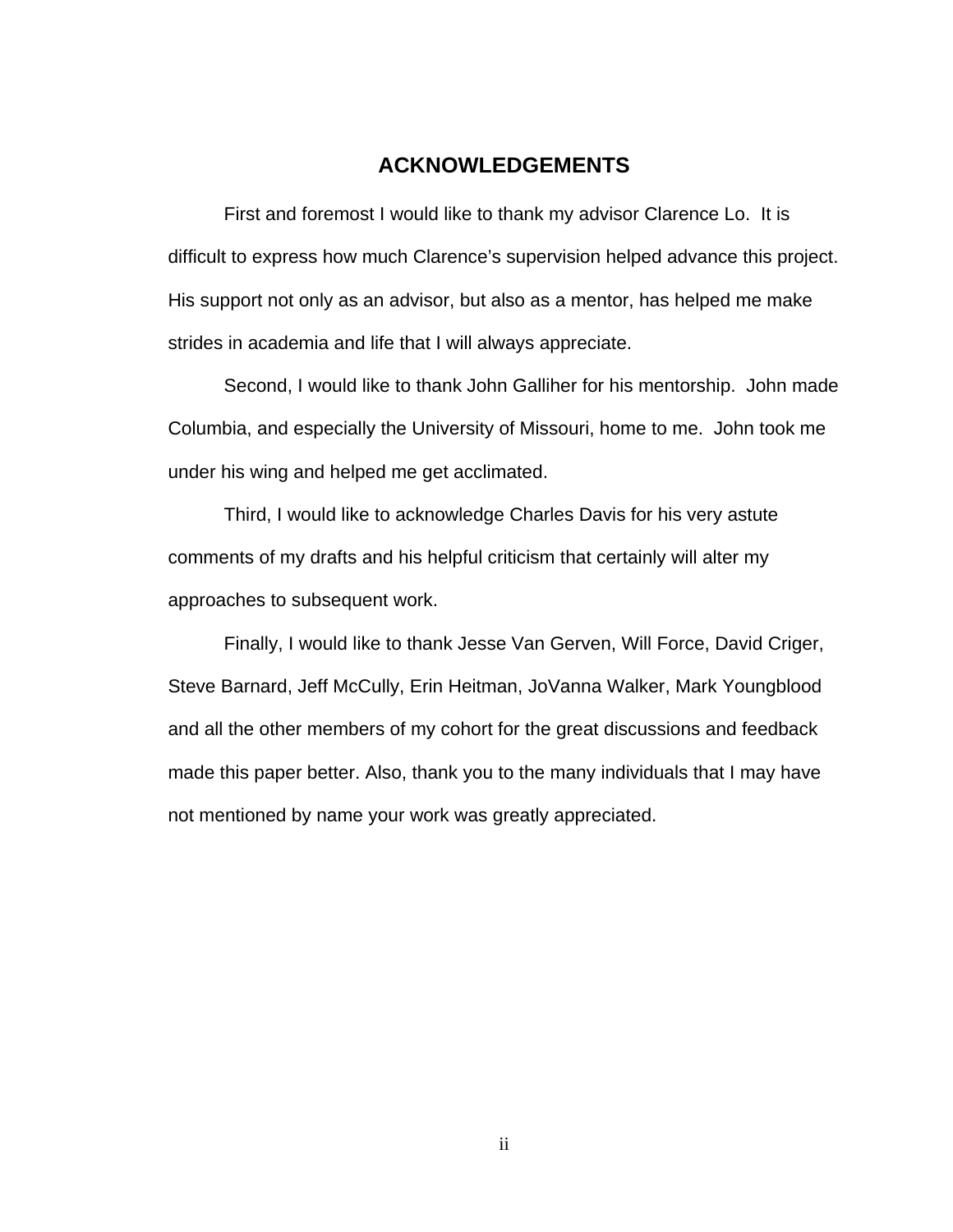## **TABLE OF CONTENTS**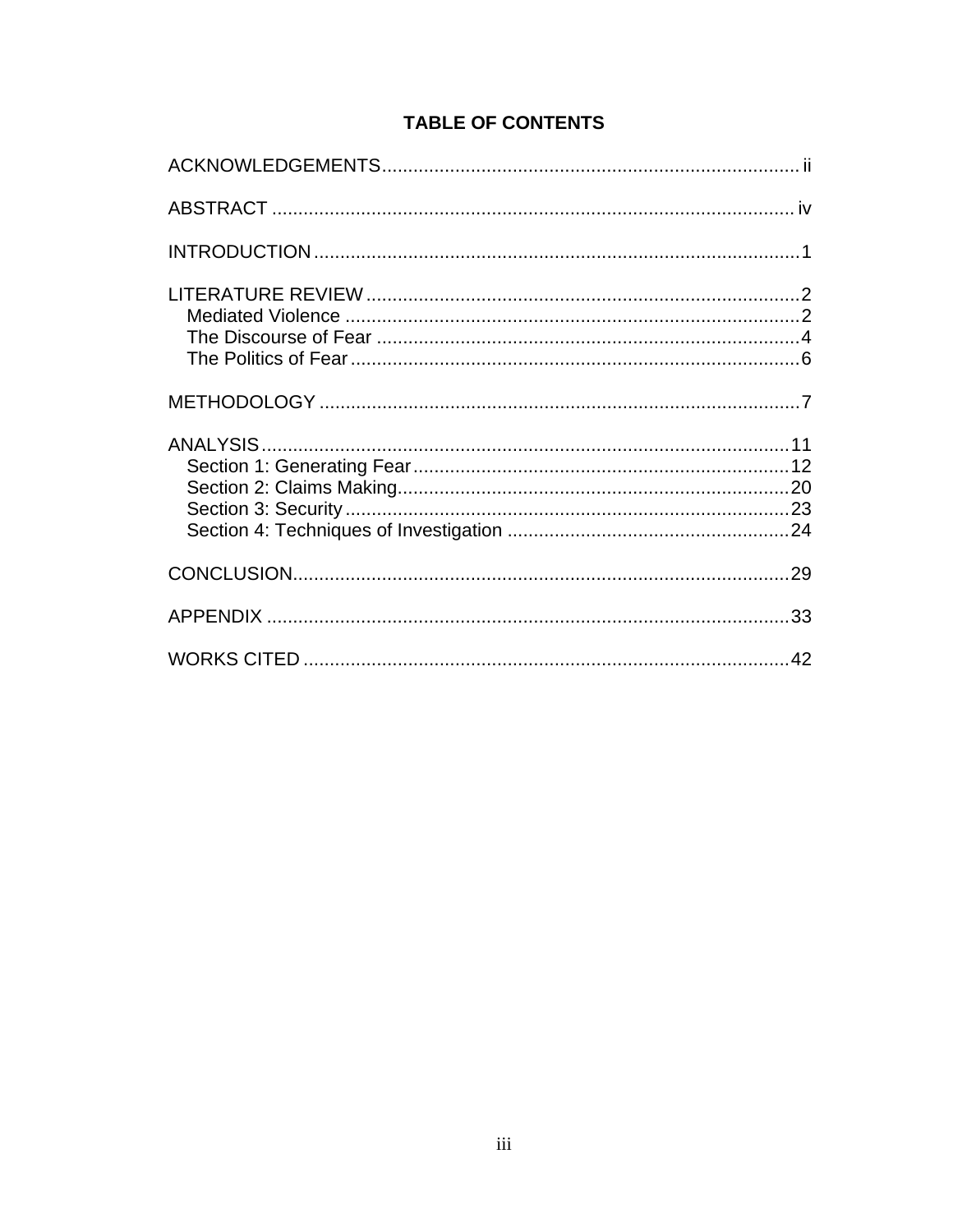### FEAR IN THE MEDIA: A COMPARATIVE ANALYSIS OF U.S. AND BRITISH NEWS MEDIA COVERAGE OF A TERRORIST THREAT

Brent M. Steiner

Dr. Clarence Y. H. Lo, Thesis Advisor

### **ABSTRACT**

Terrorism has become a significant media event. Research has shown the consumption of media focused on terrorism leads to higher levels of fear. This comparative content analysis of three U.S. papers (The New York Times, The New York Post, USA Today) and three British papers (Daily Telegraph, The Guardian, the Sun) focuses on the usage symbols, claims making, security measures, and techniques of investigation to articulate the difference of fear producing symbols within select print media of each respective country. The focus is derived from an August 10, 2006 terrorist attack that was thwarted by British intelligence agencies. By collecting articles from each newspaper for the subsequent week after the event I was able to construct a sample of coverage. Using theories of the discourse of fear and the politics of fear this paper focuses on the amount of symbols used in the coverage. The analyses concludes that American print media contains more symbols that potentially produce fear, than the British print media.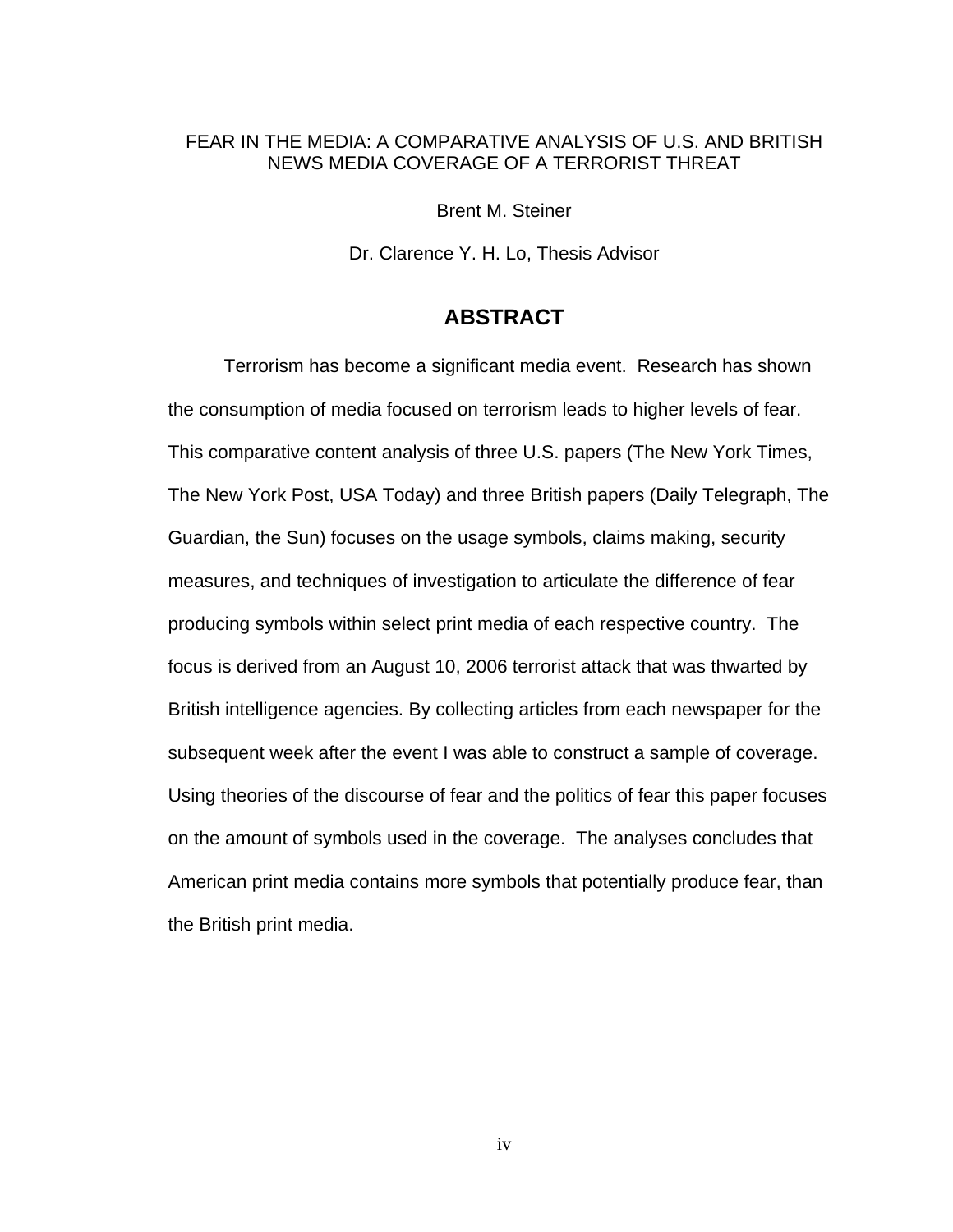### **INTRODUCTION**

The goal of this research is to compare the content and portrayal of a thwarted terrorist plot in American and British newspapers. On August 10, 2006, British intelligence stopped a plot by homegrown terrorists to use bombs that were made of liquids to blow-up several airliners bound for the U.S. over the Atlantic Ocean. This research focuses on how three major U.S. print media outlets (New York Times, USA Today, and The New York Post) and three major British print media outlets (The Guardian, The Daily Telegraph, and The Sun) covered the story over the subsequent week after the event. By using the theoretical framework developed by David Altheide on the discourse of fear and the politics of fear I will show a comparison between the U.S. and British **Newspapers** 

It is imperative to make clear that this project is not rendering a normative judgment about fear production. It is not the goal of this project to state whether the production of fear in the media and the politics of fear is appropriate, rather the goal of this project is to evaluate how fear is produced and disseminated through the media and by government officials. Evaluating the validity of the production fear is a very complex matter that spans far beyond the scope of this research. The main goal of this research is to understand how a thwarted terrorist attack is presented in the media and how that presentation is used to produce fear.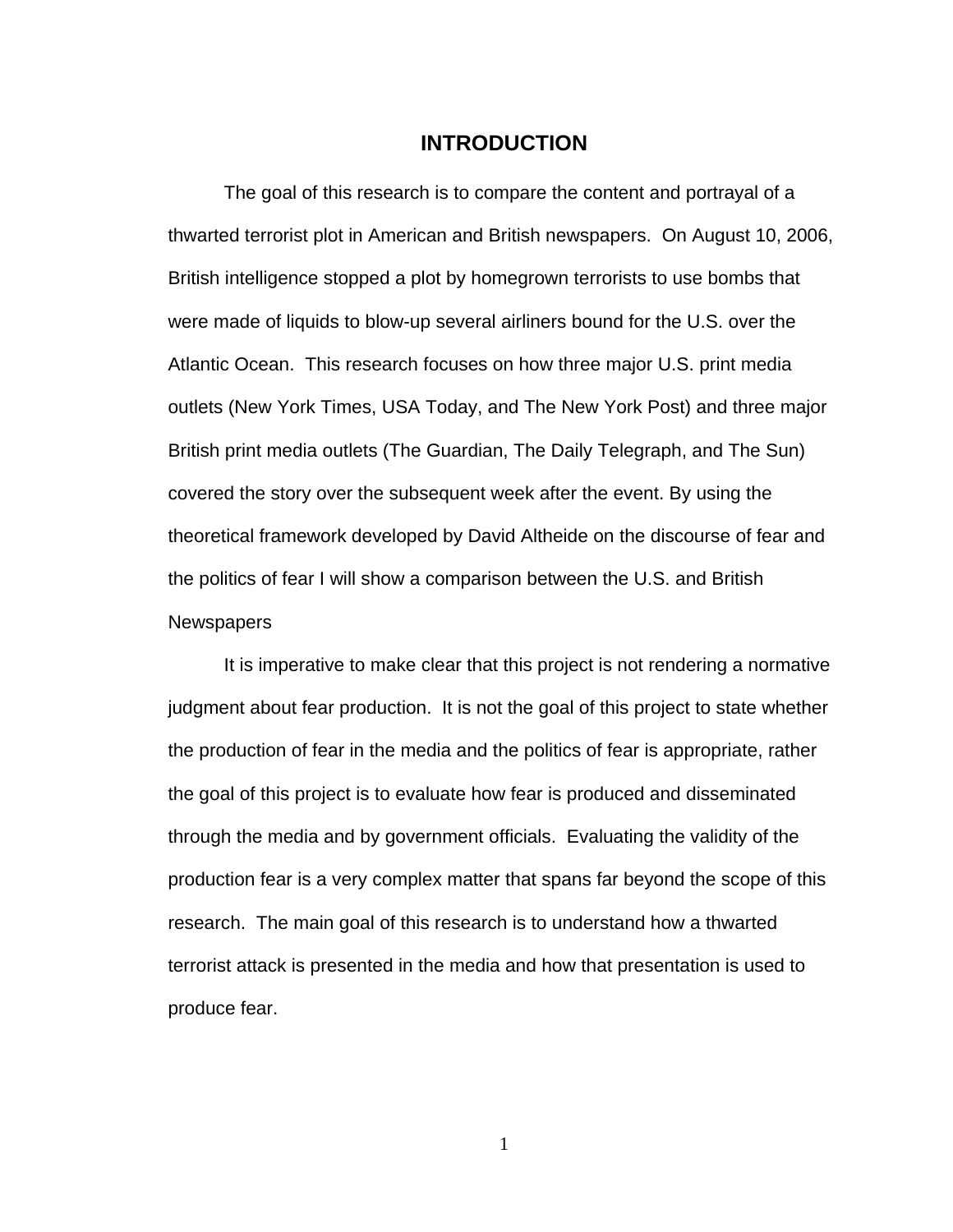### **LITERATURE REVIEW**

The way terrorism is presented in media has a large impact on the individuals who consume that information (Sloan: 2000). The reaction to news media coverage of the events of September  $11<sup>th</sup>$  had a global impact, "reacting to the news, the majority of Hungarians (51.2%) were "very" or "somewhat" worried that they, or someone in their family, could have become victims of terrorism. Equally informed, 83% of people in the United Kingdom and 76% of the Russian public shared those fears." (Nacos: 2002, pg. 44) Research found that the level of consumption of news media also played a role in the amount of fear an individual experienced. People that were 'hooked' to the media coverage of the terrorist attacks reported higher levels of fear than did individuals that were not 'hooked' to the media coverage. The impact of news media on the ways in which terrorism is understood and internalized dictates the definitions and contexts through which their audiences understand the concept of terrorism. As David Altheide (2006: 49) writes, "social meanings are constructed through news reports by associating words with certain problems and issues." It thus becomes imperative to understand how terrorism is being presented in the media and what types of power structures are embedded within the framing and format of presentation.

#### *Mediated Violence*

Since the year 2000, terrorism has been one of the most covered phenomena in the media. While defining exactly what constitutes a terrorist act remains problematic, certain characteristics are commonly needed for an act to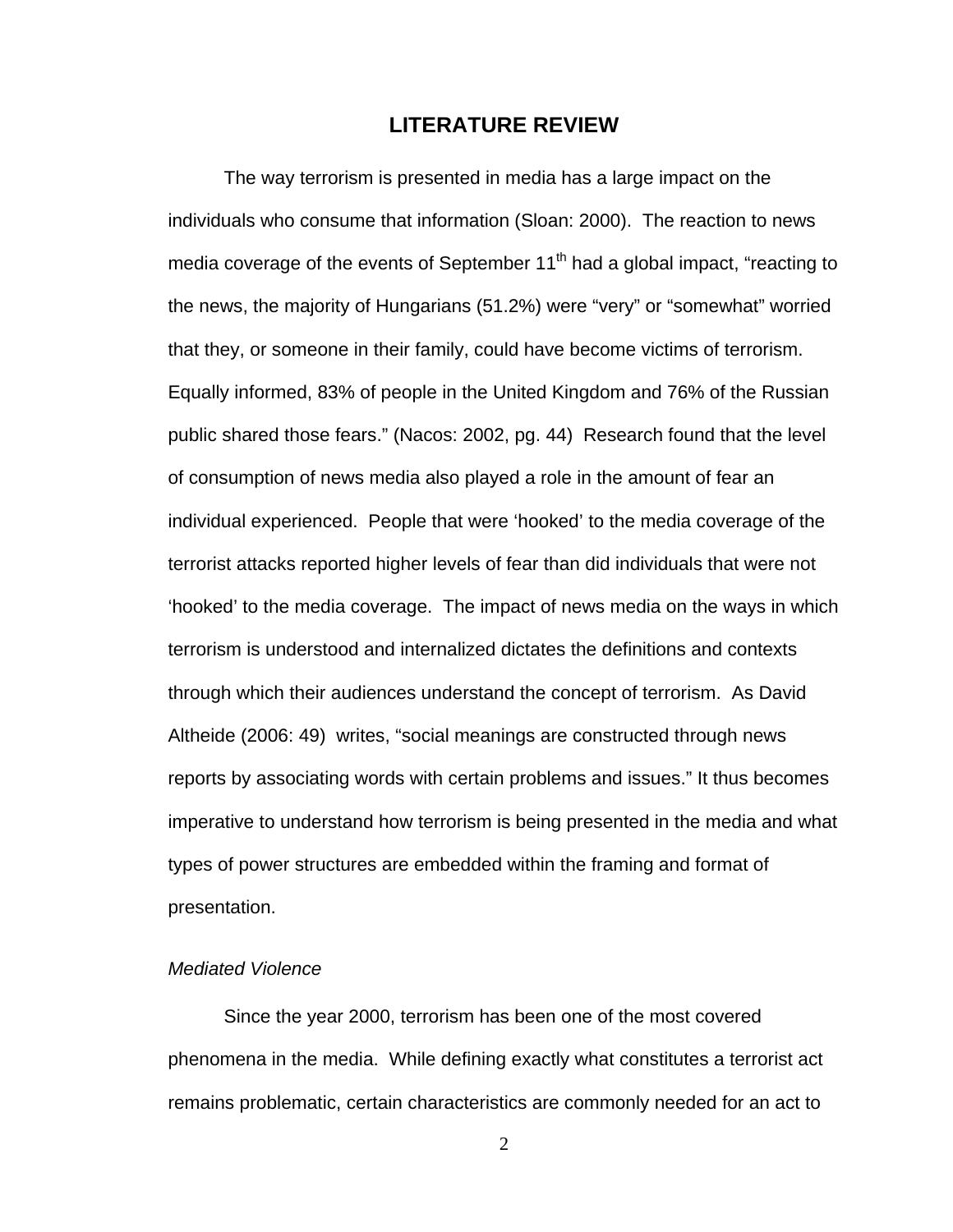be classified as a terrorist act. Combs (2006: 19) states, "terrorism…is an act composed of at least four crucial elements: (1) it is an act of violence, (2) it has a political motive or goal, (3) it is perpetrated against innocent persons, and (4) it is staged to be played before an audience whose reaction of fear and terror is the desired result." Terrorists often attack symbols and figures of authority in society, in order, to achieve the goal of intimidation of the audience (Paletz, Ayanian, and Fozzard 1982: 145). These symbols often take the form of buildings, airplanes, and other significant symbols (Pentagon). It is not the destruction of these symbols that is the goal of the terrorists or terrorist organization. The goal of the terrorist organization is the message that accompanies the act. The act itself is merely a vehicle that is used to convey the message. "The mass media are often the implicit or explicit rationale for [terrorist] acts; getting the message out is important for those individuals committed to the cause…given the widespread recognition that the mass media…the media formats are explicitly played to by more and more groups who lack access and legitimacy to get their messages across through other channels," observes Altheide (1987: 162).

This project is distinctly different from the other research done on terrorism in the media, because it does not rely on the reporting of an act of violence. The value of this project is that the information and dictation of discourse relies solely on government leaders and information leaked through various sources—both named and anonymous. Thus, the emphasis lies on how the information is presented by the media and how the threat and potential impact of the terrorist event is discussed by individuals with a vested interest in the promotion of the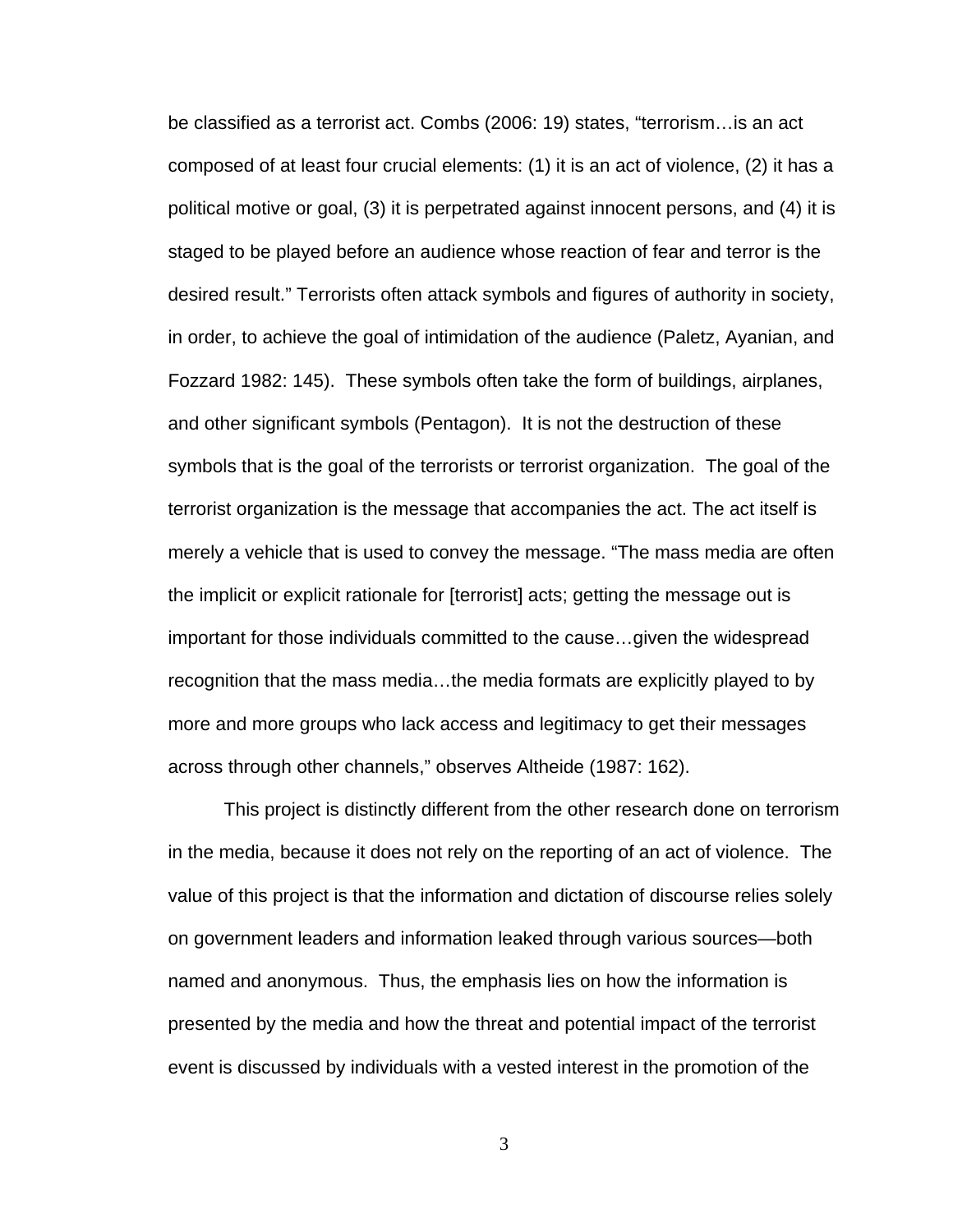terrorist event. Where most terrorism events are centered on the terrorists trying to covey a message by symbolically attacking select targets; this event is actually the inverse, in that, the message being echoed by government leaders among other individuals is that the risk of a terrorist threat is prevalent, stating, as John Reid did that the threat of terrorism "is a chronic and a severe one" (New York Post; Fear of Plotters on the Loose; Aug. 14, 2006).

#### *The Discourse of Fear*

The news coverage of terrorism has been subsumed under the idea of the discourse of fear. The discourse of fear is the association of crime and terrorist events that is constructed in the news media and popular culture, through "pervasive communication, symbolic awareness, and expectation that danger and risk are a central feature in everyday life" (Altheide 2006: 11). "Social constructionist approaches to the study of social problems and emergent social movements stress how mass-media accounts of crime, violence and victimization are simplistic and often decontextualize rather complex events in order to reflect narratives that demonize and offer simplistic explanations that often involve state intervention while adding to the growing list of victims." (Altheide 2006: 115) Criminal victimization, which is associated with several crime myths (predators, stranger danger, and random violence) (Best 1999), factors into the cultural foundation of the politics of fear, specifically the belief that anyone is/can be a potential victim and needs protection from the possible source—criminals or terrorists. (Garland 2001; Altheide 2006: 115) The fears that are associated with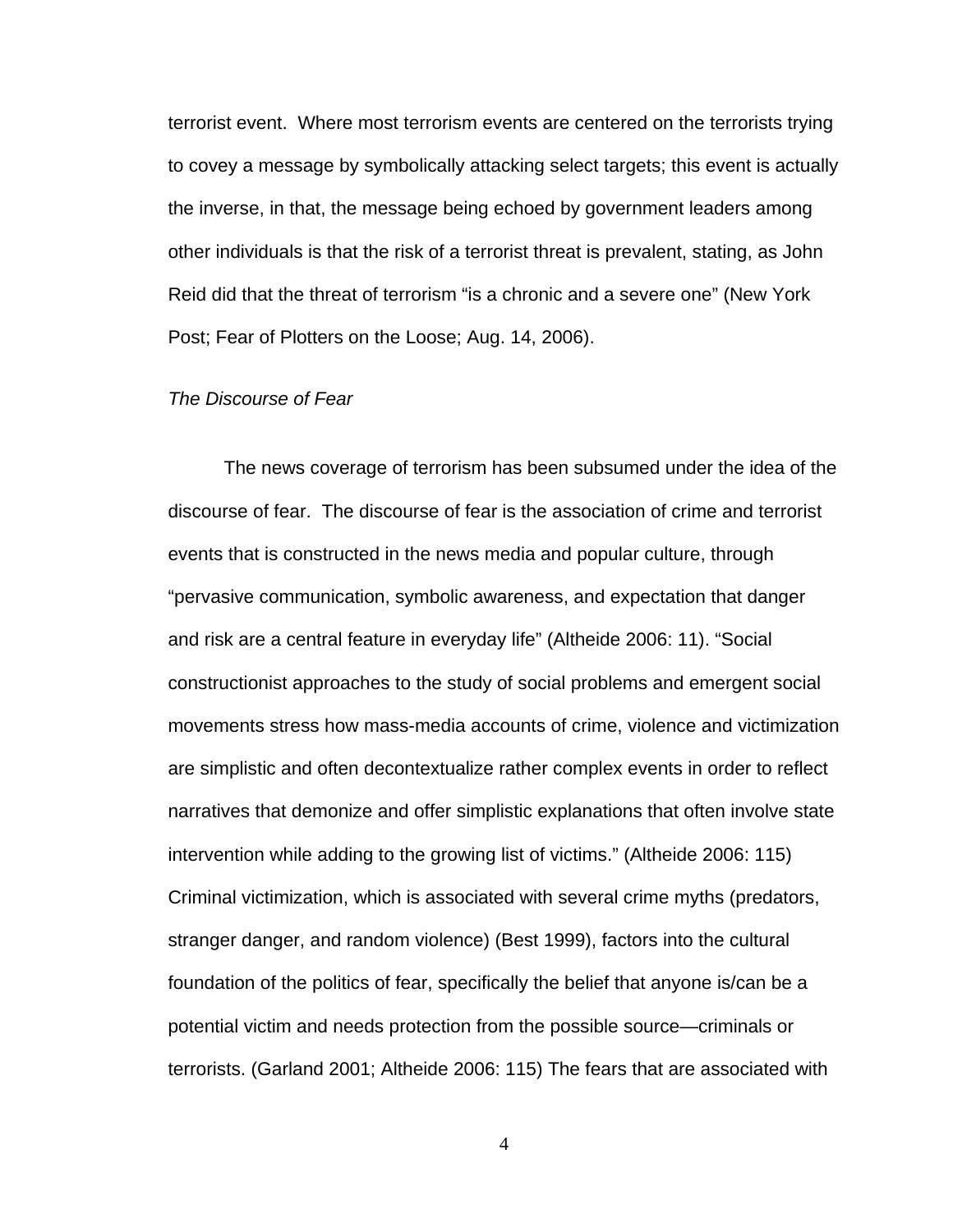the discourse of fear are capitalized upon by politicians and state control agencies that work with media as 'news sources' to advance a sense of insecurity and create a dependence on formal mechanisms of control (Altheide 2006).

This process is done through the manipulation of symbols. "News does not merely set agendas; rather, consistent with symbolic interaction theory, news that relies on certain symbols and promotes particular relationships between words, deeds, and issues also guides the perspectives, frameworks, language, and discourse that we use in relating to certain problems as well as related issues" (Ibid.). It is the social meanings that are constructed by continuously associating certain symbols (i.e. vulnerability) with other problems or issues (unknown assailants) (ibid). These social meanings can be internalized through certain interaction with media. Certain symbols, such as; fear, crime, terrorism, and victimization, are experienced vicariously by audience members through interaction with the mass media (Naco 2002, Altheide 2006, Sloan, 2000). The media logic, the form of communication and the process by which media convey and communicate information, that presents these symbols (fear, crime, terrorism, and victimization) "tends to be evocative, encapsulating, highly thematic, familiar to audiences, and easy to use" (Altheide 2006; 116). Often these symbols are conveyed using, what Altheide calls, "the problem frame". He writes, "The problem frame promotes a *discourse of fear that may be defined as the pervasive communication, symbolic awareness and expectation that danger and risk are a central feature of the effective environment*" (Altheide 1997; 648).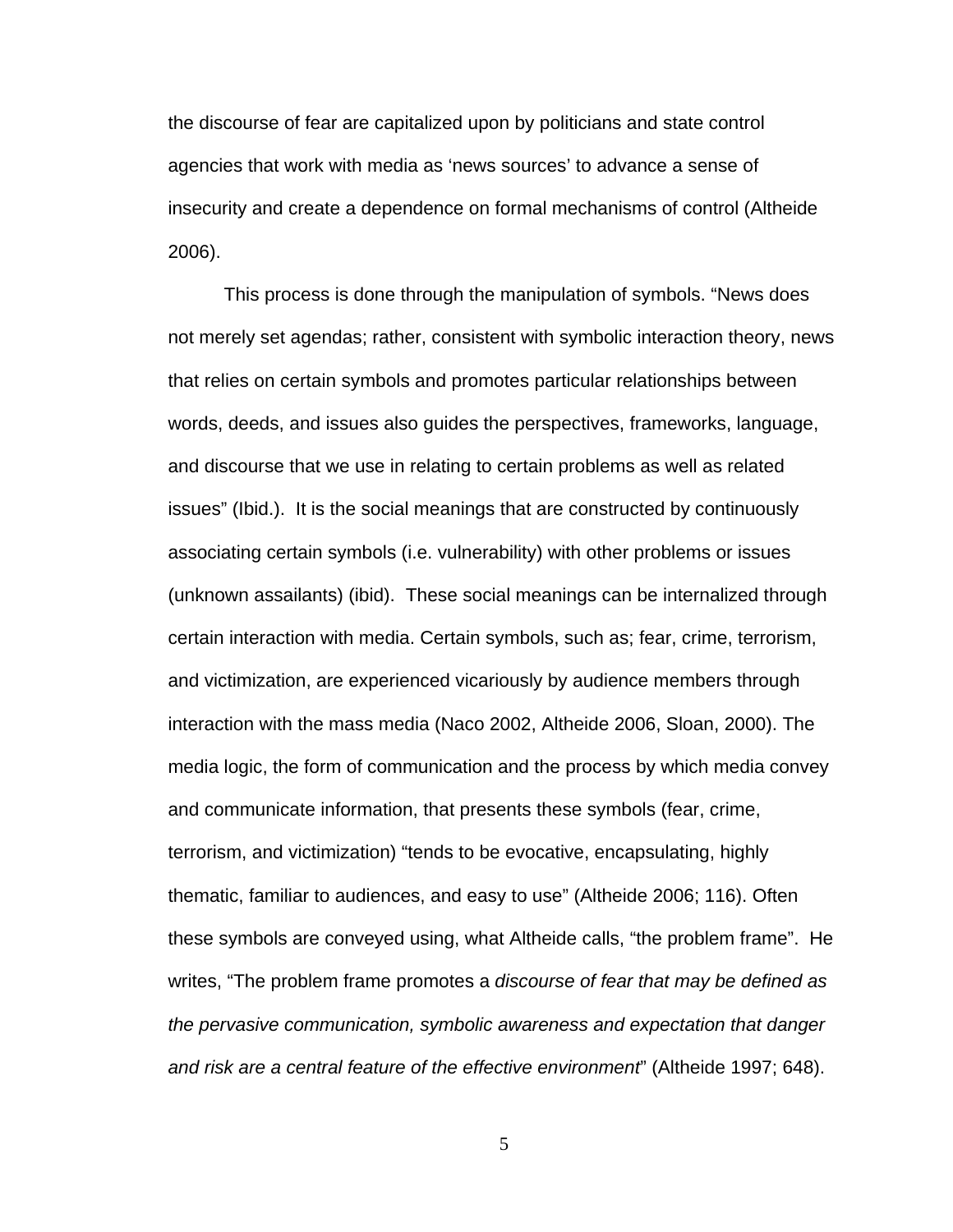In this section I have presented material that links the generation of fear by symbolic relationships that are used in the presentation of some concepts by media organizations. The media organizations present certain concepts by emphasizing certain topics, using select styles and frames that research has shown to generate fear within the audience. This creates the discourse of fear which is used to promote the belief that danger and risk are imminent aspects of the immediate environment. The manipulations of the discourse of fear—the politics of fear—will be covered in the next section.

#### *The Politics of Fear*

The politics of fear is the process that refers to decision makers' (individual or organizational) advancement and use of audience beliefs and assumptions pertaining to danger, risk, and fear in order to attain certain ends (Altheide 2006; 208). The politics of fear is prevalent in times of conflict, but it accumulates and gradually informs policy and affects everyday behavior (Altheide 2006; 15, 208). This concept does not entail that citizens are perpetually afraid of a specific threat, but, even though the object of fear may change, fear of threats to one's security is fairly constant (ibid.). "The politics of fear serves as a conceptual linkage for power, propaganda, news and popular culture, and an array of intimidating symbols and experiences such as crime and terrorism" (Altheide 2006; 117). The politics of fear is rooted in the public discourse that depicts social life as "dangerous, fearful, and filled with actual or potential victims"—the discourse of fear (Ibid.). The impact of this fear is that it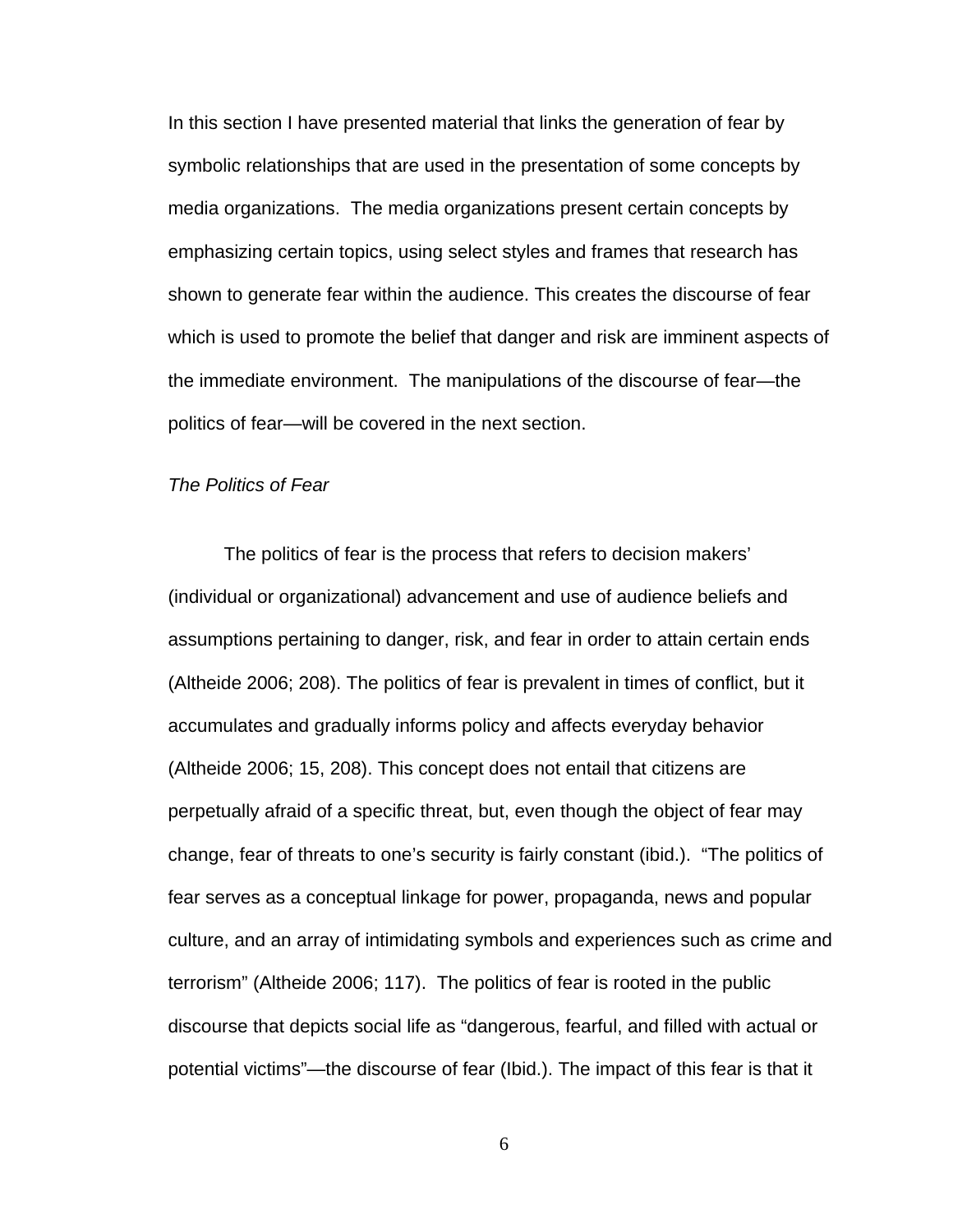attracts formal social control mechanisms, such as; protection, policing, and intervention, to avert further victimization (ibid.). Thus, it is not the idea of fear that is important, but the way in which fear is defined and comprehended in daily social interaction (ibid.). "The role of the news media is very important in carrying selective news sources' messages" (ibid.). News organizations take on the role of claims makers. Research has shown that it is government officials and police officials that dictate how issues of crime and terrorism are framed (Ericson, Baranek, and Chan 1987, 1989; Surette 1992). As Robin (2002) writes,

But how men and women interpret and respond to their fear—these are more than unconscious, personal reactions to imagined or even real dangers. They are also choices made under the influence of belief and ideology, in the shadow of elites and powerful institutions. There is, then, a politics of fear. Since September 22, that politics has followed two distinct tracks: first, state officials and media pundits have defined and interpreted the objects of Americans' fears—Islamic fundamentalism and terrorism—in antipolitical terms, which has raised the level of popular nervousness; and second, these same elites have generated a fear of speaking out not only against the war and US foreign policy but also against a whole range of established institutions.

The politics of fear is the manipulation of audience beliefs to promote

assumptions of the imminence of risk, danger, and fear in order to achieve certain goals. The politics of fear is founded in the discourse of fear. In the analyses section of this paper I will focus on aspects of the discourse of fear and the politics of fear and how they are used in the presentation of a thwarted terrorist event.

# **METHODOLOGY**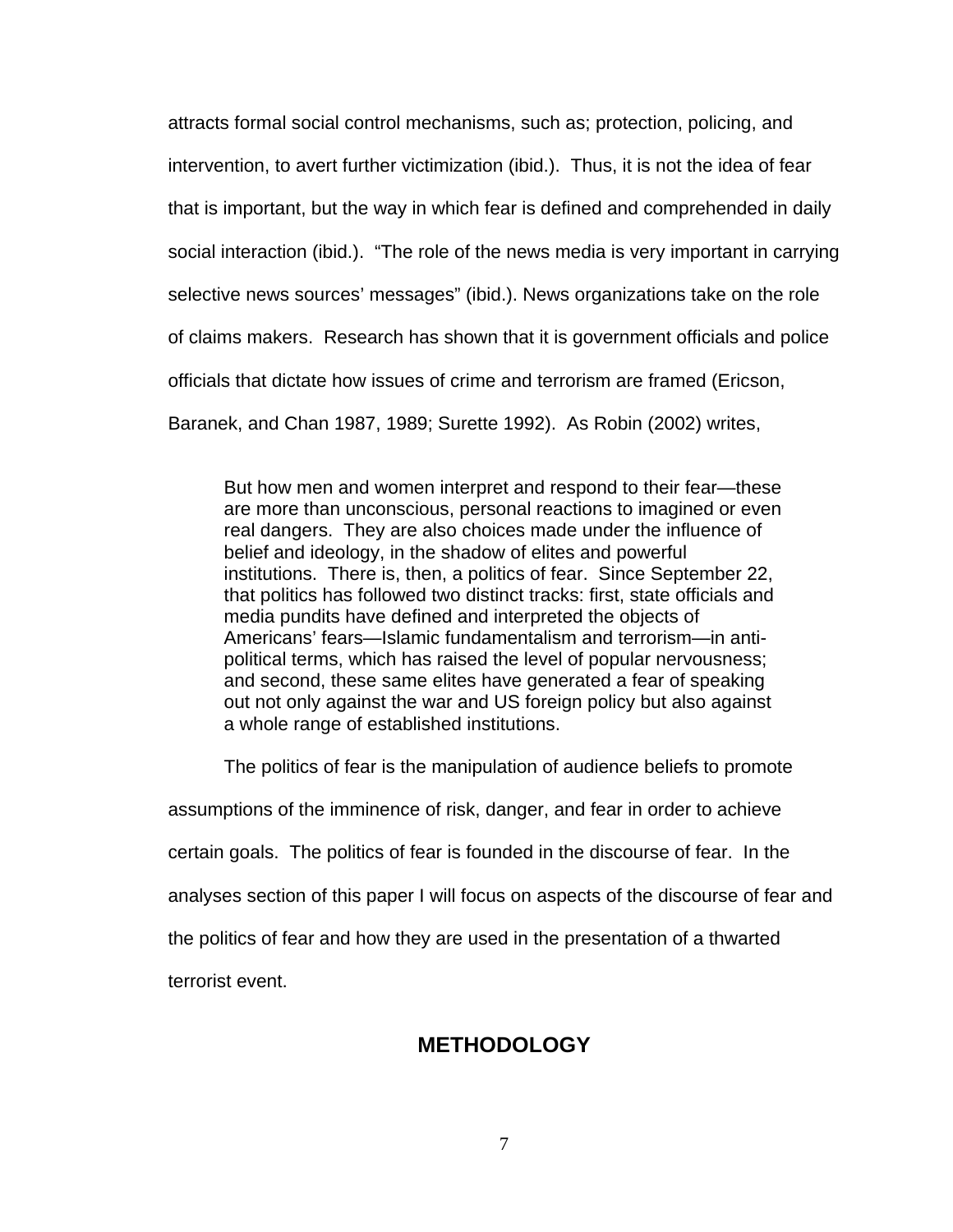The methodology that I use in this paper is a content analysis of three American newspapers and three British newspapers. The American newspapers that I selected were the New York Times, The USA Today, and the New York Post. I selected the New York Times because it is one of the most prominent newspapers in the United States with a daily circulation of over a million readers.<sup>1</sup> Another reason that I choose The New York Times is that it has a reputation of being politically centrist to liberal. I choose to include USA Today because, like The New York Times, it has an extensive circulation. The circulation of USA Today is the most of any American newspaper with a readership of over 2.2 million. The USA Today newspaper is politically centrist. I chose to use the tabloid the New York Post. The New York Post has the highest circulation of any tabloid in the United States (724,748) and the fifth highest circulation overall. The New York Post is politically conservative. The Post has diversified my data set and has allowed me to include an analysis of different types of newspaper formats.

The three British newspapers that I use in my analysis are The Guardian (London), The Daily Telegraph, and The Sun. When I selected which British newspapers I was going to use in my analysis I had to pay specific attention to the political leanings. The British newspapers political biases are more pronounced than the American newspapers. I chose to include The Guardian because it has a circulation of over 300,000. Politically, The Guardian has historically been a liberal newspaper. I selected The Daily Telegraph for

<sup>&</sup>lt;sup>1</sup> Associated Press, "Circulation at the Top 20 Newspapers" Monday, April 30, 2007 found at http://biz.yahoo.com/ap/070430/newspapers\_circulaton\_list.html. This article is used for the circulation of all US newspapers.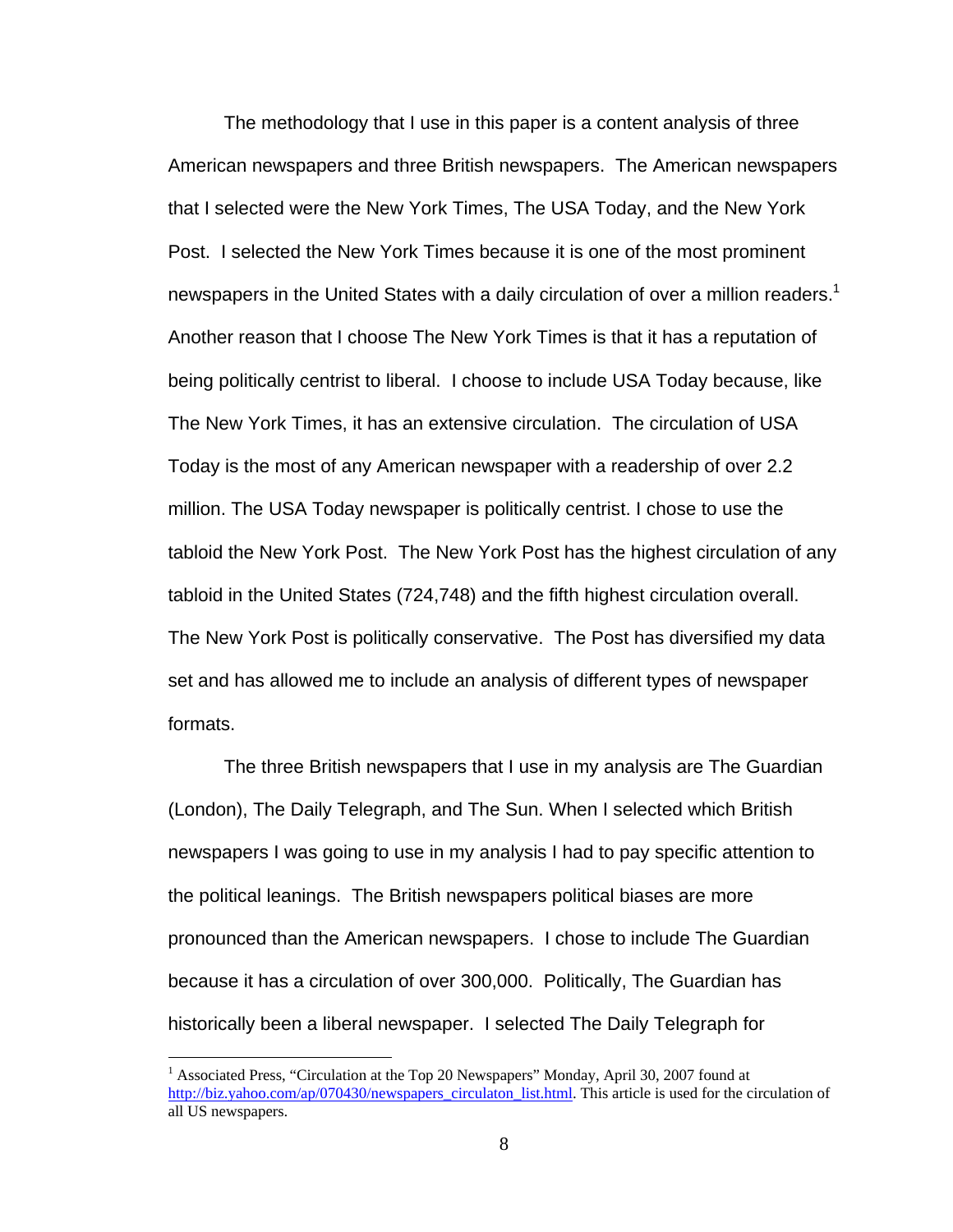inclusion into this study because it has a circulation of over 900,000. Another reason I had for selecting the Daily Telegraph is that it reports for a very conservative point of view. The final newspaper that I selected for this study is The Sun. The Sun has the second largest circulation of any newspaper in the world at over 7.5 million readers. The Sun, like the New York Post, is a tabloid. The Sun is politically conservative.

I used the Lexis-Nexis database to collect the newspaper articles that are analyzed in this paper. August 10, 2006 was the date that the terrorist plot was thwarted, but articles that report about the attempted terrorist plot did not appear in the selected newspapers until August 11, 2006. Articles about the event decreased significantly around August  $17<sup>th</sup>$  and  $18<sup>th</sup>$ . I limited the focus of this research project to cover the bulk of the articles relevant to this event. The time period that I focus on is August  $11<sup>th</sup>$  thru August  $18<sup>th</sup>$ . I created, within this 7 day period, divisions to ensure that the articles I chose came, equally, from different parts of the week. Dividing articles in this way assures that there is diversity of the types of articles covered. It also guards against selecting articles that are concentrated in a specific time period in which certain aspects may not be understood. The divisions are as follows; August 11<sup>th</sup>, August 12<sup>th</sup>, August 13<sup>th</sup> & 14<sup>th</sup>, August 15<sup>th</sup> & 16<sup>th</sup>, and, finally, August 17<sup>th</sup> & 18<sup>th</sup>. The search phrases I used were very board to ensure that I did not miss any relevant articles to this research project. The phrases I used are; terror plot, terrorism, and British intelligence. By using this method I found any articles that were published that contained *any* of these words. I then went through the broad range of articles to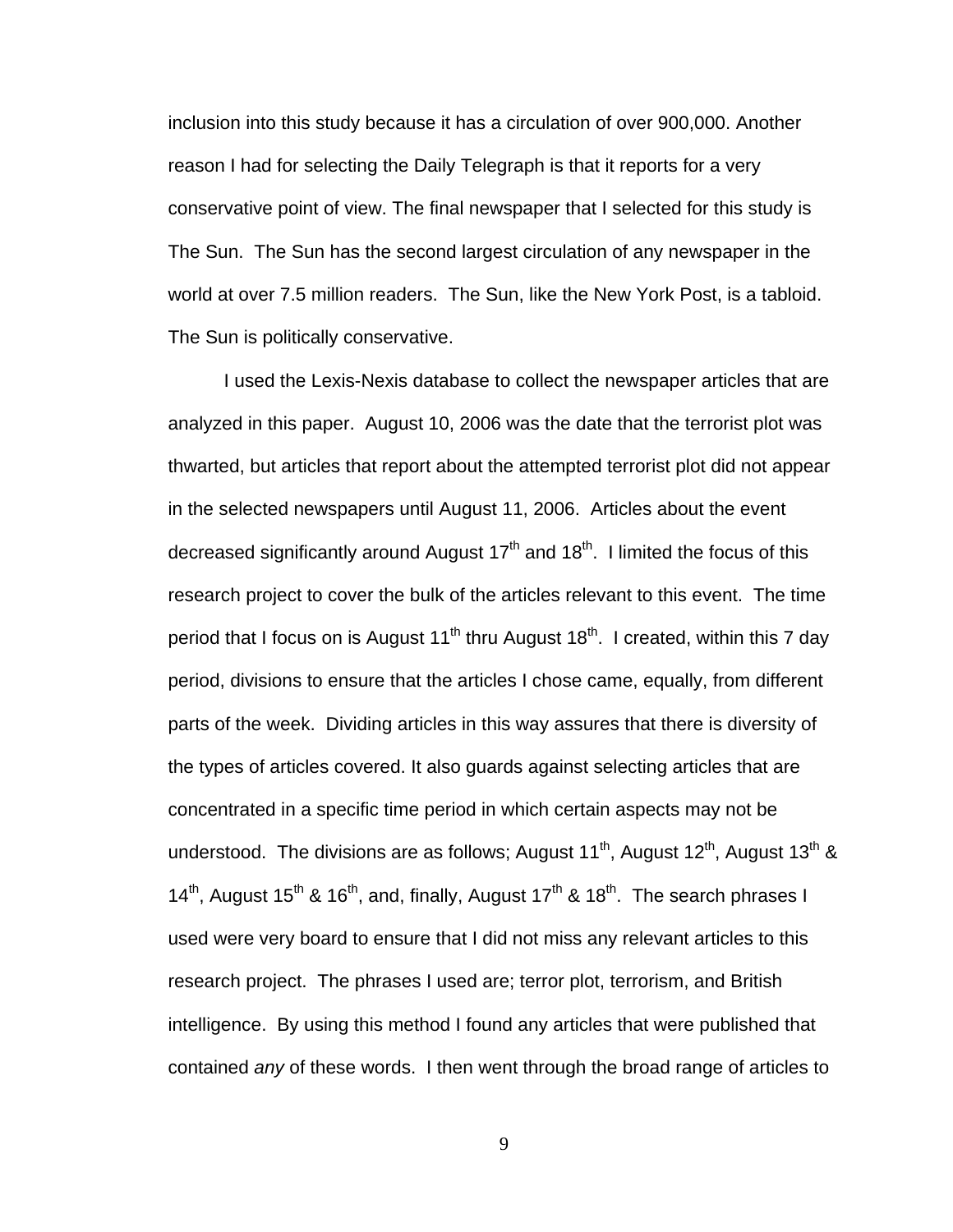find those that specifically pertained to the thwarted terrorist plot coverage. I excluded articles that mentioned the plot, but did not specifically pertain to the thwarted terror plot. For each of the five divisions of the seven day coverage period I tried to assign five articles for *each* newspaper. Not all of the newspapers printed enough articles for each division to contain five articles, but I was able to find between 20-25 articles for each newspaper. The USA Today is the only newspaper that created a problem with this method because it did not print an edition on August 12, 2006. I made up for this missing section by including eight articles from August  $11<sup>th</sup>$  and seven articles from August  $13<sup>th</sup>$  &  $14<sup>th</sup>$ . This is the process I used to create my sample of articles that appear in the analysis.

After my sample of articles was prepared I went through each article using the Qualrus coding software from Ideaworks. I coded the articles by paragraph looking for the presence of content such as; claims makers, security measures, costs, etc. The coding process helped me to identify how and what was being reported by the newspapers. I then constructed a spreadsheet (see Appendix A) which lists all the codes and the instances they appeared. By using this spreadsheet I was able to see the number of instances a certain code appeared within one of the five divisions of the week for a single newspaper, it also denotes the number of times that the codes appeared in a given newspaper, and the number of times a code appear within the all of the newspapers for a given country. I am relying on this breakdown of content to supply the data for the analysis.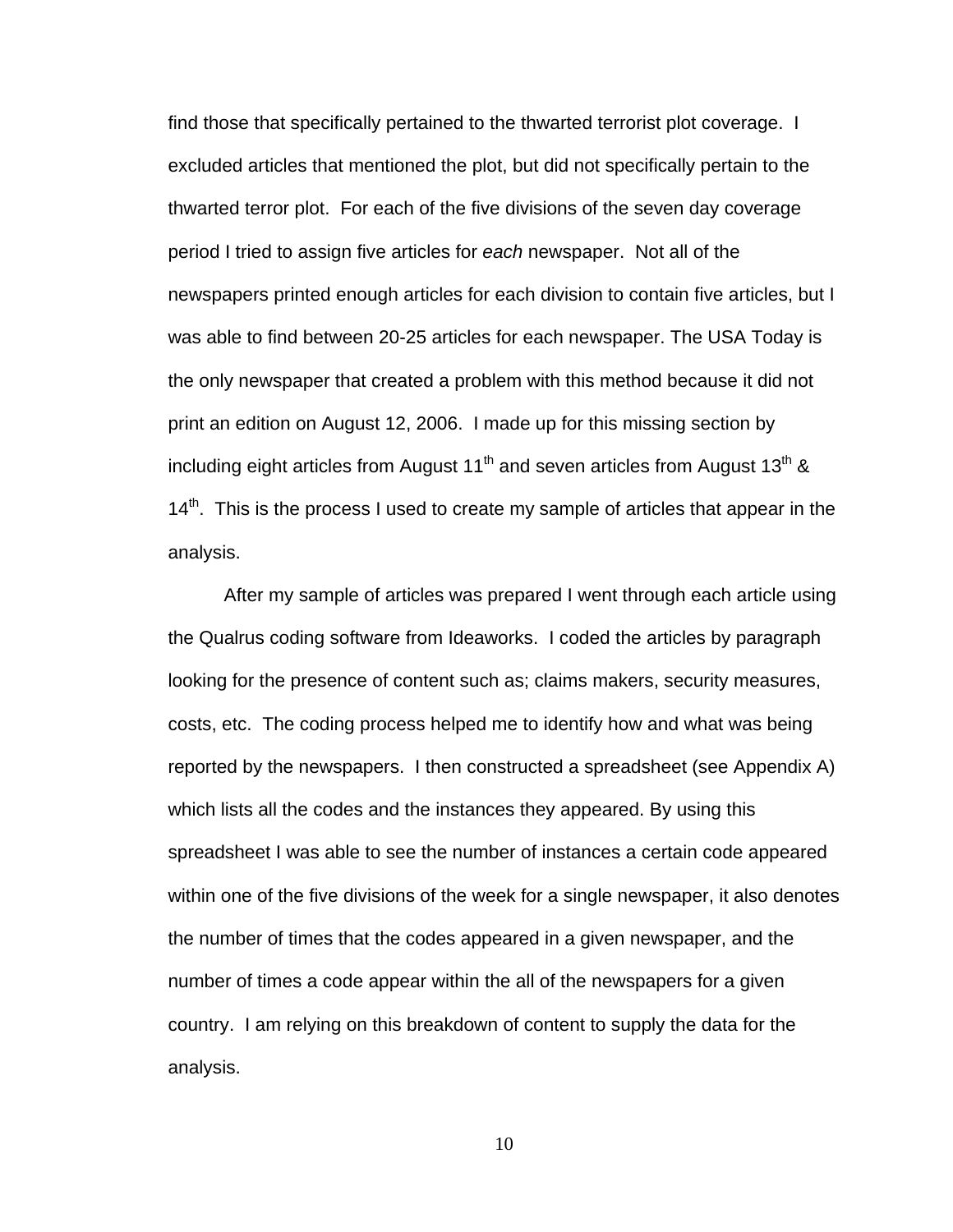#### **ANALYSIS**

The analysis section of this paper will consist of four different sections. Each of the different sections relate to the ideas of the discourse of fear and to the politics of fear. In the first section, the focus will be on the pervasive nature of the discourse of fear. This section focuses on the relationships between significant symbols and how these are used to perpetuate the discourse of fear. The second section will focus on the claims making of select government officials. This section discusses the content and frames in which the governments are using to talk about the plot. The two main officials covered in this section is the United States Secretary of Homeland Security, Michael Chertoff, and the British Home Secretary John Reid. The third section focuses on the prevalence of security measures and the criticism that air travel is not safer. This section looks at the impact of the politics of fear and the expectation of the role of government in keeping people safe. Both the British and U.S. governments implemented strict airport security measures when the police moved against the terror cell. This section is going to discuss airport security and costs. The fourth section analyzes the impact of the politics of fear by looking at the extent to which people are willing to allow civil rights to be infringed upon for the appearance of safety. This section will cover the newspaper coverage of techniques used to catch the individuals in the terror cell.

Under each of the four sections mentioned above I will compare the coverage in the U.S. and British newspapers. After I finish the comparisons on the national level I will do an analysis of the newspapers on an intranational level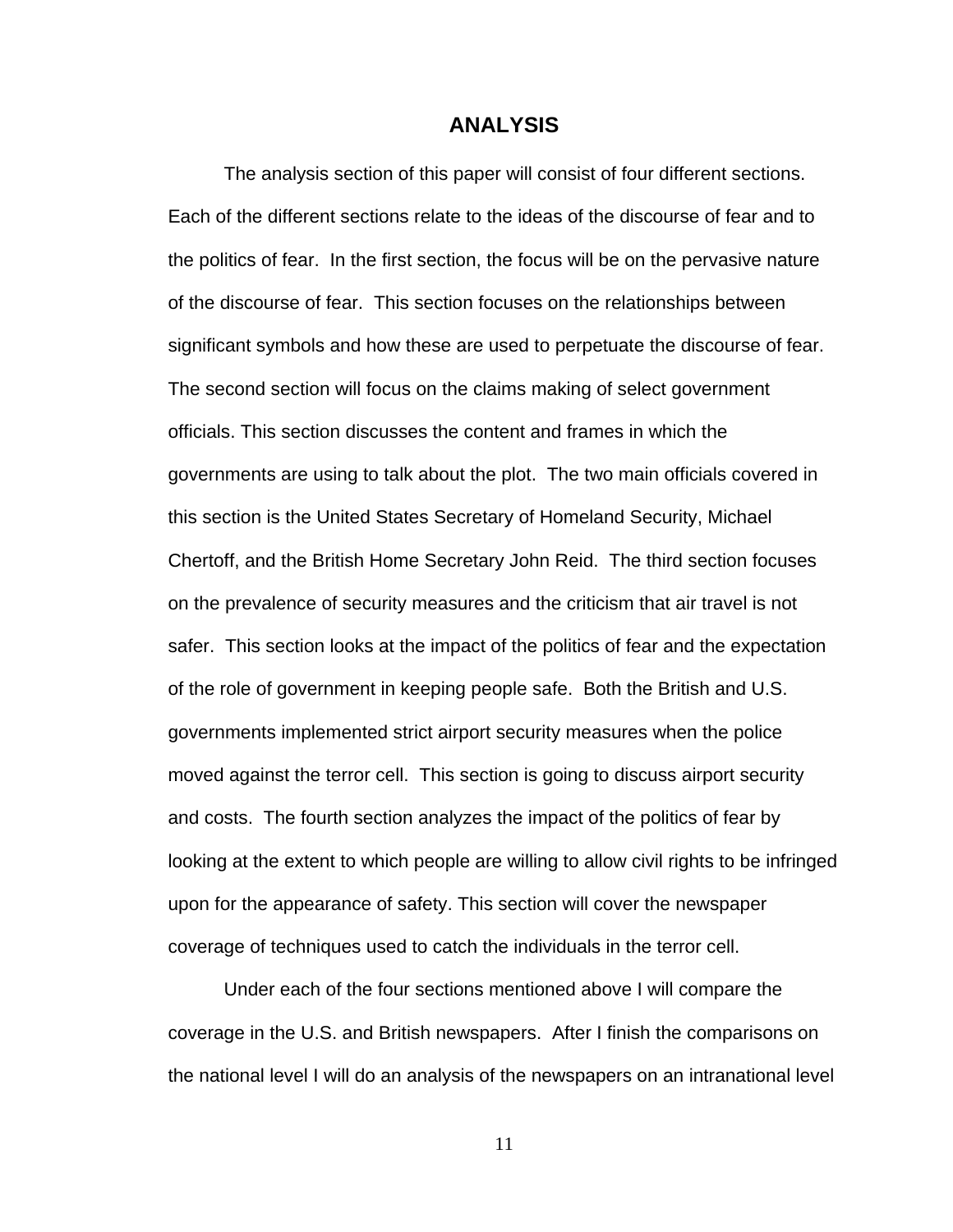to decipher which newspapers carried more content selected sections above. By the end of the analysis it should be clear that, generally, the U.S. newspapers perpetuate the discourse and politics of fear more than the British newspapers.

#### *Section 1: Generating Fear*

The content within the newspapers that will be analyzed in this section is that which is used to generate fear. The focus of this section is on victimization. More specifically, the aspects of news media that propel fear by focusing on predators, stranger danger, and random violence which are used to help create fear (Best 1999). In this section I am going to look at the content in which the newspapers referenced large terrorist attacks to describe the possible scope of this one (random violence), the possible danger and devastation this attack could have caused had it been carried out (random violence), the attempts of the news media to link this thwarted attack to Al-Qaeda (predators). The final analysis of this section is the use of citizen fears in the reporting on the topic and how the news media uses quotes of fearful passengers in the articles.

There is a stark contrast between the newspapers of Britain and the U.S. regarding the number of times they mention the thwarted terrorist attack in relation to actual terrorist attacks that have occurred. Here are some examples that appeared more frequently within the American news media:

Even if the airliner plot turns out to be homegrown, its design was more ambitious than even the most destructive attacks since 2001, including the 2004 train bombings in Madrid and the subway and bus attacks in London last year. Those involved multiple, simultaneous explosions, but the explosives were conventional and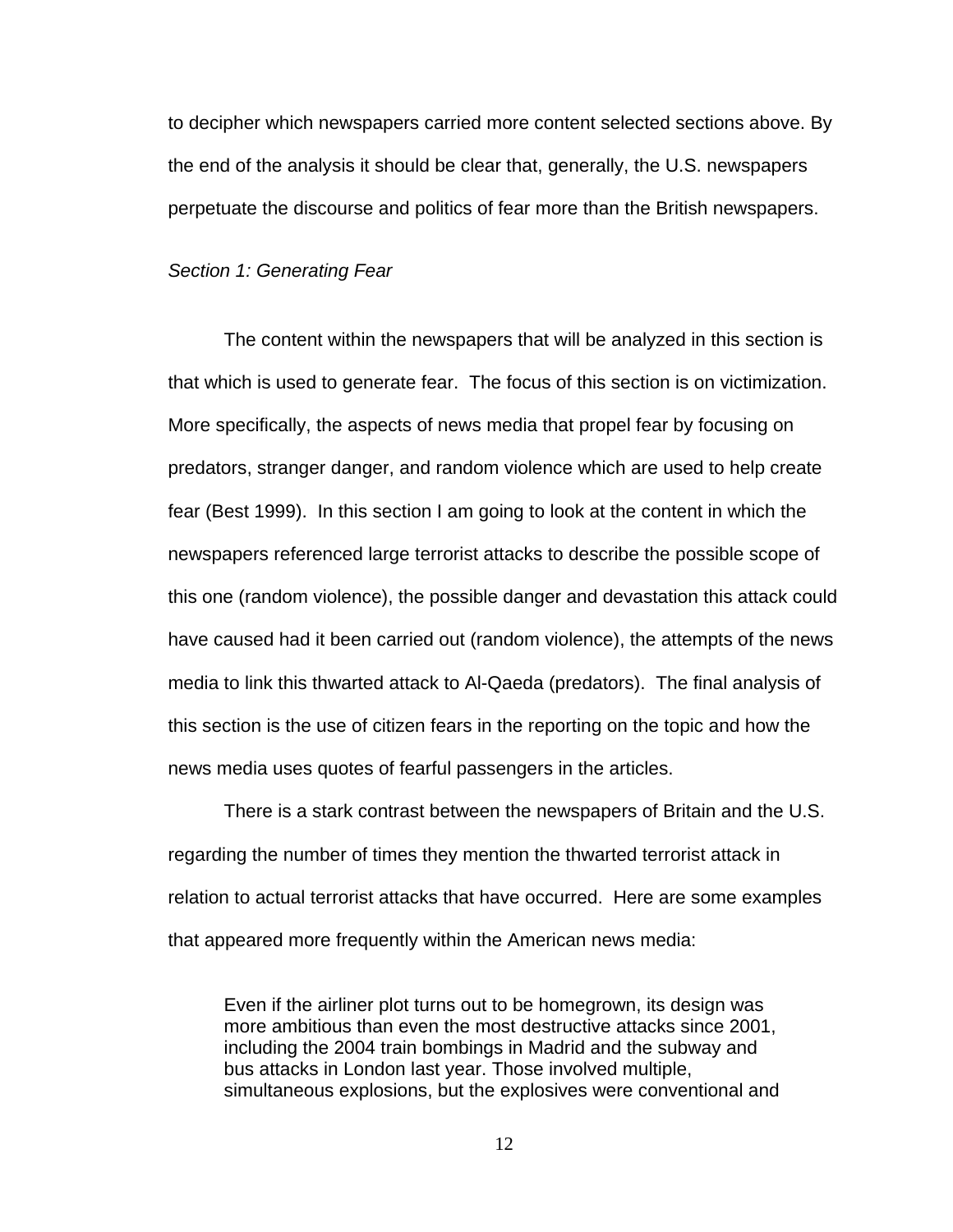the death tolls -- 191 in Madrid and 56 in London -- were a small fraction of the number of people who were killed on Sept. 11, 2001. (New York Times, "Scale and Detail of Plane Scheme Recall Al-Qaeda" 8/11/2006)

The names of two of the four suicide bombers who struck three London subway trains and a bus, killing 52 people and injuring more than 770 others, were known to MI5 at the time. They were not deemed a serious enough threat to put under surveillance, the report issued by a joint parliamentary committee said. (USA Today, "Terrorists Difficult to Profile" 8/14/2006) there would be coordinated attacks that would create widespread panic and claim countless lives - just like 9/11. (New York Post, "Fiends Master Plan" 8/11/2006)

Thirty-two times the American news media referenced the largest terrorist

attack in history, the September 11, 2001, World Trade Center Attack. Using the

9/11 attacks as reference the U.S. newspapers are trying to use the strongest

symbol of terrorism that exists in the individual psyches of the U.S. citizens. On

the other hand, the British newspapers rarely mentioned the 9/11 attacks, and

opted to focus on smaller even methodologically similar attacks in their coverage.

The genesis of plans to detonate bombs simultaneously on a number of civilian airliners goes back to the so-called Bojinka plot by Islamist fundamentalists in the mid-1990s. (Guardian (London) "Terror Plot, Copycat Plot" 8/11/2006)

Police believe that acetone peroxide triacetone triperoxide (TATP) was the home-made explosive used in London on July 7 last year in the attacks that killed 56 people, including four suicide bombers, on Tube trains and a bus. It is made using commonly available chemicals such as sulphuric acid, which is used to clean drains; hydrogen peroxide, which is used in hair dyes; and acetone. (Daily Telegraph, "Liquid Bomb Materials Easy to Disguise" 8/11/2006)

Timothy McVeigh used this chemical combination to blow up the Alfred P Murrah building in Oklahoma City in 1995, killing 168 people. (Guardian (London), "Terror Plot the Devices Chemical Compounds Most Likely to be Chosen by Would-Be Bombers" 8/11/2006)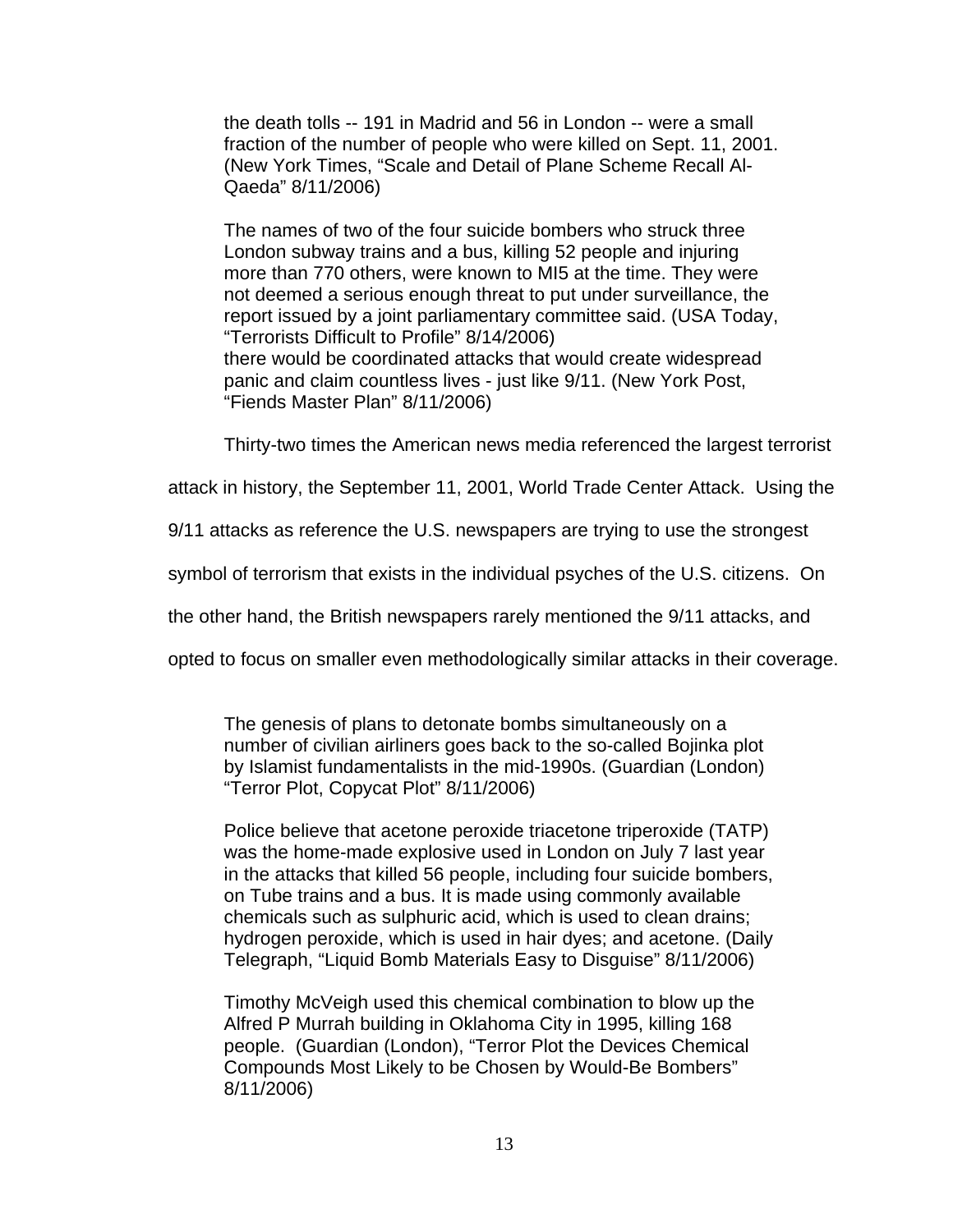By using a terrorist attack that has greater psychological ramifications and drawing parallels more frequently the U.S. news media, within this portion analyzed, seems more likely to create fear than its British counterpart. I will now turn my attention to the intranational analysis to understand which sources are generating more fear.

Analyzing the breakdown of instances in American newspapers shows an interesting pattern. The New York Times has significant more instances of relating the terrorist threat to an actual terrorist event than the other two sources. The New York Times has more than double (35) the instances than the second place source—USA Today (14). The tabloid, The New York Post, has the least (7) amount of content linking the thwarted terrorist plot with previous terrorist attacks.

Analyzing the British Newspapers shows that there is no significant outlier when looking at the coverage of association between the thwarted terrorist plot and an actual terrorist plot. A comparison of the number of instances in which the newspapers drew upon associations with actual terrorist events illustrate that the Daily Telegraph contains the most (18), while the Guardian (London) has less instances of association (11). The Sun contains fewest (6) associations between the thwarted terrorist plot and an actual terrorist event. A numerical comparison shows that the number of associations made in both the Daily Telegraph and the Guardian (London) are relatively similar to the number found in the USA Today newspaper in the U.S.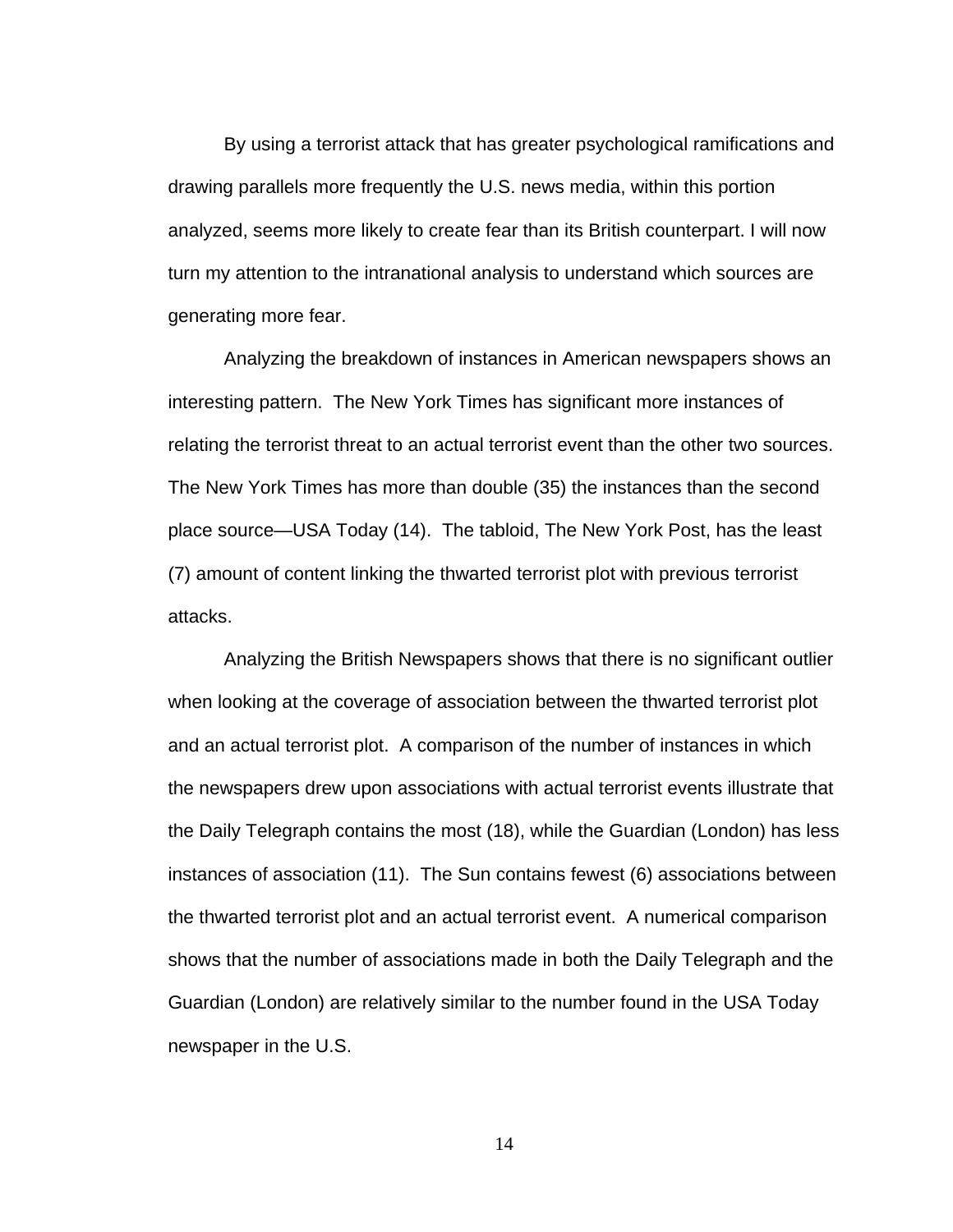The next aspect of fear generation that I am going to analyze is content that emphasizes the possibility of mass destruction by the potential terrorist acts. The potential for terrorist attacks a key element of the problem frame which is defined as, "promot[ing] a *discourse of fear that may be defined as the pervasive communication, symbolic awareness and expectation that danger and risk are a central feature of the effective environment*" (Altheide 1997; 648). The American newspaper contains a relatively (U.S. newspapers- 69: British newspapers- 58) few more instances where the possibility of attack or danger is discussed. Due to the significant role that it plays in the discourse of fear I felt it needed to be included within the analysis.

The language used in the American newspapers reflects the emotional attachment that is associated with necessity of terrorist to disguise these events. The promotion of fear through terrorism lies in the premise that anyone at anytime could be the victim of the attack. The type of open ended reporting used to convey the possibility of an attack reifies the fear of those who consume this type of news media. Examples from the American media are:

But the news was also profoundly disturbing. It showed that terrorists, presumably Islamic radicals, remain obsessed with using jetliners to bring off a spectacular attack. It showed that there are still people -- smart, sociopathic and suicidal people -- who hate America enough to want to kill planeloads of innocent travelers. (USA Today, "Foiled Plot is a Police Triumph" 8/11/2006)

Nobody knows how many more potential terrorists are in Britain and Europe, waiting for a chance to launch a strike like the alleged plot to blow up passenger jets headed for the USA. (USA Today, "Terrorists Difficult to Profile" 8/14/2006)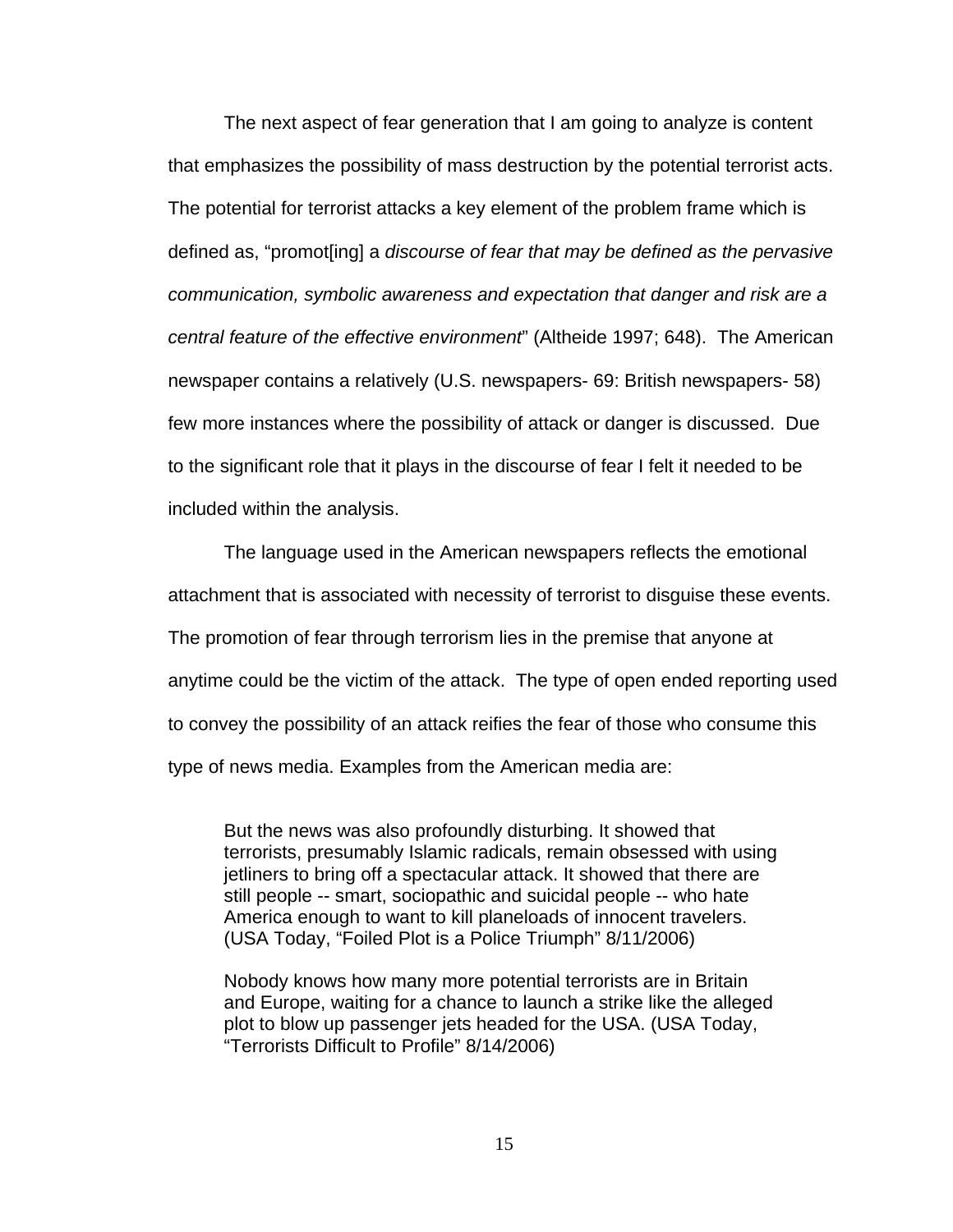[John Reid] also appeared to suggest that some conspirators associated with last week's suspected plot to use liquid explosives in waves of attacks may still be at large. ''We believe it was a major, major plot,'' he said, describing the police investigation as ''ongoing.'' (The New York Times, "Britain says Two Dozen Major Terrorist Conspiracies are Under Investigation" 8/14/2006)

Similar language is used in the British newspapers reflects the frames

used by authorities (this will be discussed later) and also the reliance of terrorists

methods using secrecy to promote fear among the civilian population regarding

their vulnerability to a terrorist attack. The following are excerpters from the

British sources show the promotion of fear through the reliance on maintaining a

possible threat exists.

But security should be a non-negotiable line on the balance sheet. The public expects nothing less. We say again: the terrorist threat is no short-term nightmare and Heathrow, the world's biggest international airport, will remain a prime target. (Daily Telegraph, "Industry Must Pay for Airport Security Force" 8/18/2006)

There is also a fear that jihadists involved in other plots may decide to attack quicker than otherwise, because they fear those arrested yesterday may inform on them, or because they fear the authorities are about to arrest them. (Guardian (London) "A Plot to Commit Murder on an Unimaginable Scale" 8/11/2006)

Nobody would guess each "drink" was a lethal explosive and every iPod a primed detonator. Had the plan worked, packed aircraft would have been blown asunder over the Atlantic in a catastrophe more horrific than 9/11. (The Sun "One Day in a Long Battle" 8/11/2006)

An analysis of the newspapers between the papers in the United States

shows that the New York Times, again, has the most incidents (36) of showing

the possible dangers of a terrorist attack. The difference between The New York

Times and the second ranking U.S. paper, The New York Post (21), is not as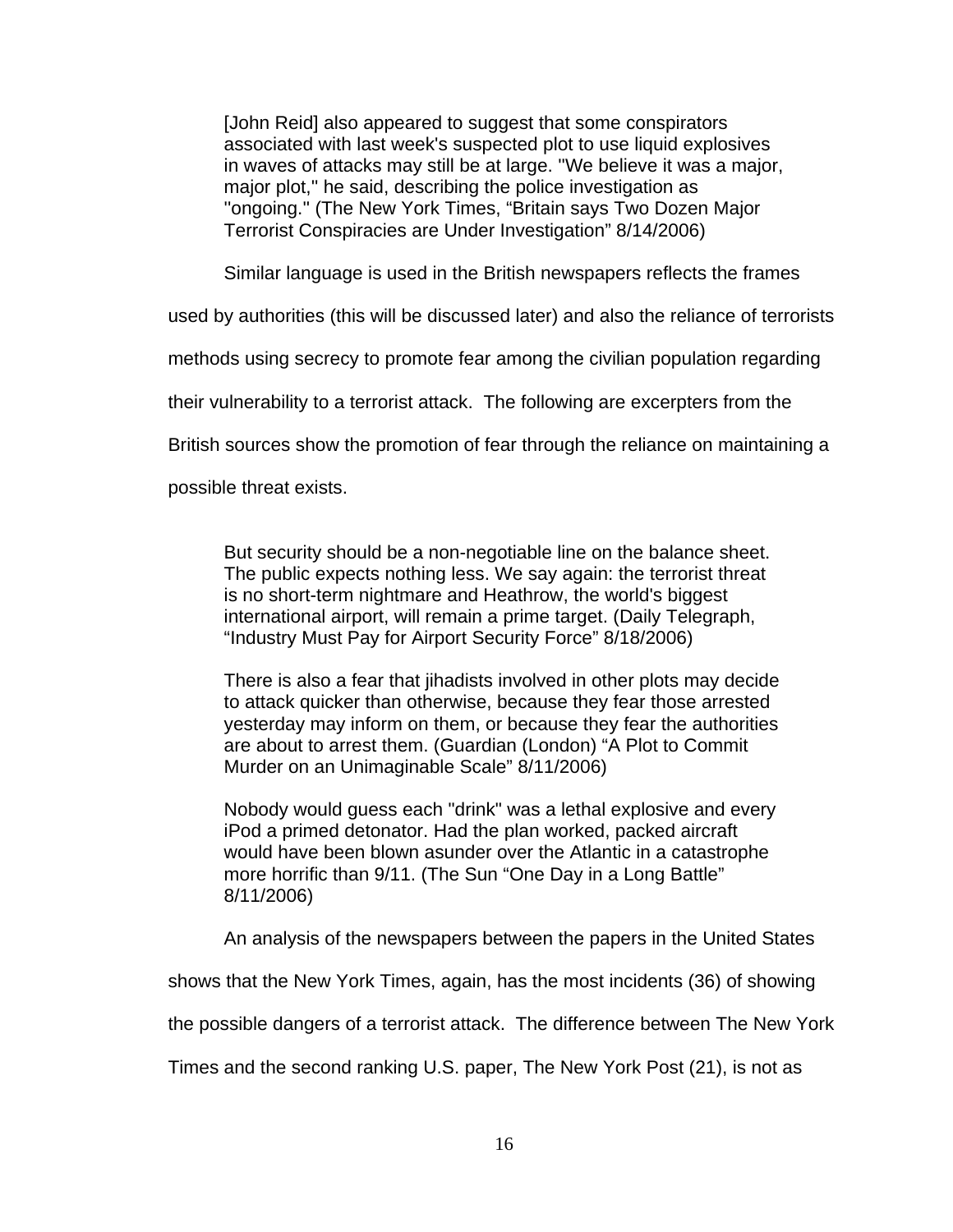pronounced as it was in the association to actual terrorist acts previously discussed. The newspaper that had the least amount of coverage of possible terrorist threat is the USA Today (12).

An analysis of the British newspapers depicts a different distribution than the American papers. In the British papers the amounts of times that the possible terrorist threats were reported were the almost equal. Only very few numerical differences separated the newspaper between those with the most and the least. The Daily Telegraph contained the most instances (23) of possible terrorist threats, followed by the Guardian (London) (20) and the Sun (15)

The next analysis that will be performed is the difference of times that each newspaper attempts to focus on the link between Al-Qaeda and the thwarted terrorist plot. In the process of victimization a focus on a predator helps to facilitate fear among people who believe that they are susceptible to an attack. Al-Qaeda has become the predator used by media and government outlets to generate fear of terrorism.

The United States newspapers had significantly more coverage (32) of an association with Al-Qaeda to the bombing suspects than did the British Newspapers (18). The association of Al-Qaeda to the thwarted terrorist plot provides a familiar symbolic enemy to Americans, because it is also the same organization responsible for the often cited September  $11<sup>th</sup>$  attacks. Examples of the association with Al-Qaeda in U.S. Newspapers are:

Top American officials said in their first comments after news of the arrests in Britain that the scheme bore ''the hallmarks'' of Al Qaeda. Media coverage dwelt at length on the possibility of ties to the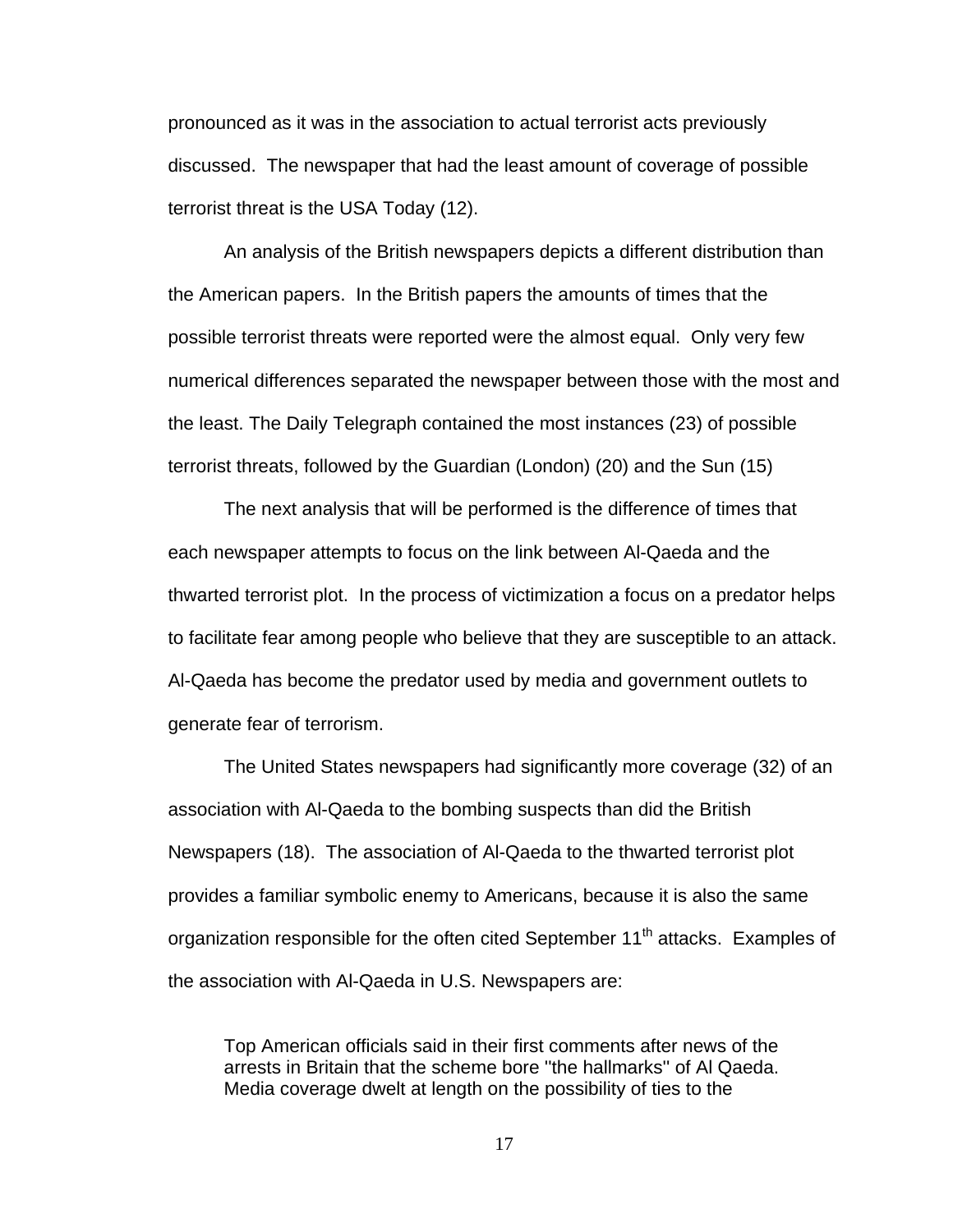group. The identification on Friday of Mr. Rauf appeared to nail down a connection. Speculation about a possible role of another suspected militant still being sought in Pakistan, Matiur Rehman, an explosives expert, has added to the notion of a Qaeda role, though few agree on whether he is linked with the group's operations in Pakistan. (The New York Times, "Terrorism Experts Say Focus…" 8/13/2006)

The arrests of Rashid Rauf, who was picked up about a week ago along the Pakistani-Afghan border by Pakistani officials, and his brother Tayib Rauf, who was arrested here, support suggestions by Moniquet and government officials including U.S. Homeland Security Secretary Michael Chertoff that the plot had the hallmarks of al-Qaeda. (USA Today, "Terrorists Difficult to Profile" 8/14/2006)

Intelligence experts say Rehman's especially strong alliance with Zawahiri is a clear sign al Qaeda's brain trust approved the British plan. Analysts say Rehman, the leader of the al Qaeda-sponsored Pakistani Sunni Muslim militant group Lashkar-e-Jhangvi, was the intermediary for bin Laden and Zawahiri to hundreds of Pakistani extremists. (New York Post, "Terror King Caught" 8/18/2006)

While several articles appearing in the U.S. press were trying to link the

thwarted terror plot with Al-Qaeda one article, by Scott Shane, appeared in the

New York Times addressed the situation differently stating:

Some government officials acknowledge privately that Washington has been slow to consider the possibility that the international jihad movement is without any central organization. (The New York Times, "Terrorism Experts Say Focus…" 8/13/2006)

The article continues to point out that the association of the thwarted terror

plot is a simplistic representation of a complex international organization:

But counterterrorism experts said Saturday that the focus of government officials and the public on Al Qaeda, a term today with deep connotations but elusive meaning, may be misplaced. *They say the Qaeda label remains useful shorthand for the news media and for officials who want to tap the powerful emotions associated with the Sept. 11 attacks.* But to suggest that the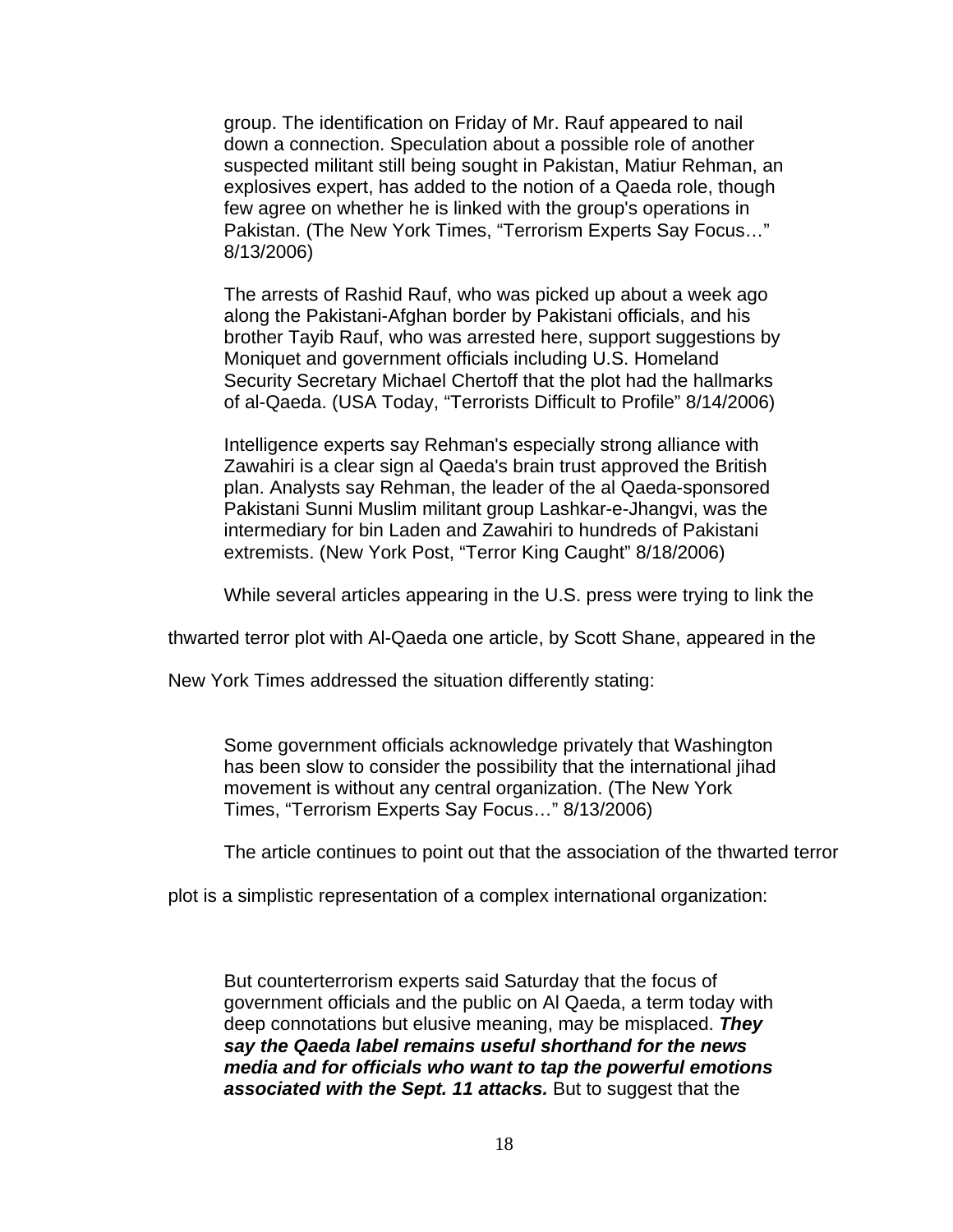terrorist threat today is represented by the organization directly commanded by Osama bin Laden is to oversimplify a complex international movement, the specialists say. (The New York Times, "Terrorism Experts Say Focus…" 8/13/2006: Emphasis Added)

The British newspapers contained relatively similar amounts of coverage of the presumed link between the plotters of the attack and Al-Qaeda (Daily Telegraph- 5, Guardian (London)- 7, The Sun- 6). The American newspapers, by contrast, contained a significant difference in the amount coverage of the link between the plotters and Al-Qaeda. The New York Times contained over half (19 of 32) of the coverage. The amount of coverage in the New York Post (9), while more than any British newspaper, is still significantly less than the amount in the New York Times. The USA today contained the least amount of reporting on the link between Al-Qaeda and the plotters (4).

To summarize point one of the analysis the American newspapers had a considerable more amount of coverage associating the terrorist plot to successful terrorist attacks. Symbolically the American newspapers use the powerful emotion elicited by association with previous successful terrorist attacks, most significantly the September 11, 2001 attacks, within framing of the thwarting of this terrorist attack. The higher level of association of fear within the American newspapers adds more cultivation of fear within the American discourse of fear than that of the British. While both the American and British newspapers have a significant amount of coverage relating to the possibility of terrorist attacks and the extent of possible damage from those terrorist attacks I have shown that the news media in both countries rely heavily on framing the terrorist threat as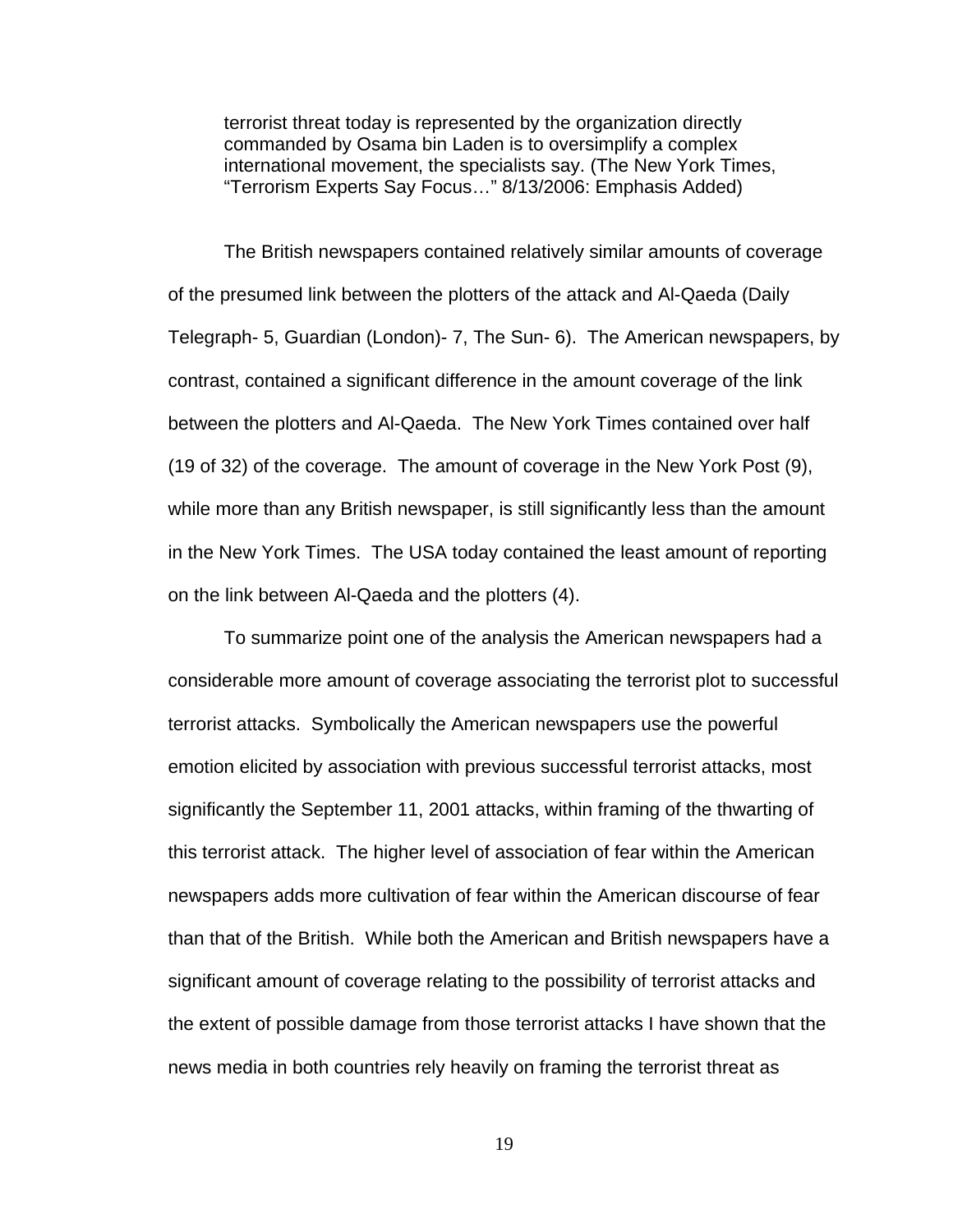eminent. Finally, I have shown that the U.S. media relies on the linking the terrorist threat to a group (Al-Qaeda) that has strong symbolic ties to emotional pain and fear among American people. The British newspapers, on the other hand, are less likely to use links to Al-Qaeda in their reporting of the thwarted terrorist plot.

#### *Section 2: Claims Making*

The analysis in this section will focus upon two individuals—John Reid, Homeland Secretary in Britain, and Michael Chertoff, Secretary of Homeland Security. The vast majority of claims made regarding this event where made by these individuals. During my analysis of the claims making process an interesting observation surfaced. John Reid is quoted several times in both the American (16) and British sources (22), while Michael Chertoff is quoted extensively in the American sources (21) but is almost nonexistent in the British sources (3). First, I will analyze Reid in the British sources and then I will analyze both Reid and Chertoff in the American press.

Altheide (2006: pg. 117) writes, "…government and police officials dominate how crime is framed." Similar to crime government officials play a key role in how terrorism is framed within the media. John Reid exemplifies how government officials are able to use the media to cultivate a discourse of fear. Using citations from the British press I will show how the frames that John Reid use adds to the discourse of fear. First, Reid claims that while the majority of plotter have been caught that there may still be some at large that will attack.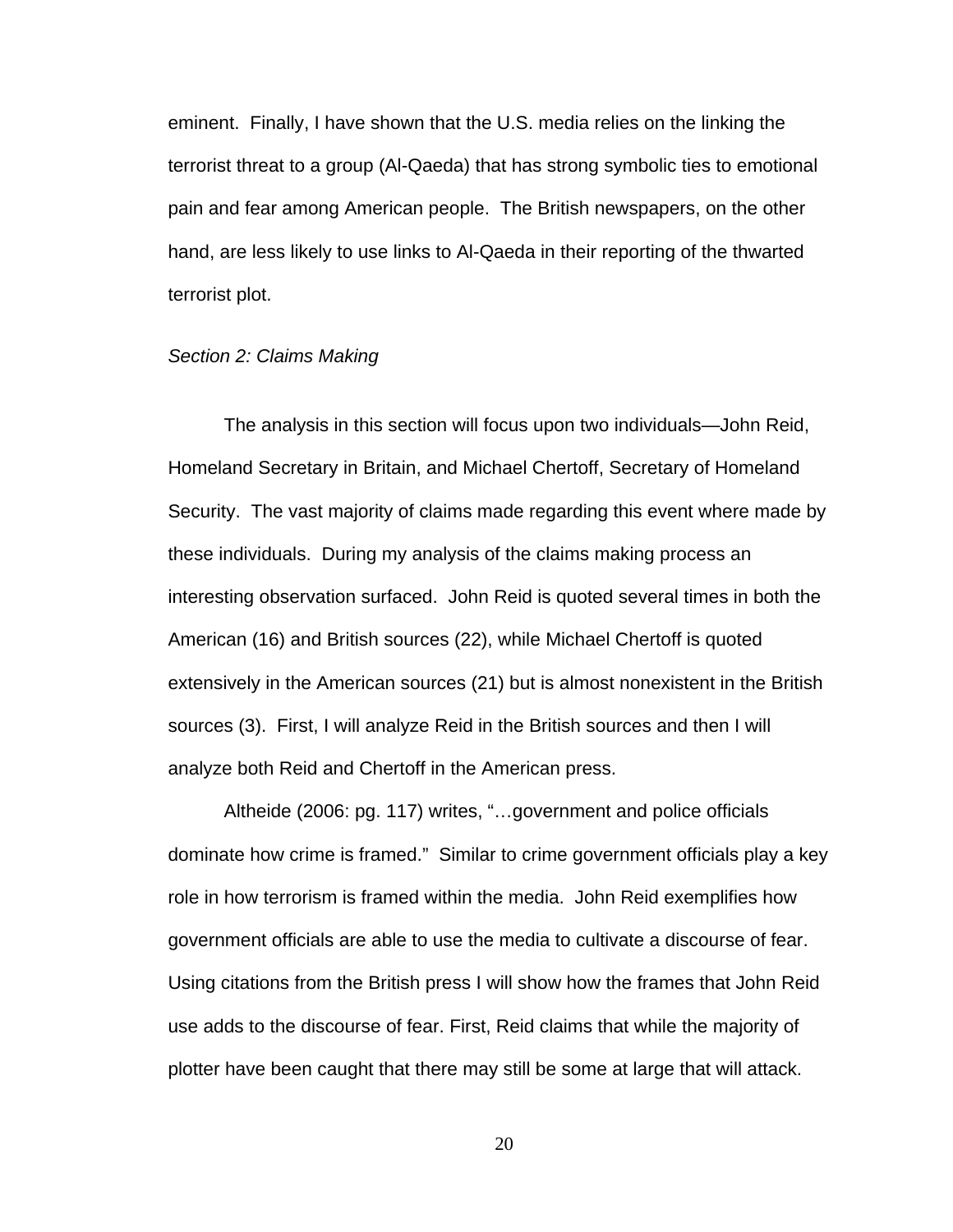Mr Reid warned another terror attempt was "highly likely". And he said cops were currently working on about 24 terrorist investigations.

[Reid] added: "The police believe that the main suspects in the alleged plot were arrested last week. The public needs to know that there may be other people out there who may be planning an attack. I want to stress, therefore, that the change in the threat level does not mean that the threat has gone away.''

After Reid asserts the eminence of the current threat he goes on to

describe that anyone can be a victim. He is asserting the idea that anyone can

be a victim:

 [Reid] said: "The threat from terrorists is a threat to every individual in every section of British society. Terrorists do not distinguish on the basis of sex, social background, age or religion."

Reids claims are then focused on the extent to which the threat exists in

society. Also, as predicted by the politics of fear Reid suggests that the current

methods of social control need to be revised.

Mr Reid said that if the bombers had succeeded they would have caused death on an "unprecedented scale".

John Reid, the Home Secretary, said it was believed that "the main players'' had been accounted for but neither the police nor Government were "in any way complacent''.

He added: "As we face the threat of mass murder we have to accept that the rights of the individual that we enjoy must and will be balanced with the collective right of security and the protection of life and limb that our citizens demand.''

Many similar quotes from Reid appear within the American newspapers: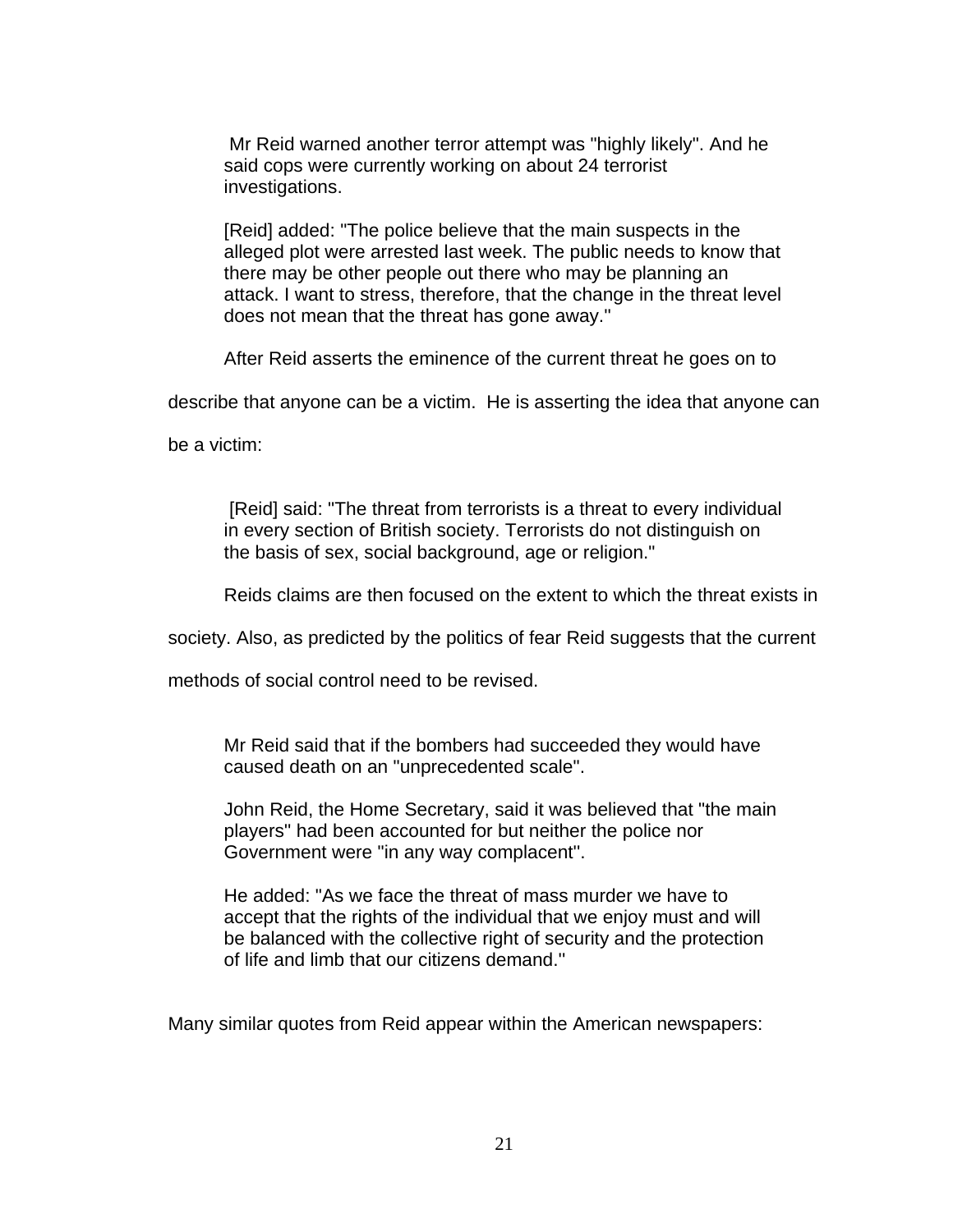British Home Secretary John Reid said the terror threat "is a chronic one and a severe one

''We believe we have the main targets,'' he said, but did not rule out the idea that other people not in custody might still be planning an attack or ''prepared to use this opportunity to carry out a terrorist attack.''

He also appeared to suggest that some conspirators associated with last week's suspected plot to use liquid explosives in waves of attacks may still be at large. ''We believe it was a major, major plot,'' he said, describing the police investigation as ''ongoing.''

The interesting dynamic in the U.S. news sources is that there are two

individuals that are setting similar frames about the same event. Reid and

Chertoff are both dictating the frames used to report the event and both are using

similar frames of potential threat, the unknown danger that terrorism presents,

and the extensive threat that it presents to civil society.

Homeland Security Secretary Michael Chertoff. "We did not see any U.S. internal activity in this plot. However, there are other people who are terrorists and terrorist sympathizers, so I'm not prepared to let my guard down."

Chertoff said he was more concerned with those who would derive inspiration from the scheme and try to imitate it. "We want to make sure there are no copycats, no one who is inspired by this to think that we're going to somehow have our attention diverted and they're going to do something themselves."

Chertoff said, "The conception, the large number of people involved, the sophisticated design of the devices that were being considered, the sophisticated nature of the plan all suggest that this group that came together to conspire was very determined and very skilled and very capable."

By presenting two eminent claims makers that focus on the similar threat

production and dissemination the American papers reiterate the frames used by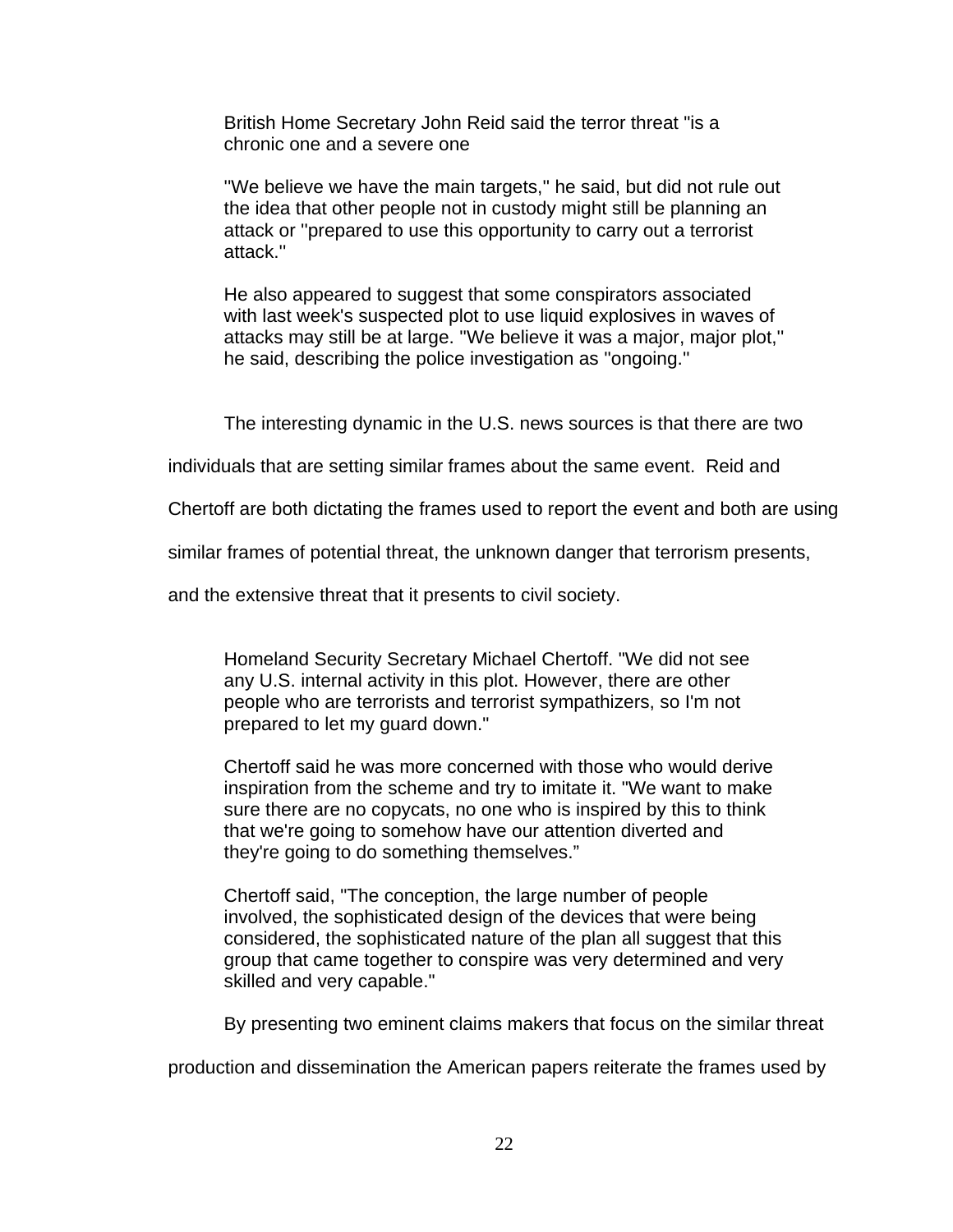these government officials. Thus, through reinforcement of vulnerability and victimization the American newspapers are more likely to produce fear than the British newspapers.

#### *Section 3: Security*

The presentation of security measure plays a pivotal role in the politics of fear. Often it is the portrayal of shortcomings within the current security methods that are manipulated by government officials and decision makers to gain power. Altheide (2006: 115) writes, "Politicians and state control agencies, working with the news media as 'news sources,' have done much to capitalize on this concern and to promote a sense of insecurity and reliance on formal agents of social control—and related businesses—to provide surveillance, protection, revenge, and punishment to protect us, to save us." There is a significant difference (U.S. newspapers- 24: British newspapers- 0) in the presentation of inadequate security measures between the newspapers in Britain and the U.S. The most reveling aspect of the coverage is the criticism that the U.S. methods of detection received in the U.S. media:

Finding the containers in carry-on bags is also not foolproof. ''Pulling out liquid containers is a fairly easy step,'' said Steven V. Lancaster, vice president of Guardian Technologies, of Herndon, Va., which makes detection equipment. But that presumes that the container was in a bag that went through an X-ray machine. The portals that screen people at the airports only detect metal. Hence being sure that there are no liquids will require more pat-downs of passengers.

It is distressing that, after all the billions of dollars spent on bolstering aviation security, such gaping holes remain. Yet no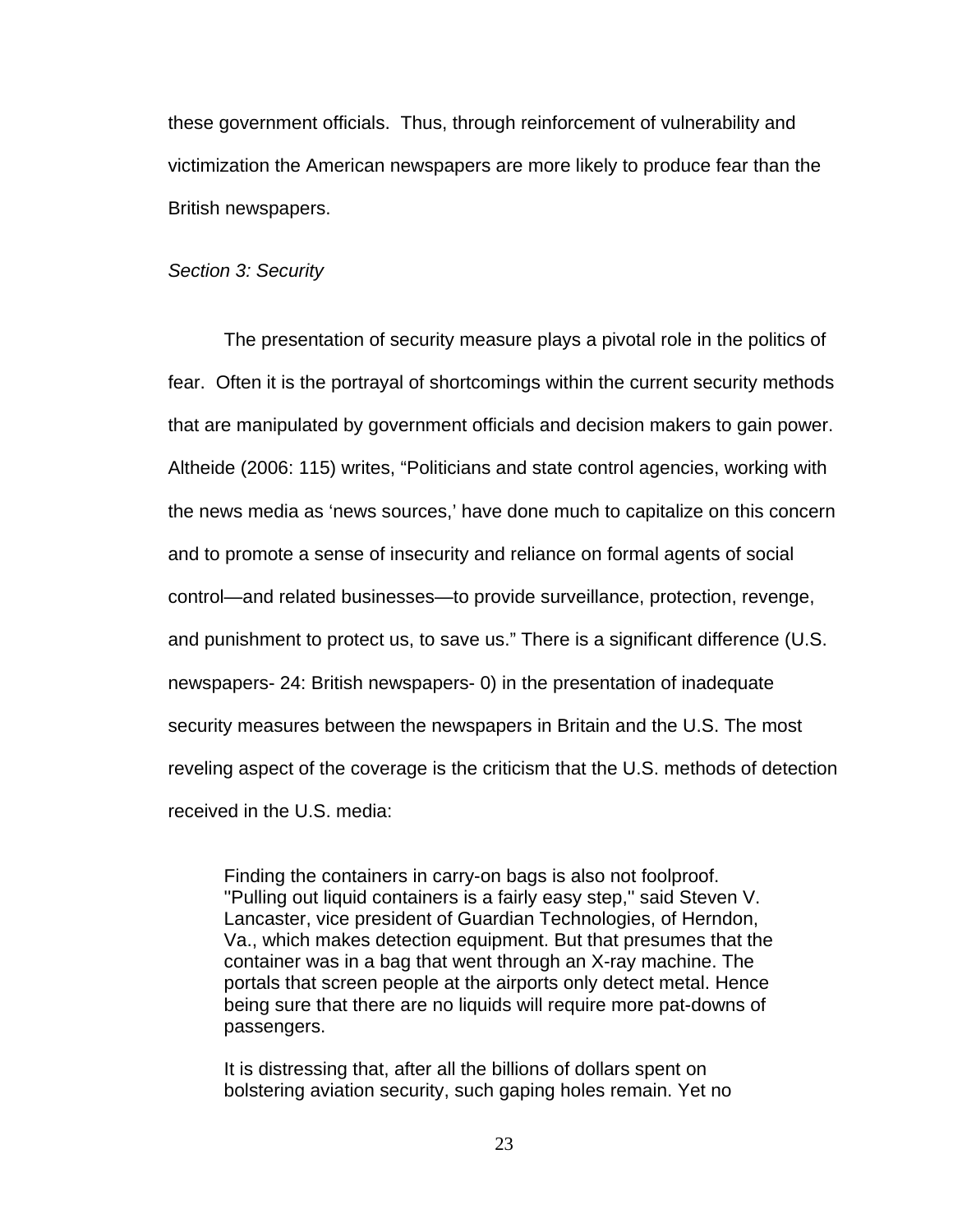matter what technologies are deployed, there is always a good chance that future terrorists will find a way to evade detection.

The Government Accountability Office (GAO), Congress' investigative arm, and security experts have repeatedly identified continuing flaws: Cargo is loaded into the bellies of passenger planes largely unscreened. \*While checked bags are screened using nearly 9,000 explosive detection machines throughout the country, when airports are crowded, the government allows less effective methods, such as canines and physical searches. Carryon bags are largely screened using old-fashioned X-ray methods, which cannot detect explosives. Better technology exists, but the government hasn't committed the money to buy it.

These articles point out the vulnerabilities and shortcomings of the security methods employed by the U.S. and help the construction of the discourse of fear within the American citizenry. This is not to claim that security should not be criticized just that this type of reporting helps aids in the cultivation of the discourse of fear.

By contrast the British newspapers did not present any material focusing on the shortcomings of the security measures that are in place. The type of intense scrutiny contained in the American newspapers adds to the discursive aspects of fear and may further exacerbate the idea that danger is immanent. The dissimilarity in the critique of security measures supports the thesis that the American newspapers contain more content that could lead to higher levels of fear than the British newspapers.

#### *Section 4: Techniques of Investigation*

The final aspect of analysis examines the presentation of techniques involved in the investigation of the suspects. The first facet of the presentation of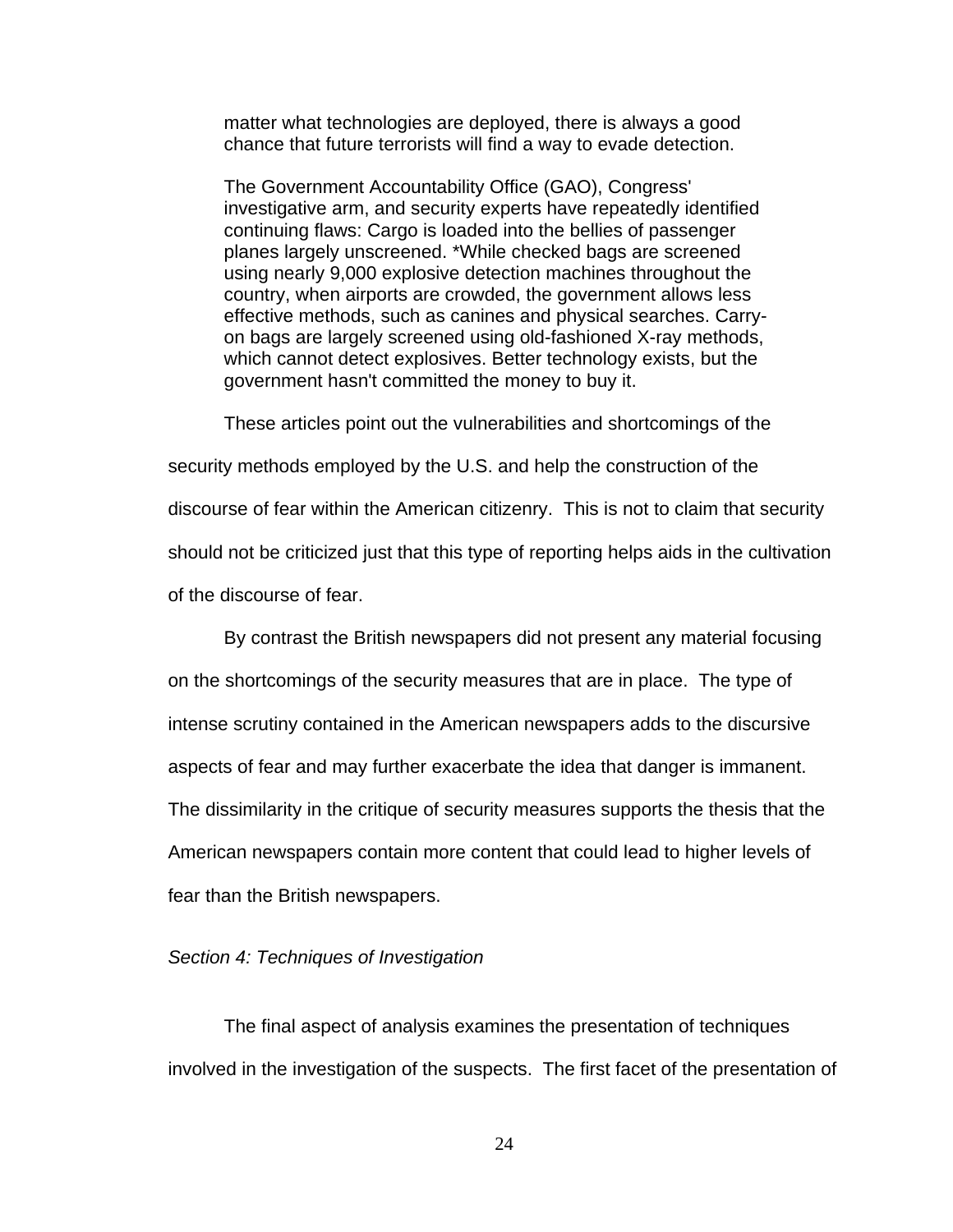the techniques of investigation that will be analyzed is the tactic by which the physical evidence is portrayed. The American newspapers tend to focus more attention on guns and explosives, while the British newspapers place more emphasis on other items of physical evidence. The final characteristic of the presentation of techniques involved in the investigations of the plotters is the role of detainment. The American newspapers exhibit the desire of certain government officials (Attorney General Alberto Gonzales and Secretary of Homeland Security Michael Chertoff) to extend the period of detainment without formally pressing charges. The British newspapers, on the other hand, focused the majority (6 of 7) of their detainment coverage on the possible human rights violations of Rashid Rauf, a man arrest in Pakistan with ties to the bombing plot.

Both British and American newspapers contain coverage of physical evidence that was obtained during searches after the plotters were apprehended. The American sources contained more content (19) regarding physical evidence than did the British newspapers (12). The most prominent difference between presentation of physical evidence between the U.S. and British newspapers is the amount of coverage devoted to symbols of violence. The U.S. newspapers contained significantly (12 of 19- 63%) more references to guns, bomb making material, and explosives than did the British newspapers (4 of 12- 33%). The following examples illustrate the U.S. coverage:

Meanwhile, a suitcase filled with bomb-making material was found by British police in the woods in High Wycombe, not far from where suspects were arrested last week… One police source said the suitcase contained everything that would be needed to make an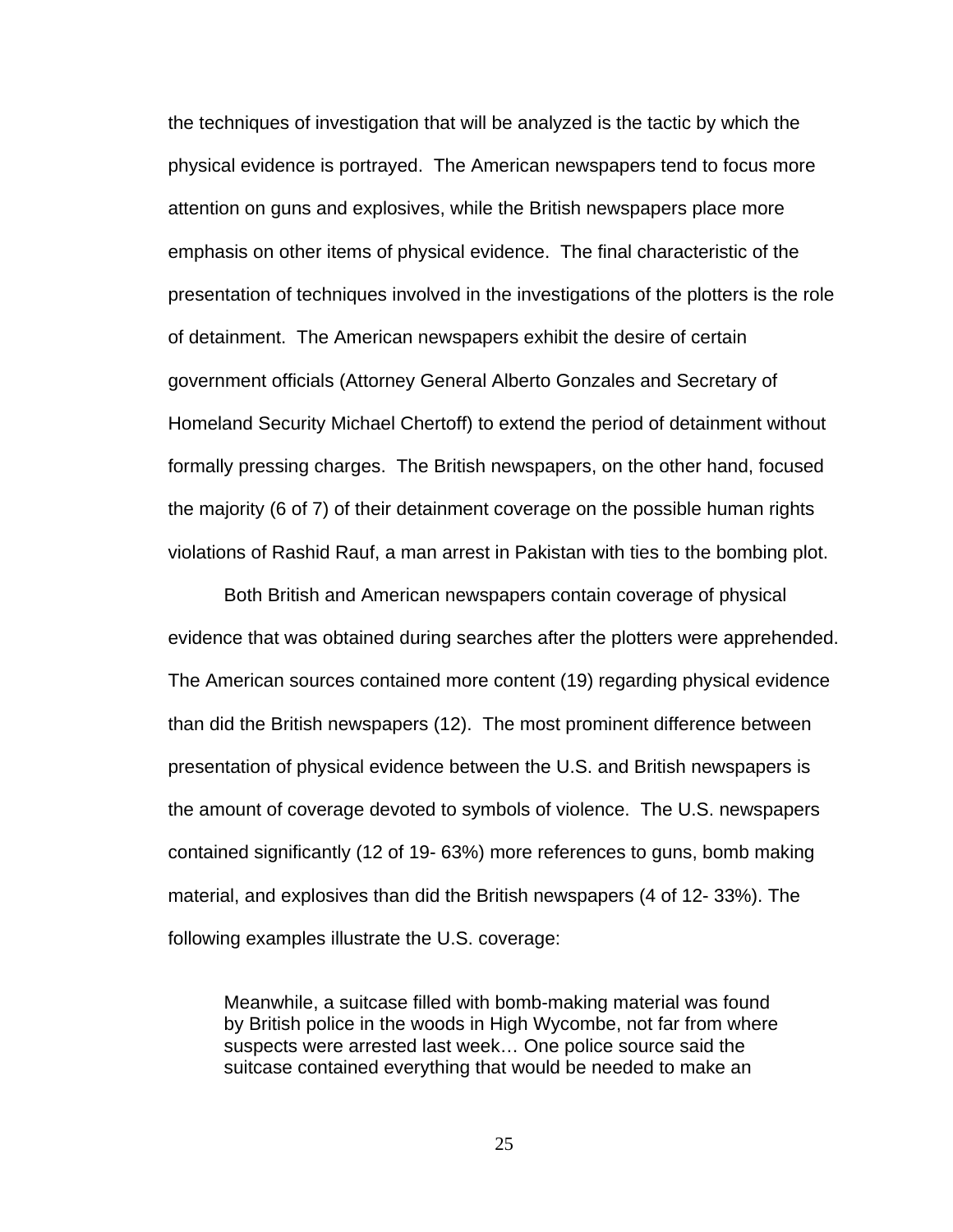improvised explosive device. (The New York Post, "Terror King Caught," 8/18/2006)

British investigators have found a suitcase with bomb-making materials in the woods near the homes of several men suspected of plotting to blow up trans-Atlantic aircraft. (New York Times, "BBC says British Find Bomb Parts," 8/17/2006)

Several of the suspects bought large quantities of common household ingredients such as hydrogen peroxide and citric acid, which could be used to make an explosive compound known as HMDT. The compounds could easily be sneaked onto a passenger jet. The law enforcement officials said authorities believe the plotters wanted to mix the ingredients in drink bottles and then detonate the compound in mid-flight with electronic devices such as cameras, cell phones or garage door openers. (USA Today, "Suspects Pushed Inquiry to Crisis Level," 8/11/2006)

The British newspapers contained coverage of physical evidence that

directly mentioned symbols of violence, such as guns and explosives. Unlike the

U.S. newspapers though, the overwhelming majority of coverage of physical

evidence did not include symbols of violence. The following excerpts are

indicative of the types of the majority of coverage of physical evidence that

appeared in the British newspapers:

Cops investigating the plot have swooped on three Berkshire internet cafes, two in Slough and one in Reading, and taken away equipment including hard drives. (The Sun, "Jet Bomb Plot: Lives of Terror Gang," 8/12/2006)

 Anti-terrorist police were continuing to search properties in High Wycombe, Bucks, Walthamstow, in east London, and Birmingham. Sources said they had found "a number of things that are causing interest''. (Daily Telegraph, "Muslims in Plot to Bomb Jets," 8/11/2006)

The emphasis on the symbols of violence in the American newspapers,

which is a stark contrast to the type of coverage present in the British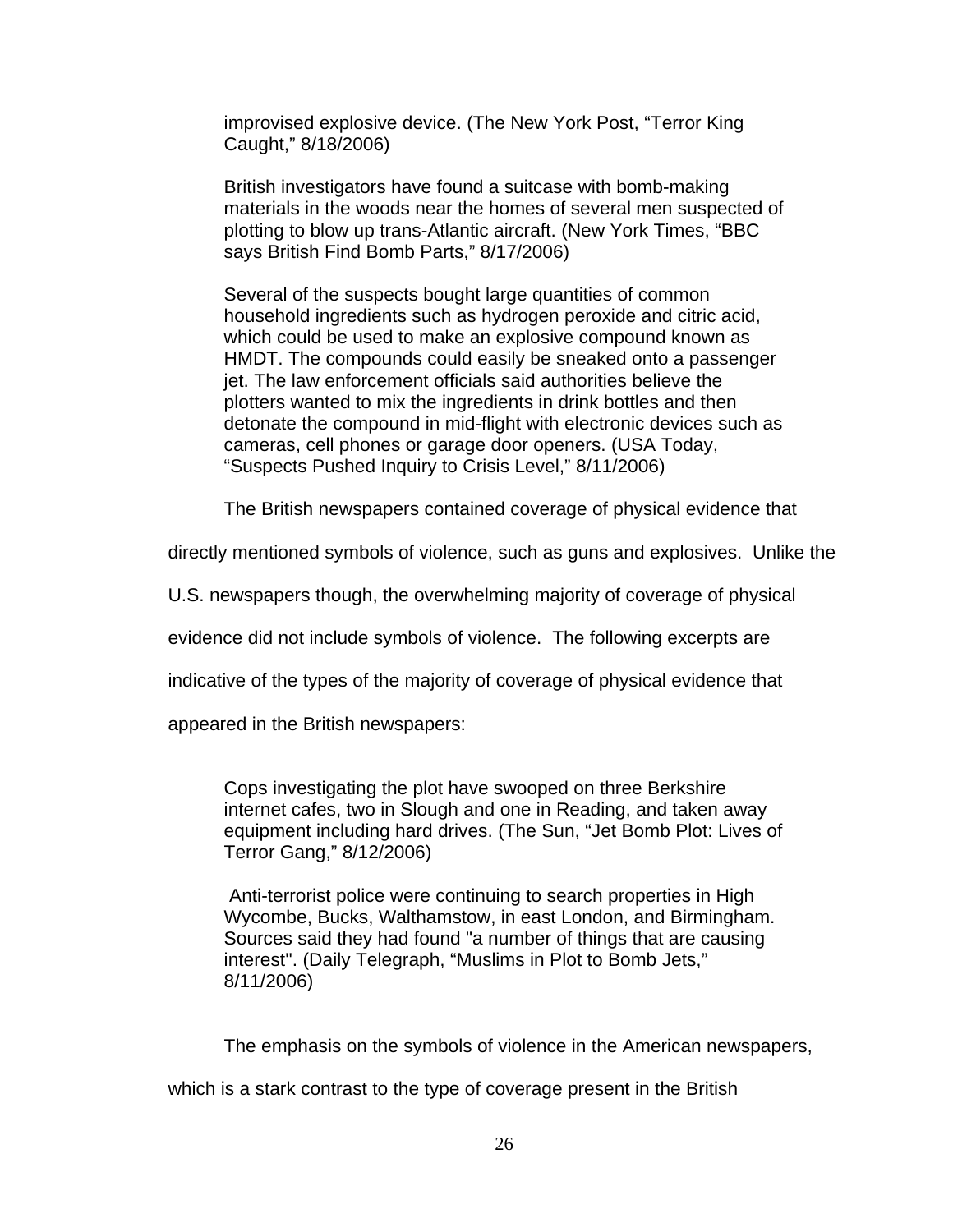newspapers, suggests that individuals that consume news using these sources would have higher levels of fear than those that attain their information using the British newspapers.

The second characteristic of the techniques of investigation that will be analyzed is the presentation of detainment in the newspapers. A significant part of the politics of fear is the manipulation of fear to gain power to institute changes that are presented as increasing safety. As Altheide writes (2006: 117) of the manipulation of fear in the politics of fear, "this symbolic order invites protection, policing, and intervention to prevent further victimization"

The British newspapers contained twice as many references (7) to detainment than did the American newspapers (3). The separating factor between the content covered in the newspapers is the way by which detainment is discussed. The American coverage focuses on the desire of two politicians, Attorney General Alberto Gonzales and Secretary of Homeland Security Michael Chertoff, to emulate longer periods of detainment without filing formal charges, similar to those instituted in Britain. The desire of these individuals to institute longer represents a belief that the current length of detainment is unable to sufficiently protect U.S. citizens and that by establishing a longer period of detainment citizens will be more secure. The following excerpts demonstrate the feelings of inadequacy of the U.S. system:

Attorney General Alberto R. Gonzales on Monday ordered a sideby-side review of American and British counterterrorism laws as a first step toward determining whether further changes in American law are warranted. The plot to blow up airliners bound from Britain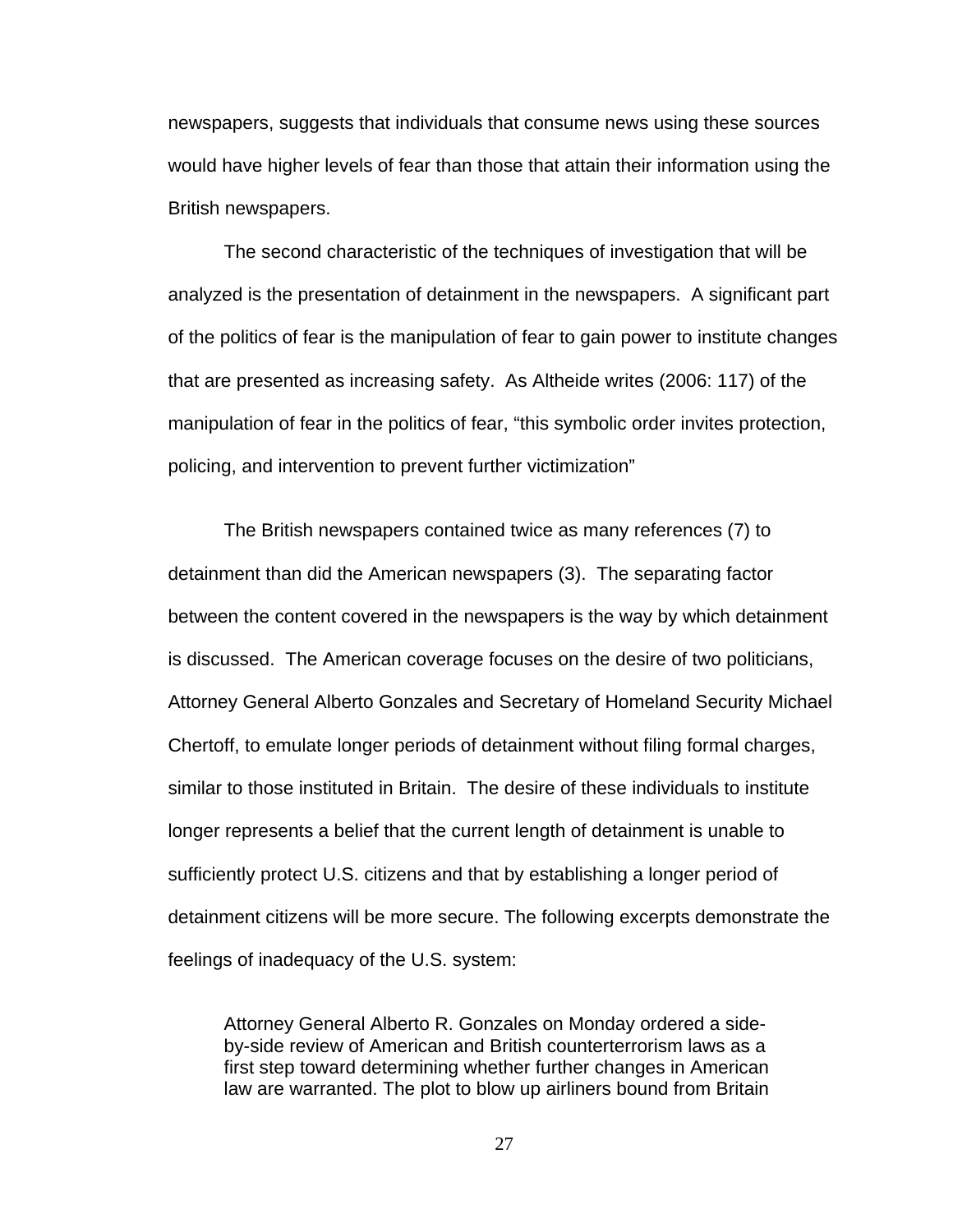to the United States has highlighted differences in legal policies between the two allies, with American officials suggesting that their British counterparts have greater flexibility to prevent attacks. Newly revised British counterterrorism laws, for instance, allow the authorities to hold a suspect for 28 days without charges, where American law generally requires that a suspect held in the civilian court system be charged or released within 48 hours. (New York Times, "In the Wake of Plot," 8/15/2006)

Chertoff said he would like to see a renewed look at U.S. laws that could give authorities here more flexibility to conduct electronic surveillance of possible suspects as well as detain them for longer periods of time, noting the British have such latitude. (USA Today, "Fearing Wider U.S. Plot," 8/14/2006)

While the U.S. newspaper's coverage of detainment focused on the

shortcomings of the current system and the desires of select public officials to

lengthen the time one can be detained without formal charges being pressed.

The coverage in the British newspapers focused on ensuring that there is no

possible human rights violations that are sometimes associated with the

detainment of individuals without access to due process. These excerpts are

examples of the way in which the topic of detainment was presented in the British

newspaper:

 "As far as we know no lawyer has been approached to represent him," Ms Jilani said. "But in this country people just disappear for two or three years. It is not unusual at all. He is lucky because people know who he is and what has happened to him. There will be due process to follow. What we have seen is that under the guise of anti-terrorism people have vanished. Mr Rauf has not, he is in custody." (Guardian (London), "Key Suspect Still Being Interrogated in Pakistan," 8/16/2006)

However, a development in troubled north-western Pakistan and unconnected with the current plot may be seen as having a bearing on the current allegations. A court in Peshawar, in the North West Frontier Province, has ordered the release of eight foreigners who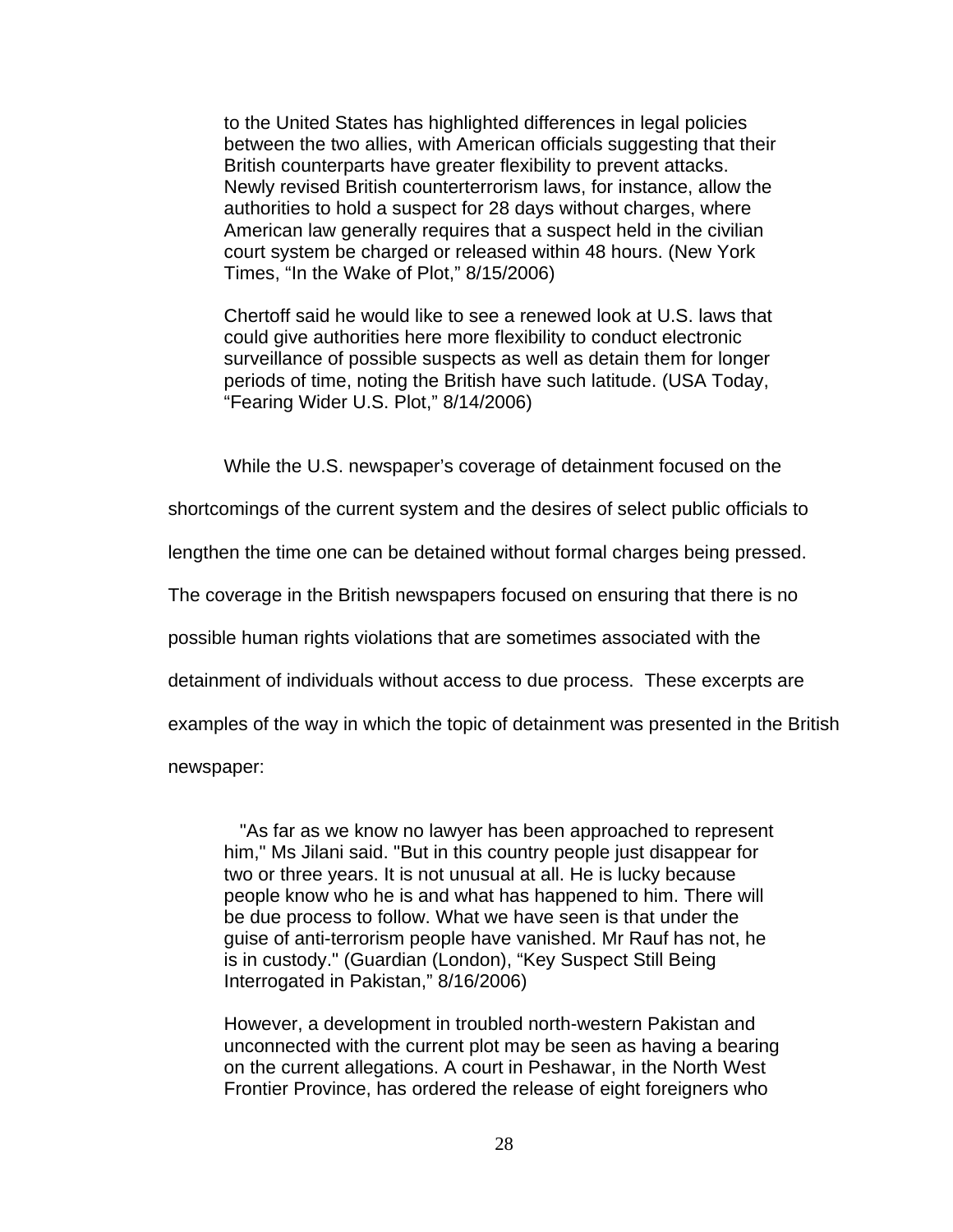have been detained as suspect militants, some of them held from as long ago as February 2004. Fida Gul, a lawyer for an aid group, the World Prisoners Relief Commission of Pakistan, that has been seeking their release, said two Algerians, two Tunisians, two men from Tajikistan, a Bangladeshi and an Uzbek national are to be freed and sent back to their respective countries. The men were among hundreds who left Afghanistan in the wake of the defeat of the Taliban in 2001. Many fled to the Pakistan-Afghanistan border area and have been arrested for alleged connections with militant groups or for continuing to work with the Taliban. The eight claimed they had been students or businessmen when they were arrested. (Guardian (London), "Pakistan Plot to Blow-up Airlines," 8/18/2006)

The coverage in the U.S. newspapers, which emphasized the desire to

lengthen periods of detainment, showed a belief by policy makers that the current security measures are inadequate and do not sufficiently protect U.S. citizens. This is a stark contrast to the coverage in the British newspapers that are skeptical of detainment because of the possible human rights violation that have been associated with it. The desire to significantly change the American security measures reinforce the idea that Americans are not secure with the current policies in place and this, in turn, has a greater possibility of increasing fear among citizens, when compared with the coverage of detainment that appears in the British newspapers.

### **CONCLUSION**

The reflexive dynamic that exists between politicians, policy makers, and the media regarding how certain ideas are understood by the general public has become an essential topic of study in the social sciences. The media plays an integral role in the way people construct their reality. The media is able to define certain symbols in ways that can be used to relate to society. These definitions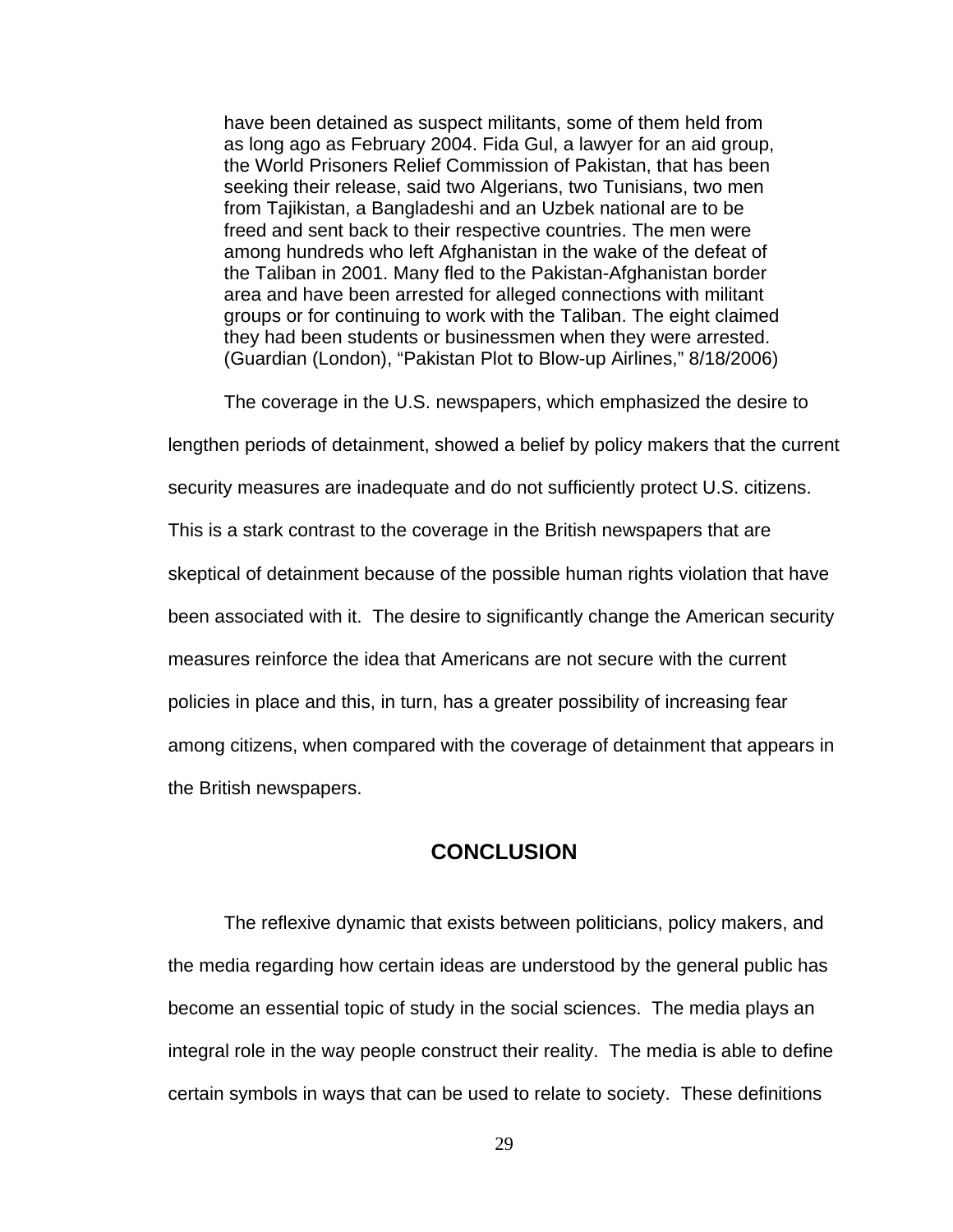of symbols are also capable of being manipulated, in order to gain or maintain power. I have demonstrated throughout this paper that the American newspapers selected in this study are more likely to generate fear within the consumer of the content than the British media.

The American newspapers had a substantial more amount of coverage associating the terrorist plot to successful terrorist attacks. Symbolically the American newspapers used the powerful emotion elicited by association with previous successful terrorist attacks, most significantly the September 11, 2001 attacks, within the frame of the thwarted terrorist attack. The higher level of association of fear within the American newspapers adds more cultivation of fear within the American discourse of fear than that of the British. While both the American and British newspapers have a significant amount of coverage related to the possibility of terrorist attacks and the extent of possible damage from those terrorist attacks I have shown that the news media in both countries rely heavily on framing the terrorist threat as eminent. Finally, I have shown that the U.S. media relies on the linking the terrorist threat to a group (Al-Qaeda) that has strong symbolic ties to emotional pain and fear among American people. The British newspapers, on the other hand, were less likely to use links to Al-Qaeda in their reporting of the thwarted terrorist plot.

The American newspapers contained an additional claims maker (Michael Chertoff) than was in the British newspapers. This additional claims maker meant that there were more presentation of frames used to reinforce the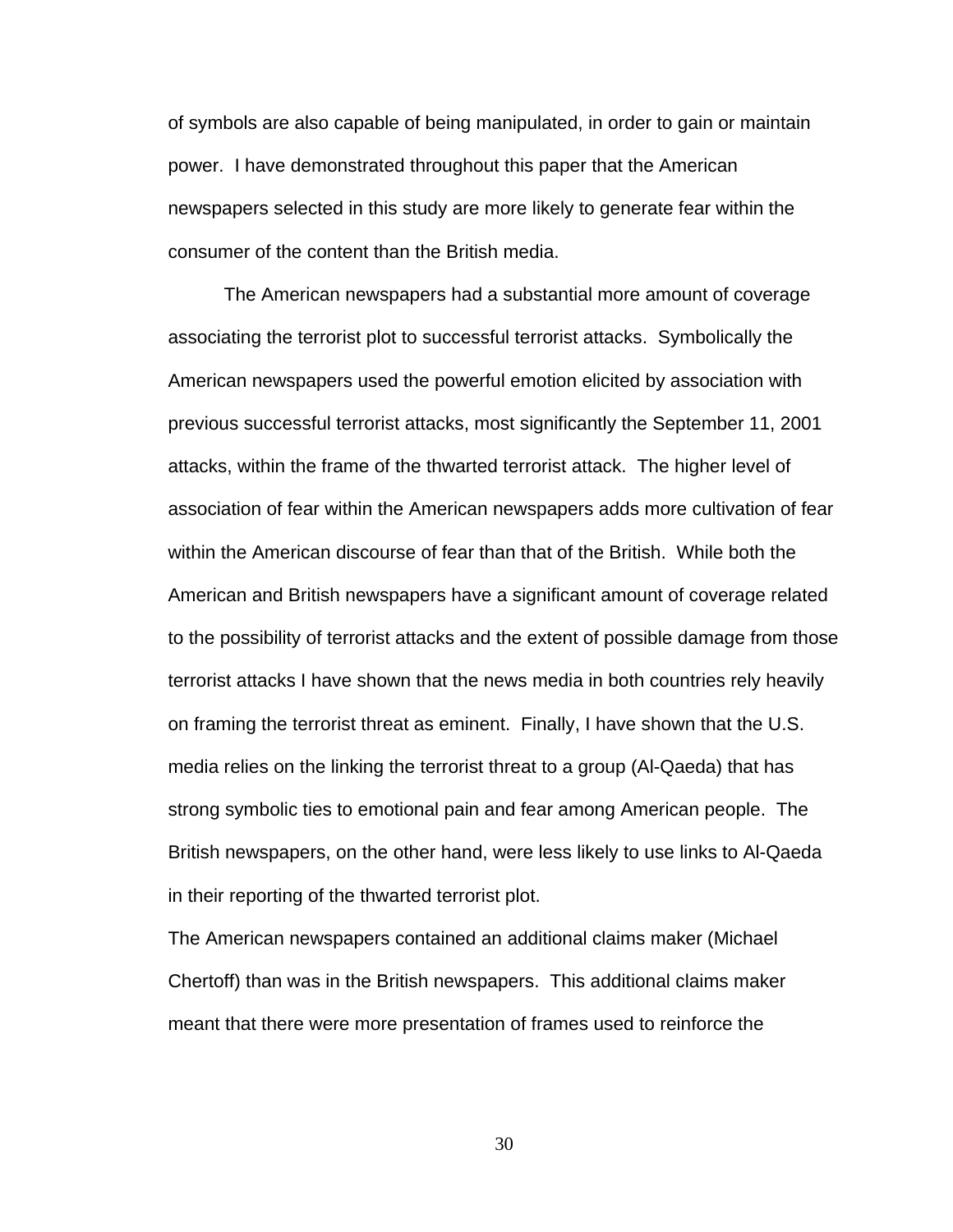vulnerability of the citizenry in the American newspapers than in the British newspapers.

The American newspapers contained content about the inadequacy of the security measures in the U.S. By highlighting these inadequacies the U.S. newspapers were more likely to increase feelings of vulnerability among consumers of the media.

The emphasis on the symbols of violence in the American newspapers, which is a stark contrast to the type of coverage present in the British newspapers, suggests that individuals that consume news using these sources would have higher levels of fear than those that attain their information using the British newspapers.

The desire to significantly change the American security measures reinforce the idea that Americans are not secure with the current policies in place and this, in turn, has a greater possibility of increasing fear among citizens, when compared with the coverage of detainment that appears in the British newspapers.

In sum, after extensive analysis between the U.S. and British newspapers the research shows that consumers of the American news sources might have higher levels of fear than do those individuals that consume the British news sources.

Comparative research between the U.S. and British television media has shown a significant difference in the approach to political topics by journalists. Research shows that the British media is more likely to take an "adversarial"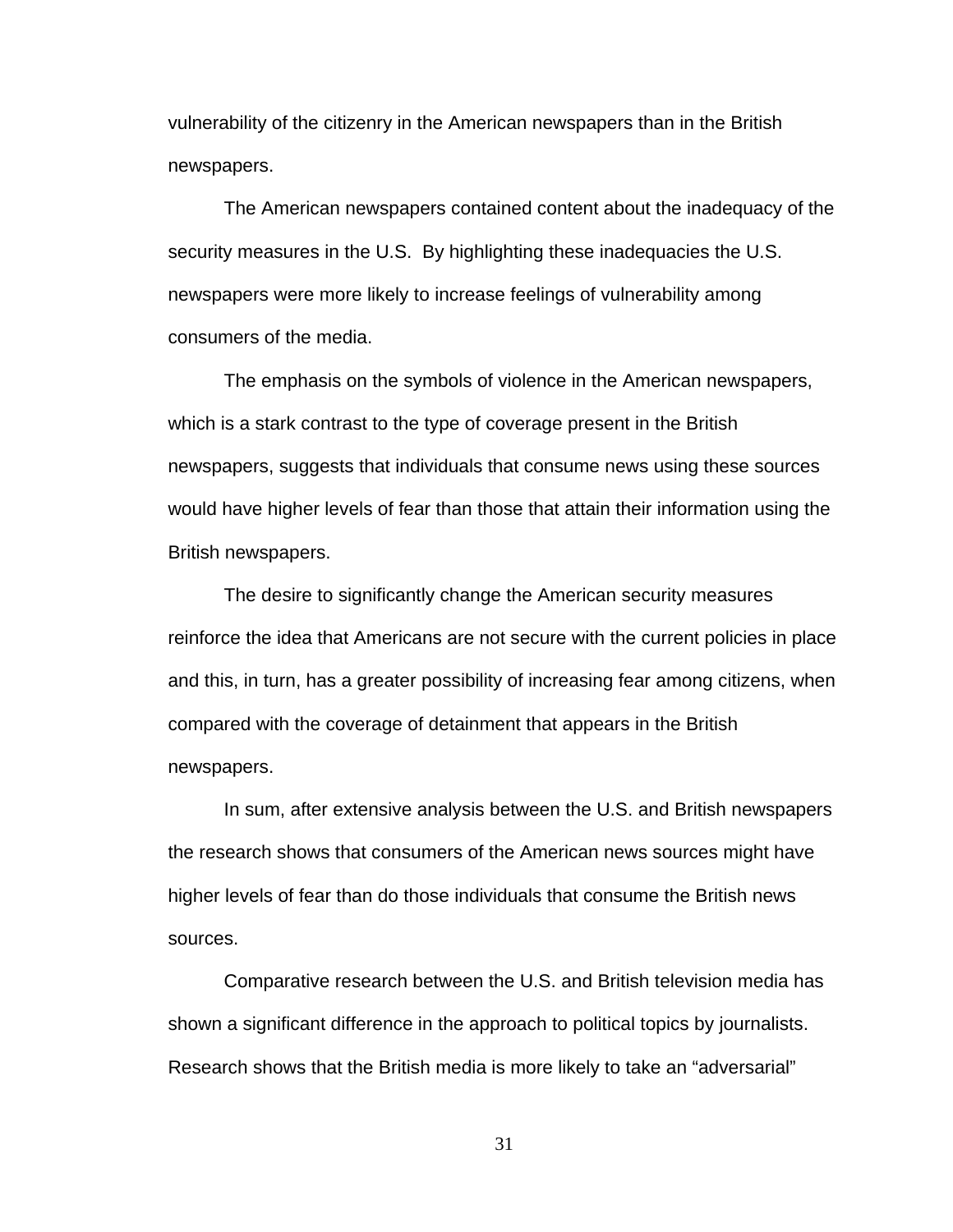position when evaluating claims made by government officials, while the U.S. media, on the other hand, is structured in a way that journalists are not critical of information offered from government officials (Johnson, 48-9). The findings of this research help validate the claims that American media has more possible fear generating material than British media.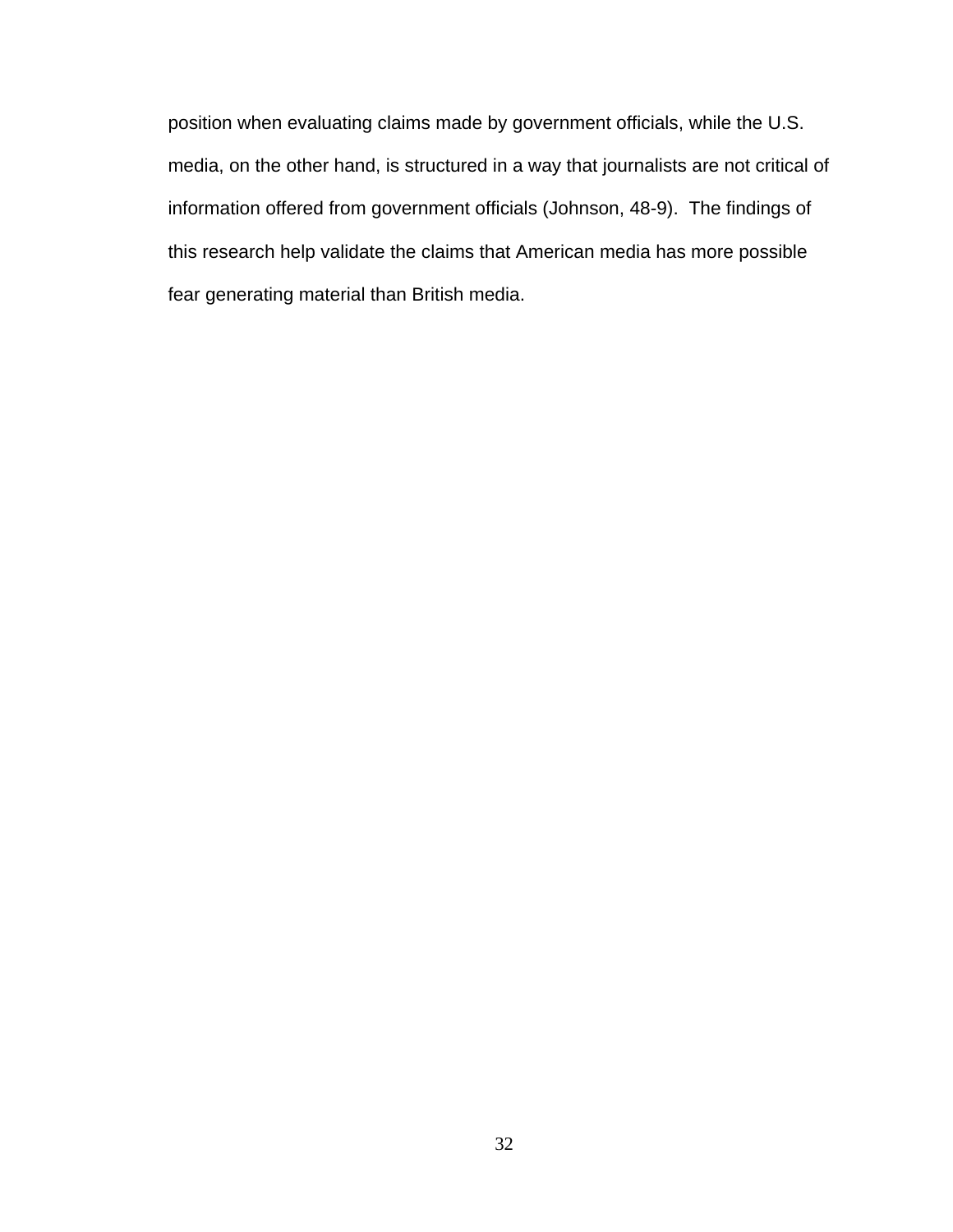# **APPENDIX**

# **U.S. Newspapers**

| <b>New York Post</b>                        |                          |                  |                |                |                  |                  |  |  |
|---------------------------------------------|--------------------------|------------------|----------------|----------------|------------------|------------------|--|--|
|                                             | $11 -$                   | $12 -$           | 8/13 &         | 8/15 &         | $8/17$ &         |                  |  |  |
| Codes                                       | Aug                      | Aug              | 14             | 16             | 18               | Total            |  |  |
| Action/Actual                               | 5                        | $\overline{2}$   | 0              | 0              | 0                | 7                |  |  |
| Action/Possible                             | 11                       | 4                | 3              | 1              | $\overline{2}$   | 21               |  |  |
| Al-Qaeda Link                               | $\overline{2}$           | $\overline{2}$   | 3              | 1              | 1                | 9                |  |  |
| <b>British Leadership</b>                   | $\boldsymbol{0}$         | $\mathbf 0$      | $\mathbf 0$    | $\mathsf 0$    | $\boldsymbol{0}$ | $\boldsymbol{0}$ |  |  |
| <b>Characteristics of Plotters</b>          | $\overline{2}$           | 13               | 3              | $\overline{7}$ | $\overline{2}$   | 27               |  |  |
| Citizen Response/Fear & Entertainment       | 1                        | $\mathbf 0$      | $\mathbf 0$    | $\mathsf 0$    | $\mathbf 0$      | 1                |  |  |
|                                             | <b>Claims Making</b>     |                  |                |                |                  |                  |  |  |
| <b>British/Government</b>                   | 1                        | 1                | 0              | 0              | 0                | $\overline{c}$   |  |  |
| British/Anti-Terrorism Agents               | $\mathbf 0$              | 0                | $\mathbf 0$    | 0              | 0                | 0                |  |  |
| <b>British/Experts &amp; Scholars</b>       | $\mathbf 0$              | $\mathbf 0$      | $\mathbf 0$    | 1              | $\mathbf 0$      | 1                |  |  |
| <b>Family of Plotters</b>                   | $\mathbf 0$              | $\mathbf 0$      | 0              | 0              | 0                | 0                |  |  |
| <b>British/John Prescott</b>                | $\boldsymbol{0}$         | 1                | $\mathbf 0$    | 0              | 0                | 1                |  |  |
| British/John Reid                           | $\overline{2}$           | $\mathbf 0$      | 1              | $\mathbf 0$    | $\mathbf 0$      | 3                |  |  |
| British/Paul Stephenson                     | 1                        | $\mathbf 0$      | $\mathbf 0$    | $\mathbf 0$    | 0                | 1                |  |  |
| British/Skepticism                          | $\mathbf 0$              | $\mathbf 0$      | 0              | $\mathbf 0$    | 0                | 0                |  |  |
| Pakistani Official                          | $\mathbf 0$              | $\mathbf 0$      | $\mathbf 0$    | 0              | 0                | 0                |  |  |
| <b>Terrorists</b>                           | $\mathbf 0$              | $\mathbf 0$      | $\mathbf 0$    | $\mathbf 0$    | 0                | 0                |  |  |
| US/Government                               | 5                        | $\boldsymbol{0}$ | $\overline{2}$ | 6              | 0                | 13               |  |  |
| US/Experts & Scholars                       | 5                        | $\mathbf 0$      | $\mathbf 0$    | 1              | 0                | 6                |  |  |
| <b>US/Michael Chertoff</b>                  | $\overline{2}$           | $\overline{2}$   | 3              | $\mathsf 0$    | 0                | $\overline{7}$   |  |  |
| Compliance                                  | $\overline{2}$           | $\mathbf 0$      | $\mathbf 0$    | $\mathbf 0$    | 0                | $\overline{2}$   |  |  |
| Cost/Negative                               | $6\phantom{1}6$          | $\mathbf 0$      | $\mathbf 0$    | $\mathbf 0$    | 0                | 6                |  |  |
| Cost/Positive                               | 1                        | $\overline{2}$   | 1              | 0              | 0                | 4                |  |  |
| Muslim Scholars & Rel. Leaders              | $\mathbf 0$              | $\mathbf 0$      | $\mathbf 0$    | $\mathbf 0$    | 0                | $\overline{0}$   |  |  |
| Response of Citizens                        | $\sqrt{3}$               | $6\phantom{1}6$  | 5              | $\overline{c}$ | $\boldsymbol{0}$ | 16               |  |  |
| Response of Citizens/Skepticism & Criticism | $\overline{0}$           | $\Omega$         | $\overline{0}$ | $\mathbf 0$    | 0                | 0                |  |  |
|                                             | <b>Security Measures</b> |                  |                |                |                  |                  |  |  |
| US/Government                               | 3                        | 3                | $\mathbf 2$    | 1              | 0                | 9                |  |  |
| US/British/Government/Shortcomings          | $\mathbf 0$              | $\mathbf 0$      | 0              | 1              | 0                | 1                |  |  |
| US/Police                                   | 3                        | $\mathbf 0$      | $\mathbf 0$    | $\mathbf 0$    | 0                | 3                |  |  |
| <b>Airline Companies</b>                    | $\mathbf 0$              | 0                | 0              | 0              | $\mathbf 0$      | 0                |  |  |
| Anti-terrorism Police                       | 0                        | $\mathbf 0$      | 0              | 0              | 0                | 0                |  |  |
| <b>British/Government</b>                   | 1                        | $\mathbf 0$      | 1              | 1              | 0                | 3                |  |  |
| <b>British/Police</b>                       | $\pmb{0}$                | 0                | $\mathsf 0$    | $\pmb{0}$      | 0                | $\mathbf 0$      |  |  |
| <b>Cost Responsibility</b>                  | $\boldsymbol{0}$         | 0                | $\mathsf 0$    | $\pmb{0}$      | 0                | $\mathbf 0$      |  |  |
| European Union                              | $\pmb{0}$                | $\overline{2}$   | $\mathsf 0$    | $\pmb{0}$      | $\mathsf 0$      | $\mathbf 2$      |  |  |
| Positive                                    | $\pmb{0}$                | $\pmb{0}$        | $\mathsf 0$    | 0              | 0                | $\pmb{0}$        |  |  |
| Possible                                    | $\pmb{0}$                | $\pmb{0}$        | $\mathsf 0$    | 0              | 0                | $\pmb{0}$        |  |  |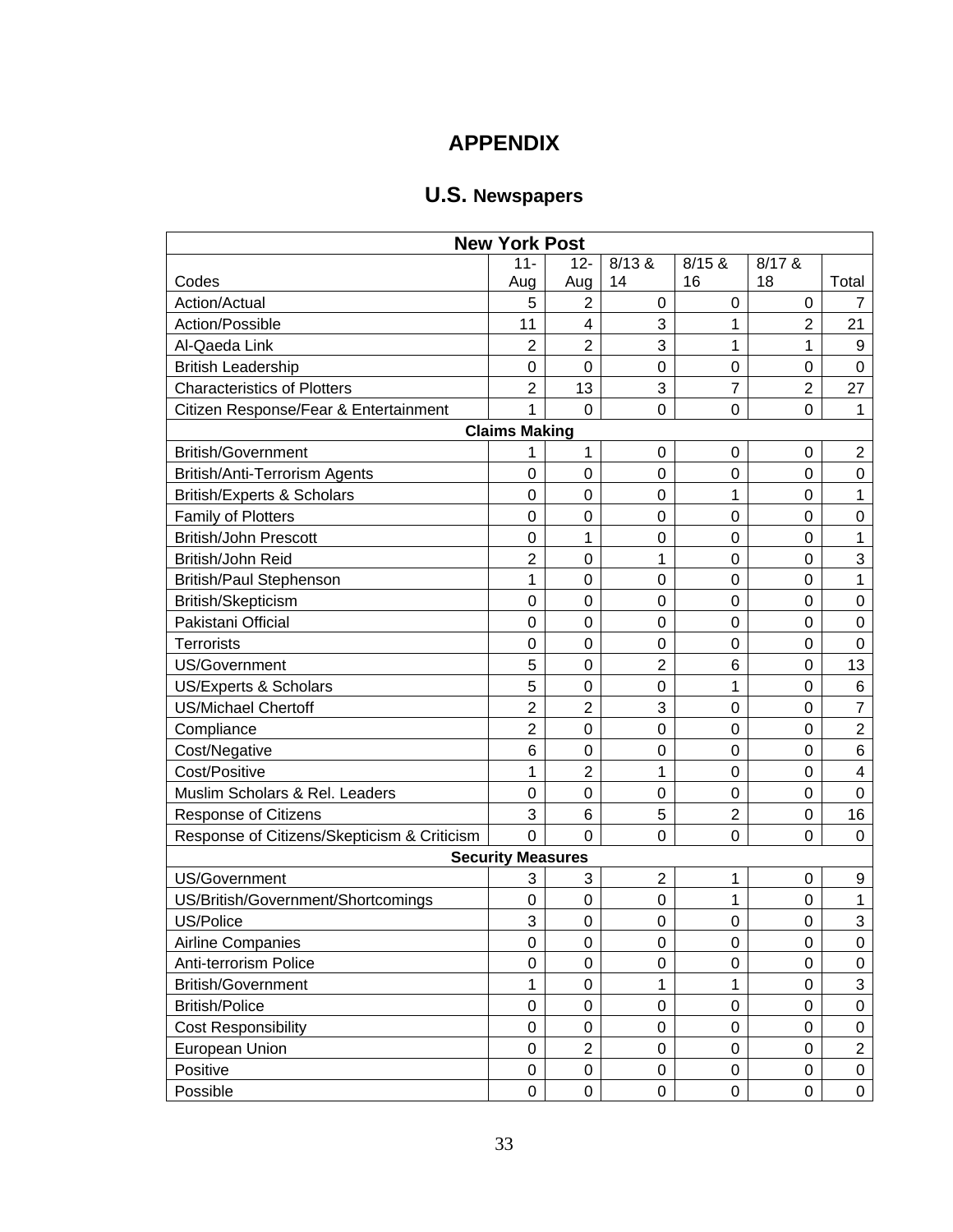| Pakistan                                  |    |   |   |   |   |    |
|-------------------------------------------|----|---|---|---|---|----|
| Techniques of Investigation               | 11 |   | 9 | 5 | っ | 34 |
| T of I/Financial                          |    |   |   |   |   |    |
| T of I/International Cooperation          | ◠  | ◠ | 3 |   |   |    |
| T of I/Physical Evidence                  | ົ  |   | 3 |   |   |    |
| T of I/Profiling                          |    |   |   | 4 |   |    |
| T of I/Torture                            |    |   |   |   |   |    |
| T of I/Message Interception (Wiretapping) |    |   |   |   |   |    |
| T of I/Detainment                         |    |   |   |   |   |    |

| <b>New York Times</b>                       |                         |                         |                  |                         |                |                |  |  |
|---------------------------------------------|-------------------------|-------------------------|------------------|-------------------------|----------------|----------------|--|--|
|                                             | $11 -$                  | $12 -$                  | 8/13 &           | 8/15 &                  | $8/17$ &       |                |  |  |
| Codes                                       | Aug                     | Aug                     | 14               | 16                      | 18             | Total          |  |  |
| Action/Actual                               | 10                      | 10                      | 10               | $\overline{\mathbf{4}}$ | 1              | 35             |  |  |
| Action/Possible                             | 20                      | 6                       | 8                | $\overline{2}$          | 0              | 36             |  |  |
| Al-Qaeda Link                               | 3                       | $\mathbf 0$             | 11               | 1                       | 4              | 19             |  |  |
| <b>British Leadership</b>                   | $\mathbf{1}$            | $\overline{0}$          | $\overline{2}$   | 0                       | $\mathbf 0$    | 3              |  |  |
| <b>Characteristics of Plotters</b>          | $\overline{4}$          | 14                      | $\overline{2}$   | $\boldsymbol{9}$        | 8              | 37             |  |  |
| Citizen Response/Fear & Entertainment       | $\overline{2}$          | $\overline{7}$          | $\overline{0}$   | $\overline{1}$          | $\overline{0}$ | 10             |  |  |
|                                             | <b>Claims Making</b>    |                         |                  |                         |                |                |  |  |
| <b>British/Government</b>                   | $\overline{2}$          | 1                       | $\overline{2}$   | $\overline{4}$          | 1              | 10             |  |  |
| British/Anti-Terrorism Agents               | $\overline{0}$          | $\overline{0}$          | $\overline{0}$   | 0                       | $\overline{2}$ | $\overline{2}$ |  |  |
| <b>British/Experts &amp; Scholars</b>       | $\overline{1}$          | $\mathbf 0$             | $\mathbf 0$      | $\mathbf 0$             | $\overline{0}$ | $\mathbf{1}$   |  |  |
| <b>Family of Plotters</b>                   | $\mathbf 0$             | $\mathbf 0$             | $\mathbf 0$      | $\mathbf 0$             | $\mathbf 0$    | $\mathbf 0$    |  |  |
| <b>British/John Prescott</b>                | $\mathbf 0$             | $\mathbf 0$             | $\mathbf 0$      | $\mathbf 0$             | $\mathbf 0$    | $\mathbf 0$    |  |  |
| British/John Reid                           | $\overline{1}$          | $\mathbf 0$             | 6                | 1                       | $\mathbf 0$    | 8              |  |  |
| <b>British/Paul Stephenson</b>              | $\mathbf 0$             | $\mathbf 0$             | $\mathbf 0$      | $\mathbf 0$             | 0              | $\mathbf 0$    |  |  |
| British/Skepticism                          | $\mathbf 0$             | $\mathbf 0$             | 1                | $\overline{0}$          | 0              | $\mathbf{1}$   |  |  |
| Pakistani Official                          | $\mathbf 0$             | $\overline{2}$          | 0                | 0                       | 0              | $\overline{2}$ |  |  |
| <b>Terrorists</b>                           | 0                       | $\mathbf 0$             | 3                | 0                       | 0              | 3              |  |  |
| US/Government                               | 5                       | $\mathbf 0$             | 11               | $\overline{\mathbf{4}}$ | $\mathsf 0$    | 20             |  |  |
| <b>US/Experts &amp; Scholars</b>            | 16                      | $\overline{\mathbf{4}}$ | 18               | $\mathsf 0$             | $\mathbf 0$    | 38             |  |  |
| <b>US/Michael Chertoff</b>                  | $\overline{2}$          | $\mathbf 0$             | $\overline{2}$   | 3                       | $\mathbf 0$    | $\overline{7}$ |  |  |
| Compliance                                  | 3                       | $\overline{2}$          | $\mathbf 0$      | 0                       | $\mathbf 0$    | 5              |  |  |
| Cost/Negative                               | 9                       | $\boldsymbol{0}$        | 1                | 4                       | 0              | 14             |  |  |
| Cost/Positive                               | 4                       | $\overline{2}$          | $\boldsymbol{0}$ | 1                       | 0              | $\overline{7}$ |  |  |
| Muslim Scholars & Rel. Leaders              | $\mathbf 0$             | $\overline{2}$          | $\mathbf 0$      | $\mathsf 0$             | $\mathsf 0$    | $\overline{2}$ |  |  |
| Response of Citizens                        | $\overline{4}$          | 8                       | $\mathbf 0$      | 5                       | $\mathbf 0$    | 17             |  |  |
| Response of Citizens/Skepticism & Criticism | $\overline{0}$          | $\overline{0}$          | $\overline{7}$   | 1                       | $\mathbf 0$    | 8              |  |  |
| <b>Security Measures</b>                    |                         |                         |                  |                         |                |                |  |  |
| <b>US/Government</b>                        | 14                      | 3                       | 9                | 15                      | 0              | 41             |  |  |
| US/British/Government/Shortcomings          | 1                       | 3                       | $\overline{2}$   | 1                       | 0              | $\overline{7}$ |  |  |
| US/Police                                   | 3                       | $\overline{0}$          | $\mathbf 0$      | 0                       | 0              | 3              |  |  |
| Airline Companies                           | $\mathbf 0$             | $\mathbf 0$             | $\mathbf 0$      | 0                       | 0              | $\mathbf 0$    |  |  |
| Anti-terrorism Police                       | $\mathbf 0$             | $\overline{0}$          | $\mathbf 0$      | 0                       | $\mathbf 0$    | $\mathbf 0$    |  |  |
| <b>British/Government</b>                   | $\overline{\mathbf{4}}$ | 3                       | $\overline{2}$   | 11                      | $\mathbf 0$    | 20             |  |  |
| <b>British/Police</b>                       | $\mathbf 0$             | $\mathbf 0$             | $\mathbf 0$      | $\mathbf 0$             | $\mathbf 0$    | $\mathbf 0$    |  |  |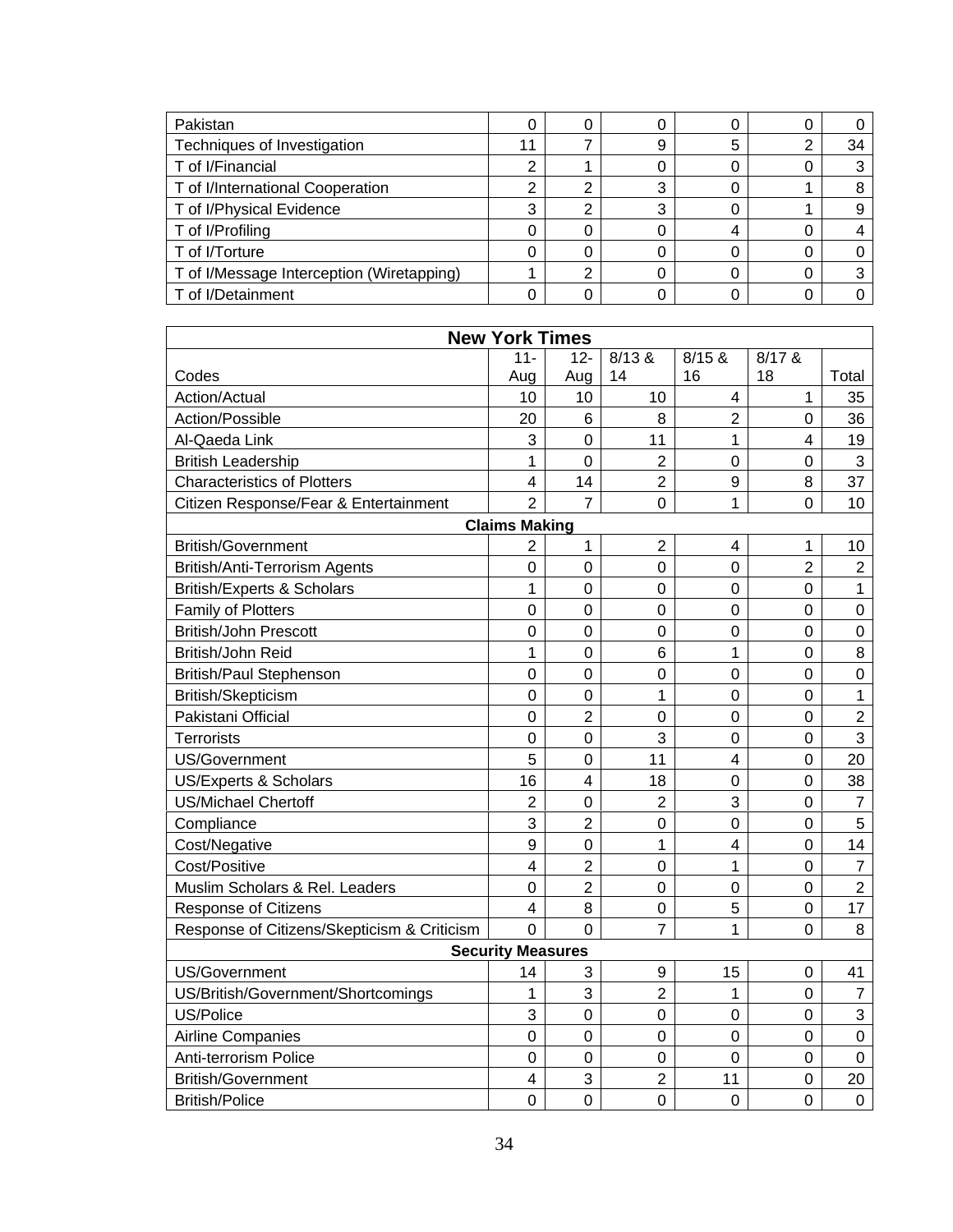| <b>Cost Responsibility</b>                | 0 | 0  | 0              |    | 0 |    |
|-------------------------------------------|---|----|----------------|----|---|----|
| European Union                            | 2 | 0  | 0              | 0  | 0 | 2  |
| Positive                                  | 0 | 0  | 0              | 0  | 0 |    |
| Possible                                  | 6 | 3  | 0              |    | 0 | 10 |
| Pakistan                                  | 0 | 11 | $\overline{2}$ | 0  | 0 | 13 |
| Techniques of Investigation               | 7 | 19 | 15             | 10 | 6 | 57 |
| T of I/Financial                          | 0 | 0  | 0              | 0  |   |    |
| T of I/International Cooperation          | 2 | 9  | 2              |    | 2 | 16 |
| T of I/Physical Evidence                  | 0 | 3  | 0              | 5  |   | 9  |
| T of I/Profiling                          | 0 | 0  | 0              | 0  | 0 |    |
| T of I/Torture                            | 0 | 0  | 0              | 0  | 0 |    |
| T of I/Message Interception (Wiretapping) | 0 | 0  | 0              | 0  |   |    |
| T of I/Detainment                         | 0 | 0  | 0              |    | 0 |    |

| <b>USA Today</b>                            |                          |                |                  |                |                |                |  |
|---------------------------------------------|--------------------------|----------------|------------------|----------------|----------------|----------------|--|
|                                             | $11 -$                   | $12 -$         | 8/13 &           | 8/15 &         | 8/17 &         |                |  |
| Codes                                       | Aug                      | Aug            | 14               | 16             | 18             | Total          |  |
| Action/Actual                               | 8                        | 0              | 6                | 0              | $\mathbf 0$    | 14             |  |
| Action/Possible                             | $\overline{7}$           | $\overline{0}$ | 4                | 1              | 0              | 12             |  |
| Al-Qaeda Link                               | $\overline{2}$           | $\overline{0}$ | $\overline{2}$   | 0              | $\mathbf 0$    | $\overline{4}$ |  |
| <b>British Leadership</b>                   | $\overline{0}$           | $\overline{0}$ | $\mathbf 0$      | 0              | $\mathbf 0$    | $\overline{0}$ |  |
| <b>Characteristics of Plotters</b>          | $\overline{0}$           | $\overline{0}$ | $\mathbf 0$      | $\overline{0}$ | $\mathbf 0$    | $\mathbf 0$    |  |
| Citizen Response/Fear & Entertainment       | 1                        | $\overline{0}$ | $\mathbf 0$      | $\mathbf 0$    | $\mathbf 0$    | 1              |  |
|                                             | <b>Claims Making</b>     |                |                  |                |                |                |  |
| <b>British/Government</b>                   | 0                        | $\mathbf 0$    | $\boldsymbol{0}$ | 1              | $\mathbf 0$    | 1              |  |
| British/Anti-Terrorism Agents               | $\overline{2}$           | $\overline{0}$ | $\mathbf 0$      | 0              | $\mathbf 0$    | $\overline{2}$ |  |
| <b>British/Experts &amp; Scholars</b>       | $\overline{0}$           | $\mathbf 0$    | 1                | 0              | $\mathbf 0$    | $\mathbf 1$    |  |
| Family of Plotters                          | $\mathbf 0$              | $\mathbf 0$    | $\mathbf 0$      | 0              | $\mathbf 0$    | $\mathbf 0$    |  |
| <b>British/John Prescott</b>                | $\mathbf 0$              | $\overline{0}$ | $\mathbf 0$      | 0              | $\mathbf 0$    | $\mathbf 0$    |  |
| British/John Reid                           | $\mathbf 0$              | $\overline{0}$ | 4                | $\overline{0}$ | 1              | 5              |  |
| <b>British/Paul Stephenson</b>              | $\mathbf 0$              | $\overline{0}$ | 1                | $\mathbf 0$    | $\mathbf 0$    | $\mathbf 1$    |  |
| British/Skepticism                          | $\mathbf 0$              | $\overline{0}$ | $\mathbf 0$      | 0              | 0              | $\mathbf 0$    |  |
| Pakistani Official                          | $\overline{0}$           | $\overline{0}$ | $\mathbf 0$      | 0              | 0              | $\mathbf 0$    |  |
| <b>Terrorists</b>                           | $\mathbf 0$              | $\overline{0}$ | $\overline{0}$   | 0              | $\overline{0}$ | $\overline{0}$ |  |
| <b>US/Government</b>                        | $\overline{2}$           | $\overline{0}$ | 1                | $\overline{1}$ | $\mathbf 0$    | $\overline{4}$ |  |
| US/Experts & Scholars                       | 5                        | $\mathbf 0$    | 6                | 1              | 0              | 12             |  |
| <b>US/Michael Chertoff</b>                  | $\overline{2}$           | $\overline{0}$ | 3                | $\overline{2}$ | 0              | $\overline{7}$ |  |
| Compliance                                  | 11                       | $\overline{0}$ | $\mathbf 0$      | 10             | $\mathbf 0$    | 21             |  |
| Cost/Negative                               | 11                       | $\overline{0}$ | 6                | 9              | $\overline{0}$ | 26             |  |
| Cost/Positive                               | $\overline{4}$           | $\mathbf 0$    | $\mathbf 0$      | 9              | 0              | 13             |  |
| Muslim Scholars & Rel. Leaders              | $\mathbf 0$              | $\mathbf 0$    | $\mathbf 0$      | 0              | $\mathbf 0$    | $\mathbf 0$    |  |
| <b>Response of Citizens</b>                 | $\overline{7}$           | $\mathbf 0$    | 3                | $\overline{7}$ | $\mathbf 0$    | 17             |  |
| Response of Citizens/Skepticism & Criticism | $\overline{0}$           | $\overline{0}$ | $\overline{1}$   | $\overline{1}$ | 0              | $\overline{2}$ |  |
|                                             | <b>Security Measures</b> |                |                  |                |                |                |  |
| US/Government                               | 17                       | 0              | 13               | 10             | 0              | 40             |  |
| US/British/Government/Shortcomings          | 10                       | $\overline{0}$ | 5                | 1              | $\mathbf 0$    | 16             |  |
| US/Police                                   | 1                        | 0              | $\overline{0}$   | $\overline{0}$ | $\overline{0}$ | $\mathbf{1}$   |  |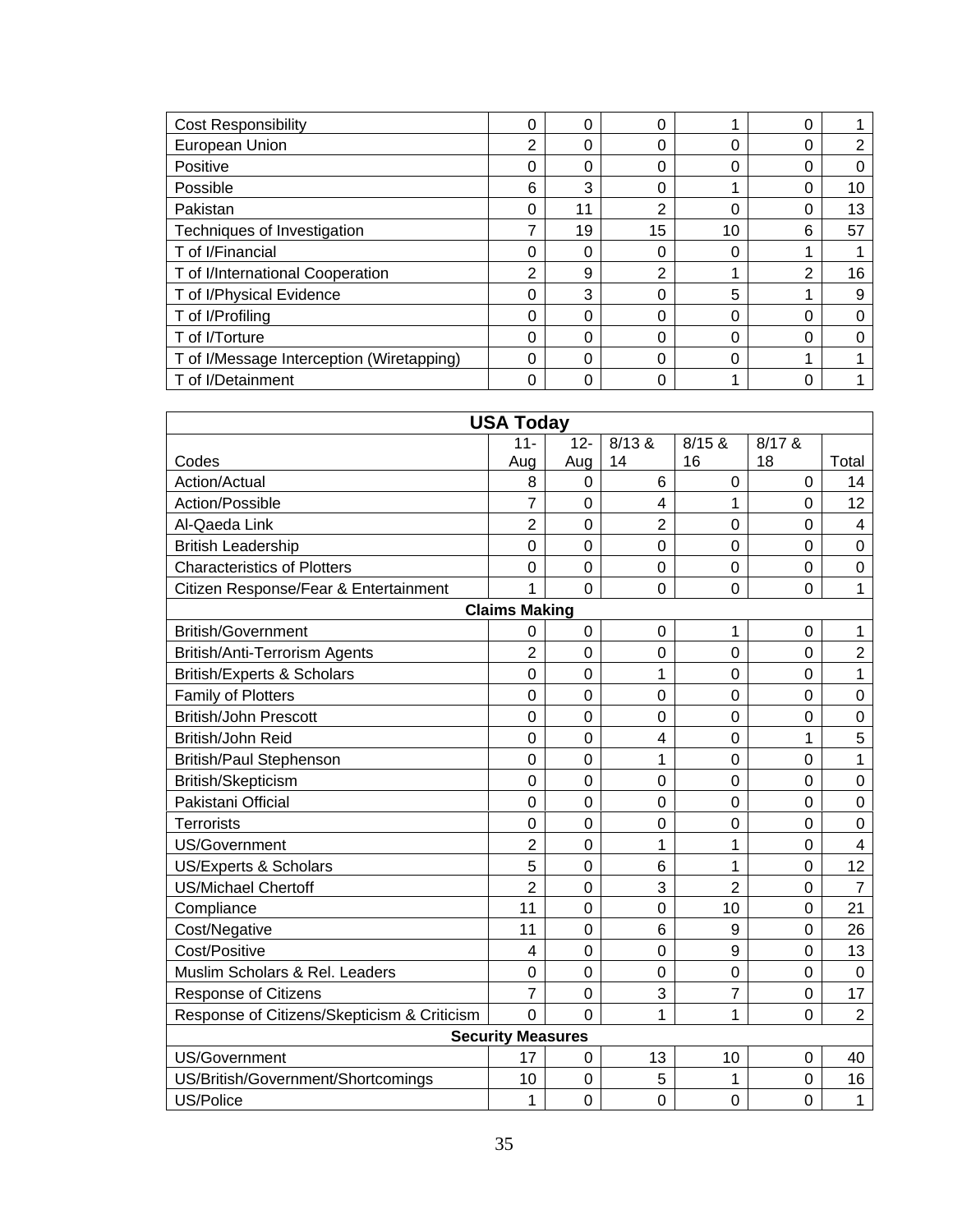| Airline Companies                         | 0 | 0 | 0        | 0 | 0 | $\Omega$ |
|-------------------------------------------|---|---|----------|---|---|----------|
| Anti-terrorism Police                     | 0 | 0 | 0        | 0 | 0 | 0        |
| <b>British/Government</b>                 | 2 | 0 | 3        | 6 | 0 | 11       |
| <b>British/Police</b>                     | 0 | 0 | $\Omega$ | 0 | 0 | 0        |
| <b>Cost Responsibility</b>                | 0 | 0 | 0        | 0 | 0 | 0        |
| European Union                            | 0 | 0 | 0        | 0 |   |          |
| Positive                                  |   | 0 | 0        | 0 | 0 |          |
| Possible                                  | 2 | 0 | 0        | 6 | 0 | 8        |
| Pakistan                                  | 0 | 0 | $\Omega$ | 0 | 0 | 0        |
| Techniques of Investigation               | 5 | 0 | 11       | 1 |   | 18       |
| T of I/Financial                          | 0 | 0 | 0        | 0 | 0 | 0        |
| T of I/International Cooperation          | 4 | 0 | 3        | 0 | 0 | 4        |
| T of I/Physical Evidence                  |   | 0 | 0        | 0 | 0 |          |
| T of I/Profiling                          | 0 | 0 | 0        | 0 | 0 | 0        |
| T of I/Torture                            | 0 | 0 | $\Omega$ | 0 | 0 | 0        |
| T of I/Message Interception (Wiretapping) | 1 | 0 | 2        | 0 | 0 | 3        |
| T of I/Detainment                         | 0 | 0 |          | 0 |   | 2        |

# **Grand Totals for U.S. Newspapers**

| Codes                                 | Grand<br><b>Total</b> |
|---------------------------------------|-----------------------|
| Action/Actual                         | 56                    |
| Action/Possible                       | 69                    |
| Al-Qaeda Link                         | 32                    |
| <b>British Leadership</b>             | 3                     |
| <b>Characteristics of Plotters</b>    | 64                    |
| Citizen Response/Fear & Entertainment | 12                    |
| <b>Claims Making</b>                  |                       |
| <b>British/Government</b>             | 13                    |
| British/Anti-Terrorism Agents         | 4                     |
| <b>British/Experts &amp; Scholars</b> | 3                     |
| <b>Family of Plotters</b>             | 0                     |
| <b>British/John Prescott</b>          | 1                     |
| British/John Reid                     | 16                    |
| British/Paul Stephenson               | 2                     |
| British/Skepticism                    | 1                     |
| Pakistani Official                    | 2                     |
| <b>Terrorists</b>                     | 3                     |
| <b>US/Government</b>                  | 37                    |
| <b>US/Experts &amp; Scholars</b>      | 56                    |
| <b>US/Michael Chertoff</b>            | 2                     |
| Compliance                            | 28                    |
| Cost/Negative                         | 46                    |
| Cost/Positive                         | 24                    |
| Muslim Scholars & Rel. Leaders        | $\overline{2}$        |
| <b>Response of Citizens</b>           | 50                    |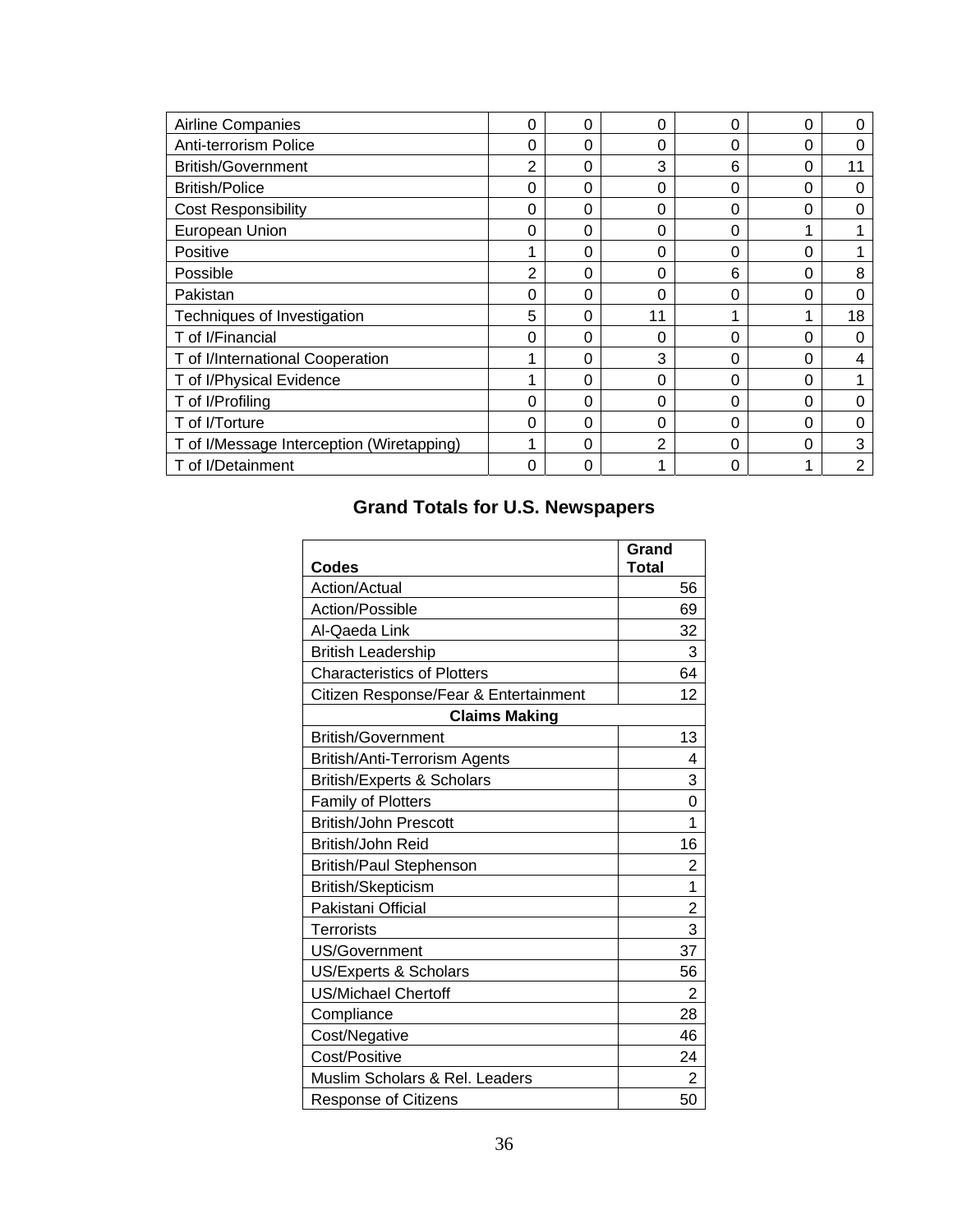| Response of Citizens/Skepticism &         |     |
|-------------------------------------------|-----|
| Criticism                                 | 10  |
| <b>Security Measures</b>                  |     |
| US/Government                             | 90  |
| US/British/Government/Shortcomings        | 24  |
| US/Police                                 | 7   |
| <b>Airline Companies</b>                  | ი   |
| <b>Anti-terrorism Police</b>              | 0   |
| <b>British/Government</b>                 | 34  |
| <b>British/Police</b>                     | 0   |
| <b>Cost Responsibility</b>                | 1   |
| <b>European Union</b>                     | 5   |
| Positive                                  | 1   |
| Possible                                  | 18  |
| Pakistan                                  | 13  |
| Techniques of Investigation               | 109 |
| T of I/Financial                          | 4   |
| T of I/International Cooperation          | 28  |
| T of I/Physical Evidence                  | 19  |
| T of I/Profiling                          | 4   |
| T of I/Torture                            | 0   |
| T of I/Message Interception (Wiretapping) | 7   |
| T of I/Detainment                         | 3   |

# **British Newspapers**

|                                       | <b>The Daily Telegraph</b> |        |                |                |          |                |  |  |  |
|---------------------------------------|----------------------------|--------|----------------|----------------|----------|----------------|--|--|--|
|                                       | $11 -$                     | $12 -$ | 8/13 &         | 8/15 &         | $8/17$ & |                |  |  |  |
| Codes/Dates                           | Aug                        | Aug    | 14             | 16             | 18       | Total          |  |  |  |
| Action/Actual                         | 7                          |        | 8              | $\overline{2}$ | 0        | 18             |  |  |  |
| Action/Possible                       | 13                         | 8      | 0              | 0              | 2        | 23             |  |  |  |
| Al-Qaeda Link                         | 1                          | 0      | $\overline{2}$ | 1              | 1        | 5              |  |  |  |
| <b>British Leadership</b>             | 0                          | 5      | 0              | 0              | 1        | 6              |  |  |  |
| <b>Characteristics of Plotters</b>    | 3                          |        | 0              | 1              | 0        | 5              |  |  |  |
| Citizen Response/Fear & Entertainment | 1                          | 0      | 0              | 0              | $\Omega$ | 1              |  |  |  |
|                                       | <b>Claims Making</b>       |        |                |                |          |                |  |  |  |
| <b>British/Government</b>             | 4                          |        | 0              | 0              | 0        | 5              |  |  |  |
| British/Anti-Terrorism Agents         | 0                          | 0      | 0              | 0              | $\Omega$ | 0              |  |  |  |
| <b>British/Experts &amp; Scholars</b> | 4                          | 0      | 0              | 0              | 1        | 5              |  |  |  |
| Family of Plotters                    | 0                          | 0      | 0              | 0              | $\Omega$ | 0              |  |  |  |
| <b>British/John Prescott</b>          | 0                          | 0      | 0              | 0              | $\Omega$ | 0              |  |  |  |
| British/John Reid                     | $\overline{2}$             | 2      | 4              | 0              | 6        | 14             |  |  |  |
| <b>British/Paul Stephenson</b>        | 1                          | 0      | $\Omega$       | 0              | $\Omega$ | 1              |  |  |  |
| British/Skepticism                    | 0                          | 0      | 0              | 4              | $\Omega$ | 4              |  |  |  |
| Pakistani Official                    | 0                          | 0      | 0              | $\overline{2}$ | 0        | $\overline{2}$ |  |  |  |
| <b>Terrorists</b>                     | 0                          | 0      | 0              | 0              | $\Omega$ | 0              |  |  |  |
| US/Government                         | 11                         | 0      | 0              | 1              | 0        | 12             |  |  |  |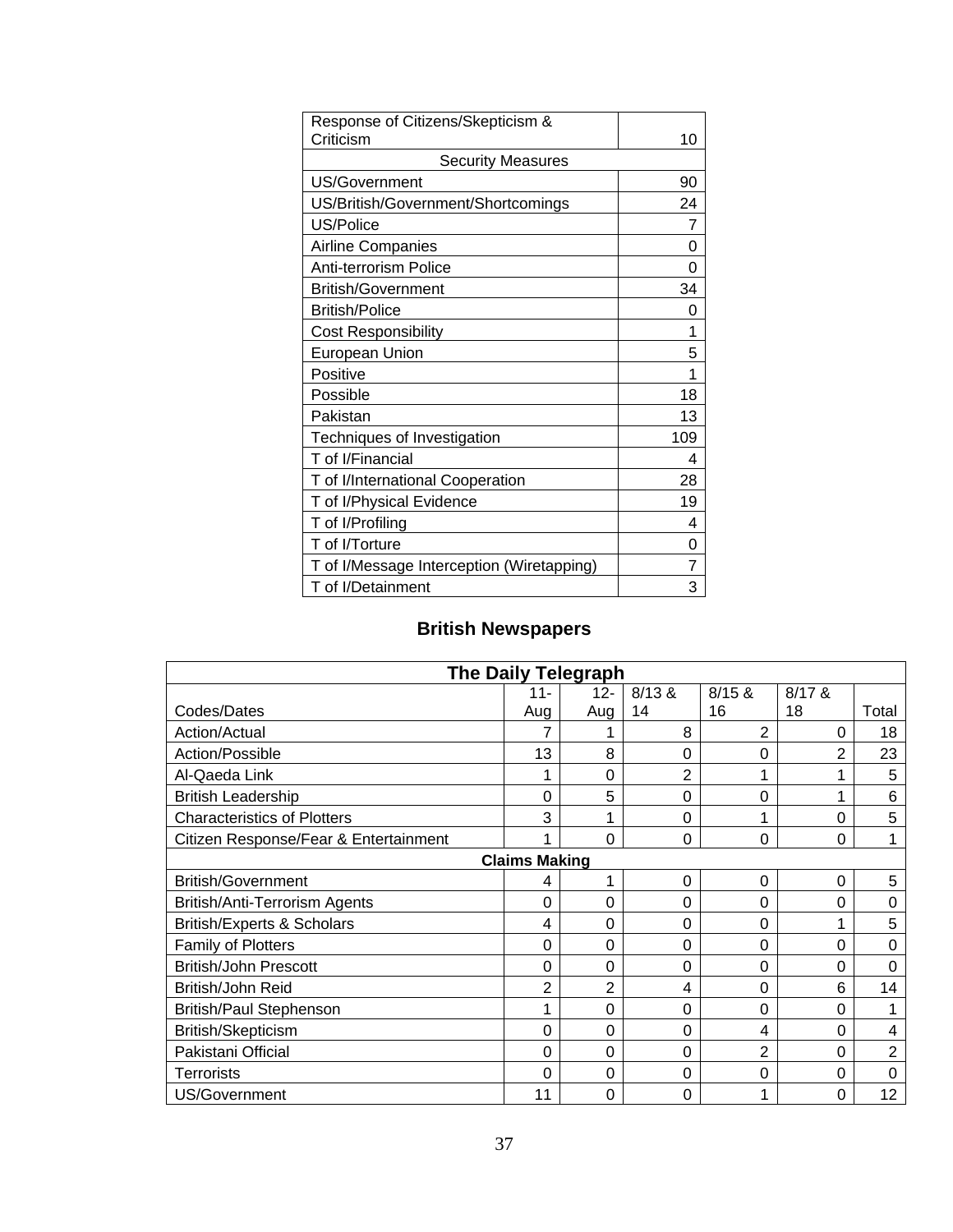| US/Experts & Scholars                       | $\overline{2}$ | $\mathbf 0$    | 0              | 0              | 0              | $\overline{2}$ |  |  |  |  |  |
|---------------------------------------------|----------------|----------------|----------------|----------------|----------------|----------------|--|--|--|--|--|
| <b>US/Michael Chertoff</b>                  | 1              | $\overline{0}$ | 0              | 0              | 0              |                |  |  |  |  |  |
| Compliance                                  | 0              | $\overline{2}$ | 0              | 0              | 0              | $\overline{c}$ |  |  |  |  |  |
| Cost/Negative                               | 2              | 9              | 5              | 6              | 1              | 23             |  |  |  |  |  |
| Cost/Positive                               | 5              | 1              | $\overline{2}$ | $\overline{2}$ | $\mathbf 0$    | 10             |  |  |  |  |  |
| Muslim Scholars & Rel. Leaders              | $\overline{0}$ | 0              | 0              | 0              | $\overline{0}$ | $\mathbf 0$    |  |  |  |  |  |
| <b>Response of Citizens</b>                 | 0              | 1              | $\overline{2}$ | 6              | $\mathbf 0$    | 9              |  |  |  |  |  |
| Response of Citizens/Skepticism & Criticism | $\Omega$       | $\overline{0}$ | 0              | 4              | 1              | 5              |  |  |  |  |  |
| <b>Security Measures</b>                    |                |                |                |                |                |                |  |  |  |  |  |
| US/Government                               |                | $\overline{2}$ | $\mathbf 0$    | 0              | 0              | 3              |  |  |  |  |  |
| US/British/Government/Shortcomings          | 0              | 0              | 0              | 0              | 0              | $\mathsf 0$    |  |  |  |  |  |
| US/Police                                   | 0              | 0              | 0              | 0              | 0              | $\mathbf 0$    |  |  |  |  |  |
| Airline Companies                           | 0              | 1              | 0              | 0              | 0              | 1              |  |  |  |  |  |
| Anti-terrorism Police                       | 0              | 0              | 0              | 0              | 0              | 0              |  |  |  |  |  |
| <b>British/Government</b>                   | 4              | 8              | 3              | 0              | 0              | 15             |  |  |  |  |  |
| <b>British/Police</b>                       | 0              | 0              | 0              | 0              | 0              | 0              |  |  |  |  |  |
| <b>Cost Responsibility</b>                  | 0              | 0              | 0              | 0              | 4              | 4              |  |  |  |  |  |
| European Union                              | 0              | $\mathbf 0$    | 0              | 0              | 4              | 0              |  |  |  |  |  |
| Positive                                    | 0              | 0              | 0              | 0              | $\mathbf 0$    | $\mathsf 0$    |  |  |  |  |  |
| Possible                                    | 0              | 0              | 1              | 0              | 0              | 1              |  |  |  |  |  |
| Pakistan                                    | 0              | 0              | 0              | 0              | $\mathbf 0$    | 0              |  |  |  |  |  |
| Techniques of Investigation                 | 11             | 11             | 8              | 4              | $\overline{2}$ | 36             |  |  |  |  |  |
| T of I/Financial                            | 0              | $\mathbf 0$    | 1              | 0              | 0              | 1              |  |  |  |  |  |
| T of I/International Cooperation            | 2              | 4              | 0              | 2              | 0              | 8              |  |  |  |  |  |
| T of I/Physical Evidence                    | 1              | 0              | 0              | 0              | 0              | 1              |  |  |  |  |  |
| T of I/Profiling                            | $\mathbf 0$    | 1              | 0              | 0              | 0              | 1              |  |  |  |  |  |
| T of I/Torture                              | 0              | 0              | 0              | 0              | 0              | 0              |  |  |  |  |  |
| T of I/Message Interception (Wiretapping)   | 0              | 1              | 0              | 0              | 0              | 1              |  |  |  |  |  |
| T of I/Detainment                           | 1              | 0              | 1              | 0              | 0              | $\overline{2}$ |  |  |  |  |  |

| <b>The Guardian (London)</b>          |                      |     |        |        |                |                |  |  |
|---------------------------------------|----------------------|-----|--------|--------|----------------|----------------|--|--|
|                                       | $11 -$               | 12- | 8/13 & | 8/15 & | $8/17$ &       |                |  |  |
| Codes/Dates                           | Aug                  | Aug | 14     | 16     | 18             | Total          |  |  |
| Action/Actual                         | 7                    | O   |        | 4      | 2              | 11             |  |  |
| Action/Possible                       | 15                   | 0   | 4      | 0      | 1              | 20             |  |  |
| Al-Qaeda Link                         | 2                    |     | 2      | 0      | $\overline{2}$ |                |  |  |
| <b>British Leadership</b>             | 0                    |     | 0      | 0      | 0              |                |  |  |
| <b>Characteristics of Plotters</b>    | 0                    | 3   | 4      | 0      | 0              | 7              |  |  |
| Citizen Response/Fear & Entertainment | 0                    | 0   | 0      | 0      | 0              | 0              |  |  |
|                                       | <b>Claims Making</b> |     |        |        |                |                |  |  |
| <b>British/Government</b>             |                      | 4   | 2      | 0      | 0              |                |  |  |
| British/Anti-Terrorism Agents         |                      | 0   | 0      | 0      |                | $\overline{2}$ |  |  |
| <b>British/Experts &amp; Scholars</b> | 2                    |     |        | 0      | 4              | 5              |  |  |
| Family of Plotters                    | 0                    | 0   | 0      | 2      | 1              | 3              |  |  |
| <b>British/John Prescott</b>          | 0                    | 0   | 0      | 0      |                |                |  |  |
| British/John Reid                     |                      |     | 0      | 0      | 2              | 4              |  |  |
| <b>British/Paul Stephenson</b>        |                      | 0   | 0      | 0      | 0              |                |  |  |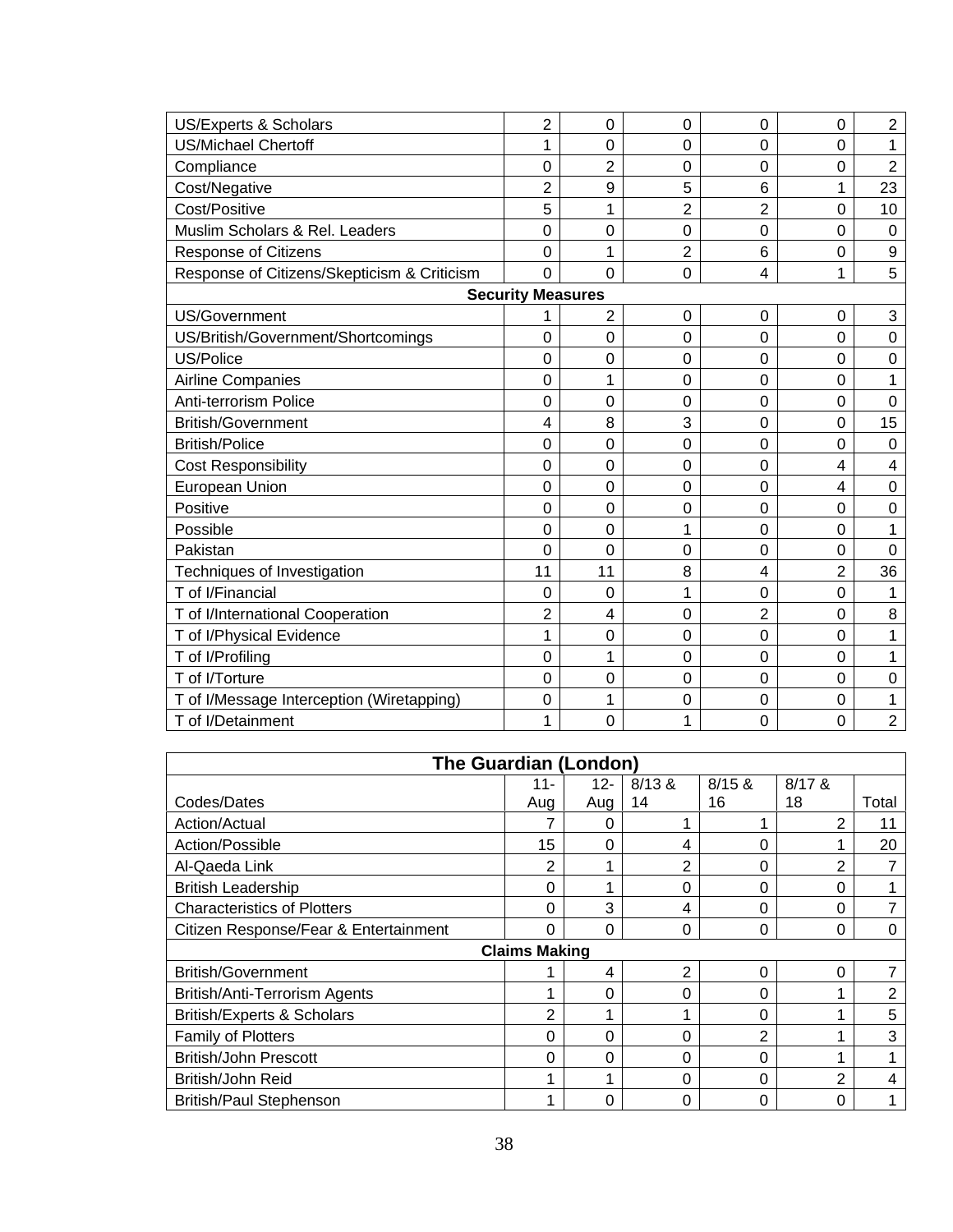| British/Skepticism                          | 0              | 0              | 0           | 0              | 0              | $\mathbf 0$    |
|---------------------------------------------|----------------|----------------|-------------|----------------|----------------|----------------|
| Pakistani Official                          | $\overline{0}$ | $\overline{0}$ | 0           | 0              | 4              | 4              |
| <b>Terrorists</b>                           | $\overline{0}$ | $\overline{0}$ | 0           | $\overline{0}$ | $\overline{0}$ | $\overline{0}$ |
| <b>US/Government</b>                        | $\overline{0}$ | $\mathbf 0$    | 0           | $\mathbf 0$    | 0              | 0              |
| US/Experts & Scholars                       | $\overline{0}$ | $\overline{0}$ | 0           | $\overline{0}$ | 0              | $\mathbf 0$    |
| <b>US/Michael Chertoff</b>                  | 1              | $\overline{0}$ | 0           | 0              | 0              | 1              |
| Compliance                                  | 1              | 11             | 0           | $\mathbf 0$    | 0              | 12             |
| Cost/Negative                               | 9              | $\overline{2}$ | 1           | 5              | 0              | 17             |
| Cost/Positive                               | 11             | 18             | 4           | 3              | $\mathbf 0$    | 36             |
| Muslim Scholars & Rel. Leaders              | $\mathbf 0$    | $\mathbf 0$    | 4           | $\mathbf 0$    | $\overline{2}$ | $\,6$          |
| Response of Citizens                        | $\Omega$       | $\overline{0}$ | 0           | $\overline{0}$ | $\overline{0}$ | $\mathbf 0$    |
| Response of Citizens/Skepticism & Criticism | $\Omega$       | $\mathbf 0$    | 0           | 6              | 1              | $\overline{7}$ |
| <b>Security Measures</b>                    |                |                |             |                |                |                |
| US/Government                               | 3              | 0              | $\mathbf 0$ | $\overline{0}$ | $\overline{2}$ | 5              |
| US/British/Government/Shortcomings          | $\overline{0}$ | $\overline{0}$ | $\mathbf 0$ | $\mathbf 0$    | $\mathbf 0$    | $\mathbf 0$    |
| US/Police                                   | $\overline{0}$ | $\mathbf 0$    | 0           | $\mathbf 0$    | 0              | $\pmb{0}$      |
| <b>Airline Companies</b>                    | $\overline{0}$ | $\overline{0}$ | 0           | $\mathbf 0$    | 0              | $\mathbf 0$    |
| Anti-terrorism Police                       | 1              | $\mathbf 0$    | 0           | $\mathbf 0$    | $\mathbf 0$    | 1              |
| <b>British/Government</b>                   | $\overline{2}$ | 8              | 12          | 5              | 1              | 28             |
| <b>British/Police</b>                       | $\overline{4}$ | $\mathbf 0$    | $\mathbf 0$ | $\mathbf 0$    | $\mathbf 0$    | $\overline{4}$ |
| <b>Cost Responsibility</b>                  | $\mathbf 0$    | $\mathbf 0$    | 0           | $\pmb{0}$      | 0              | $\mathbf 0$    |
| <b>European Union</b>                       | $\mathbf 0$    | $\overline{0}$ | 0           | $\overline{0}$ | $\overline{4}$ | $\overline{4}$ |
| Positive                                    | $\overline{2}$ | $\mathbf 0$    | 1           | $\mathbf 0$    | 0              | 3              |
| Possible                                    | $\overline{0}$ | 1              | $\mathbf 0$ | 0              | 0              | 1              |
| Pakistan                                    | $\mathbf 0$    | $\overline{0}$ | 0           | $\mathbf 0$    | $\mathbf 0$    | $\mathbf 0$    |
| Techniques of Investigation                 | 1              | 10             | 19          | 7              | 11             | 48             |
| T of I/Financial                            | $\mathbf 0$    | $\mathbf 0$    | $\mathbf 0$ | $\pmb{0}$      | 0              | $\pmb{0}$      |
| T of I/International Cooperation            | 1              | 3              | 5           | $\overline{2}$ | 0              | 11             |
| T of I/Physical Evidence                    | $\mathbf 0$    | $\mathbf 0$    | $\mathbf 1$ | $\overline{2}$ | $\mathsf 0$    | $\mathfrak{S}$ |
| T of I/Profiling                            | $\overline{0}$ | $\overline{0}$ | 0           | $\overline{0}$ | $\mathbf 0$    | $\mathbf 0$    |
| T of I/Torture                              | $\mathbf 0$    | $\mathbf 0$    | 1           | 1              | 0              | $\overline{2}$ |
| T of I/Message Interception (Wiretapping)   | 1              | $\mathbf 0$    | 0           | 1              | 0              | $\overline{2}$ |
| T of I/Detainment                           | $\mathbf 0$    | $\overline{0}$ | 0           | $\overline{2}$ | 3              | 5              |

| <b>The Sun</b>                        |          |          |                |          |          |       |
|---------------------------------------|----------|----------|----------------|----------|----------|-------|
|                                       | 11-      | $12 -$   | 8/13 &         | 8/15 &   | $8/17$ & |       |
| Codes/Dates                           | Aug      | Aug      | 14             | 16       | 18       | Total |
| Action/Actual                         |          |          | 4              |          | 0        | 6     |
| Action/Possible                       |          |          | 4              | 4        | 0        | 15    |
| Al-Qaeda Link                         | 0        |          | $\overline{2}$ | 0        | 3        | 6     |
| <b>British Leadership</b>             | ∩        |          | 0              | $\Omega$ | 0        |       |
| <b>Characteristics of Plotters</b>    | 17       | 10       | 14             | 8        | 0        | 49    |
| Citizen Response/Fear & Entertainment | ∩        | $\Omega$ | 0              | 0        | 0        |       |
| <b>Claims Making</b>                  |          |          |                |          |          |       |
| <b>British/Government</b>             |          |          | ົ              | $\Omega$ | 0        |       |
| British/Anti-Terrorism Agents         | $\Omega$ | 0        | 0              | 0        | 0        |       |
| <b>British/Experts &amp; Scholars</b> | 3        |          | ⌒              | O        | 0        | 5     |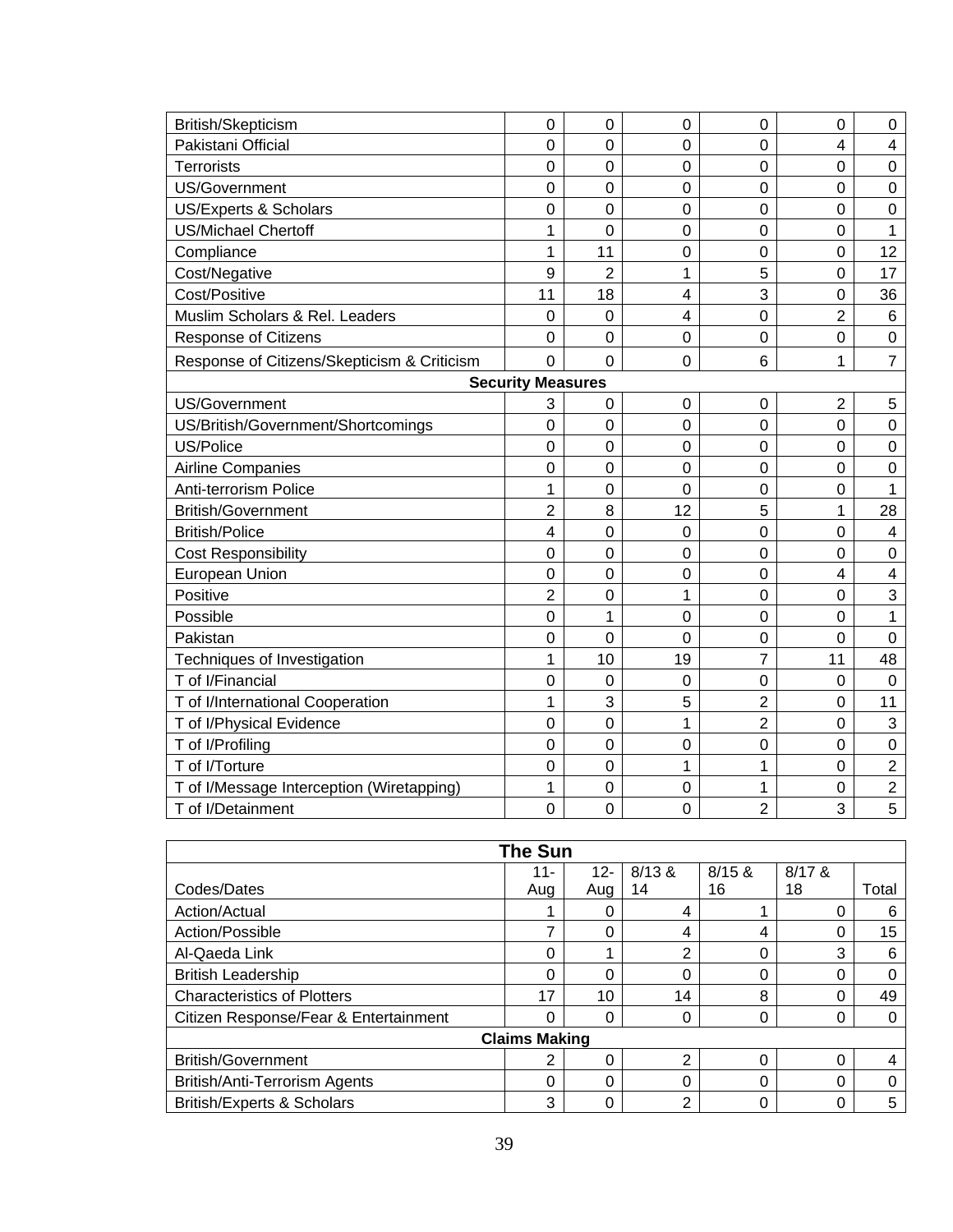| <b>Family of Plotters</b><br>$\mathbf 0$<br>$\mathbf 0$<br>0<br>0<br>1<br>1<br><b>British/John Prescott</b><br>$\mathbf 0$<br>$\mathbf 0$<br>0<br>$\pmb{0}$<br>0<br>0<br>$\overline{2}$<br>$\overline{2}$<br>British/John Reid<br>$\mathbf 0$<br>$\pmb{0}$<br>0<br>$\overline{\mathbf{4}}$<br><b>British/Paul Stephenson</b><br>$\mathbf 0$<br>$\mathbf 0$<br>$\mathbf 0$<br>$\pmb{0}$<br>0<br>$\pmb{0}$<br>$\mathbf 0$<br>British/Skepticism<br>$\mathbf 0$<br>$\mathbf 0$<br>$\mathbf 0$<br>0<br>$\mathbf 0$<br>Pakistani Official<br>$\boldsymbol{0}$<br>$\mathbf 0$<br>$\mathbf 0$<br>$\pmb{0}$<br>$\pmb{0}$<br>0<br>Terrorists<br>$\mathbf 0$<br>$\mathbf 0$<br>$\overline{0}$<br>$\pmb{0}$<br>0<br>$\pmb{0}$<br>US/Government<br>$\mathbf 0$<br>1<br>$\mathbf 0$<br>$\mathbf 0$<br>$\mathbf 0$<br>1<br>US/Experts & Scholars<br>$\boldsymbol{0}$<br>$\pmb{0}$<br>$\mathbf 0$<br>$\pmb{0}$<br>$\pmb{0}$<br>$\pmb{0}$<br><b>US/Michael Chertoff</b><br>1<br>$\mathbf 0$<br>$\overline{0}$<br>$\pmb{0}$<br>$\pmb{0}$<br>$\mathbf{1}$<br>Compliance<br>7<br>$\overline{4}$<br>$\mathbf 0$<br>$\mathbf 0$<br>$\mathbf 0$<br>11<br>5<br>$\overline{2}$<br>Cost/Negative<br>11<br>$\overline{0}$<br>18<br>0<br>Cost/Positive<br>5<br>$\overline{\mathbf{4}}$<br>$\mathbf 0$<br>$\mathbf 0$<br>$\mathbf 0$<br>$\boldsymbol{9}$<br>Muslim Scholars & Rel. Leaders<br>$\overline{2}$<br>1<br>$\Omega$<br>$\mathbf 0$<br>1<br>0<br>9<br>$\overline{\mathbf{4}}$<br>5<br>Response of Citizens<br>$\mathbf 0$<br>18<br>0<br>$\overline{0}$<br>Response of Citizens/Skepticism & Criticism<br>$\Omega$<br>0<br>0<br>0<br>0<br><b>Security Measures</b><br>US/Government<br>0<br>$\boldsymbol{0}$<br>$\boldsymbol{0}$<br>$\pmb{0}$<br>4<br>4<br>US/British/Government/Shortcomings<br>$\Omega$<br>$\mathbf 0$<br>1<br>0<br>0<br>0<br>US/Police<br>$\overline{0}$<br>$\mathbf 0$<br>$\mathbf 0$<br>$\mathbf 0$<br>0<br>$\mathbf 0$<br><b>Airline Companies</b><br>$\mathbf 0$<br>$\mathbf 0$<br>1<br>$\pmb{0}$<br>0<br>1<br>$\mathbf 0$<br>Anti-terrorism Police<br>$\Omega$<br>$\boldsymbol{0}$<br>$\mathbf 0$<br>$\pmb{0}$<br>$\pmb{0}$ |
|---------------------------------------------------------------------------------------------------------------------------------------------------------------------------------------------------------------------------------------------------------------------------------------------------------------------------------------------------------------------------------------------------------------------------------------------------------------------------------------------------------------------------------------------------------------------------------------------------------------------------------------------------------------------------------------------------------------------------------------------------------------------------------------------------------------------------------------------------------------------------------------------------------------------------------------------------------------------------------------------------------------------------------------------------------------------------------------------------------------------------------------------------------------------------------------------------------------------------------------------------------------------------------------------------------------------------------------------------------------------------------------------------------------------------------------------------------------------------------------------------------------------------------------------------------------------------------------------------------------------------------------------------------------------------------------------------------------------------------------------------------------------------------------------------------------------------------------------------------------------------------------------------------------------------------------------------------------------------------------------------------------------------------------------------------------------------------------------------------------------------------|
|                                                                                                                                                                                                                                                                                                                                                                                                                                                                                                                                                                                                                                                                                                                                                                                                                                                                                                                                                                                                                                                                                                                                                                                                                                                                                                                                                                                                                                                                                                                                                                                                                                                                                                                                                                                                                                                                                                                                                                                                                                                                                                                                 |
|                                                                                                                                                                                                                                                                                                                                                                                                                                                                                                                                                                                                                                                                                                                                                                                                                                                                                                                                                                                                                                                                                                                                                                                                                                                                                                                                                                                                                                                                                                                                                                                                                                                                                                                                                                                                                                                                                                                                                                                                                                                                                                                                 |
|                                                                                                                                                                                                                                                                                                                                                                                                                                                                                                                                                                                                                                                                                                                                                                                                                                                                                                                                                                                                                                                                                                                                                                                                                                                                                                                                                                                                                                                                                                                                                                                                                                                                                                                                                                                                                                                                                                                                                                                                                                                                                                                                 |
|                                                                                                                                                                                                                                                                                                                                                                                                                                                                                                                                                                                                                                                                                                                                                                                                                                                                                                                                                                                                                                                                                                                                                                                                                                                                                                                                                                                                                                                                                                                                                                                                                                                                                                                                                                                                                                                                                                                                                                                                                                                                                                                                 |
|                                                                                                                                                                                                                                                                                                                                                                                                                                                                                                                                                                                                                                                                                                                                                                                                                                                                                                                                                                                                                                                                                                                                                                                                                                                                                                                                                                                                                                                                                                                                                                                                                                                                                                                                                                                                                                                                                                                                                                                                                                                                                                                                 |
|                                                                                                                                                                                                                                                                                                                                                                                                                                                                                                                                                                                                                                                                                                                                                                                                                                                                                                                                                                                                                                                                                                                                                                                                                                                                                                                                                                                                                                                                                                                                                                                                                                                                                                                                                                                                                                                                                                                                                                                                                                                                                                                                 |
|                                                                                                                                                                                                                                                                                                                                                                                                                                                                                                                                                                                                                                                                                                                                                                                                                                                                                                                                                                                                                                                                                                                                                                                                                                                                                                                                                                                                                                                                                                                                                                                                                                                                                                                                                                                                                                                                                                                                                                                                                                                                                                                                 |
|                                                                                                                                                                                                                                                                                                                                                                                                                                                                                                                                                                                                                                                                                                                                                                                                                                                                                                                                                                                                                                                                                                                                                                                                                                                                                                                                                                                                                                                                                                                                                                                                                                                                                                                                                                                                                                                                                                                                                                                                                                                                                                                                 |
|                                                                                                                                                                                                                                                                                                                                                                                                                                                                                                                                                                                                                                                                                                                                                                                                                                                                                                                                                                                                                                                                                                                                                                                                                                                                                                                                                                                                                                                                                                                                                                                                                                                                                                                                                                                                                                                                                                                                                                                                                                                                                                                                 |
|                                                                                                                                                                                                                                                                                                                                                                                                                                                                                                                                                                                                                                                                                                                                                                                                                                                                                                                                                                                                                                                                                                                                                                                                                                                                                                                                                                                                                                                                                                                                                                                                                                                                                                                                                                                                                                                                                                                                                                                                                                                                                                                                 |
|                                                                                                                                                                                                                                                                                                                                                                                                                                                                                                                                                                                                                                                                                                                                                                                                                                                                                                                                                                                                                                                                                                                                                                                                                                                                                                                                                                                                                                                                                                                                                                                                                                                                                                                                                                                                                                                                                                                                                                                                                                                                                                                                 |
|                                                                                                                                                                                                                                                                                                                                                                                                                                                                                                                                                                                                                                                                                                                                                                                                                                                                                                                                                                                                                                                                                                                                                                                                                                                                                                                                                                                                                                                                                                                                                                                                                                                                                                                                                                                                                                                                                                                                                                                                                                                                                                                                 |
|                                                                                                                                                                                                                                                                                                                                                                                                                                                                                                                                                                                                                                                                                                                                                                                                                                                                                                                                                                                                                                                                                                                                                                                                                                                                                                                                                                                                                                                                                                                                                                                                                                                                                                                                                                                                                                                                                                                                                                                                                                                                                                                                 |
|                                                                                                                                                                                                                                                                                                                                                                                                                                                                                                                                                                                                                                                                                                                                                                                                                                                                                                                                                                                                                                                                                                                                                                                                                                                                                                                                                                                                                                                                                                                                                                                                                                                                                                                                                                                                                                                                                                                                                                                                                                                                                                                                 |
|                                                                                                                                                                                                                                                                                                                                                                                                                                                                                                                                                                                                                                                                                                                                                                                                                                                                                                                                                                                                                                                                                                                                                                                                                                                                                                                                                                                                                                                                                                                                                                                                                                                                                                                                                                                                                                                                                                                                                                                                                                                                                                                                 |
|                                                                                                                                                                                                                                                                                                                                                                                                                                                                                                                                                                                                                                                                                                                                                                                                                                                                                                                                                                                                                                                                                                                                                                                                                                                                                                                                                                                                                                                                                                                                                                                                                                                                                                                                                                                                                                                                                                                                                                                                                                                                                                                                 |
|                                                                                                                                                                                                                                                                                                                                                                                                                                                                                                                                                                                                                                                                                                                                                                                                                                                                                                                                                                                                                                                                                                                                                                                                                                                                                                                                                                                                                                                                                                                                                                                                                                                                                                                                                                                                                                                                                                                                                                                                                                                                                                                                 |
|                                                                                                                                                                                                                                                                                                                                                                                                                                                                                                                                                                                                                                                                                                                                                                                                                                                                                                                                                                                                                                                                                                                                                                                                                                                                                                                                                                                                                                                                                                                                                                                                                                                                                                                                                                                                                                                                                                                                                                                                                                                                                                                                 |
|                                                                                                                                                                                                                                                                                                                                                                                                                                                                                                                                                                                                                                                                                                                                                                                                                                                                                                                                                                                                                                                                                                                                                                                                                                                                                                                                                                                                                                                                                                                                                                                                                                                                                                                                                                                                                                                                                                                                                                                                                                                                                                                                 |
|                                                                                                                                                                                                                                                                                                                                                                                                                                                                                                                                                                                                                                                                                                                                                                                                                                                                                                                                                                                                                                                                                                                                                                                                                                                                                                                                                                                                                                                                                                                                                                                                                                                                                                                                                                                                                                                                                                                                                                                                                                                                                                                                 |
|                                                                                                                                                                                                                                                                                                                                                                                                                                                                                                                                                                                                                                                                                                                                                                                                                                                                                                                                                                                                                                                                                                                                                                                                                                                                                                                                                                                                                                                                                                                                                                                                                                                                                                                                                                                                                                                                                                                                                                                                                                                                                                                                 |
|                                                                                                                                                                                                                                                                                                                                                                                                                                                                                                                                                                                                                                                                                                                                                                                                                                                                                                                                                                                                                                                                                                                                                                                                                                                                                                                                                                                                                                                                                                                                                                                                                                                                                                                                                                                                                                                                                                                                                                                                                                                                                                                                 |
| $\overline{2}$<br><b>British/Government</b><br>13<br>16<br>1<br>$\mathbf 0$<br>$\mathbf 0$                                                                                                                                                                                                                                                                                                                                                                                                                                                                                                                                                                                                                                                                                                                                                                                                                                                                                                                                                                                                                                                                                                                                                                                                                                                                                                                                                                                                                                                                                                                                                                                                                                                                                                                                                                                                                                                                                                                                                                                                                                      |
| <b>British/Police</b><br>$\boldsymbol{0}$<br>$\mathbf 0$<br>$\mathbf 0$<br>$\mathsf 0$<br>$\pmb{0}$<br>$\pmb{0}$                                                                                                                                                                                                                                                                                                                                                                                                                                                                                                                                                                                                                                                                                                                                                                                                                                                                                                                                                                                                                                                                                                                                                                                                                                                                                                                                                                                                                                                                                                                                                                                                                                                                                                                                                                                                                                                                                                                                                                                                                |
| $\mathbf 0$<br><b>Cost Responsibility</b><br>$\mathbf 0$<br>$\mathbf 0$<br>$\mathbf 0$<br>$\pmb{0}$<br>$\mathbf 0$                                                                                                                                                                                                                                                                                                                                                                                                                                                                                                                                                                                                                                                                                                                                                                                                                                                                                                                                                                                                                                                                                                                                                                                                                                                                                                                                                                                                                                                                                                                                                                                                                                                                                                                                                                                                                                                                                                                                                                                                              |
| European Union<br>$\mathbf 0$<br>$\mathbf{1}$<br>$\mathbf 0$<br>$\mathbf 0$<br>$\mathbf 0$<br>1                                                                                                                                                                                                                                                                                                                                                                                                                                                                                                                                                                                                                                                                                                                                                                                                                                                                                                                                                                                                                                                                                                                                                                                                                                                                                                                                                                                                                                                                                                                                                                                                                                                                                                                                                                                                                                                                                                                                                                                                                                 |
| Positive<br>$\boldsymbol{0}$<br>$\mathbf 0$<br>$\mathbf 0$<br>$\mathbf 0$<br>$\pmb{0}$<br>$\pmb{0}$                                                                                                                                                                                                                                                                                                                                                                                                                                                                                                                                                                                                                                                                                                                                                                                                                                                                                                                                                                                                                                                                                                                                                                                                                                                                                                                                                                                                                                                                                                                                                                                                                                                                                                                                                                                                                                                                                                                                                                                                                             |
| Possible<br>$\mathbf 0$<br>$\mathbf 0$<br>$\mathbf 0$<br>$\mathbf 0$<br>$\mathbf 0$<br>$\pmb{0}$                                                                                                                                                                                                                                                                                                                                                                                                                                                                                                                                                                                                                                                                                                                                                                                                                                                                                                                                                                                                                                                                                                                                                                                                                                                                                                                                                                                                                                                                                                                                                                                                                                                                                                                                                                                                                                                                                                                                                                                                                                |
| Pakistan<br>$\mathbf 0$<br>$\mathbf 0$<br>$\mathbf 0$<br>$\mathbf 0$<br>$\pmb{0}$<br>$\mathbf 0$                                                                                                                                                                                                                                                                                                                                                                                                                                                                                                                                                                                                                                                                                                                                                                                                                                                                                                                                                                                                                                                                                                                                                                                                                                                                                                                                                                                                                                                                                                                                                                                                                                                                                                                                                                                                                                                                                                                                                                                                                                |
| $\overline{\mathbf{4}}$<br>$\overline{2}$<br>9<br>Techniques of Investigation<br>10<br>$\mathbf 0$<br>25                                                                                                                                                                                                                                                                                                                                                                                                                                                                                                                                                                                                                                                                                                                                                                                                                                                                                                                                                                                                                                                                                                                                                                                                                                                                                                                                                                                                                                                                                                                                                                                                                                                                                                                                                                                                                                                                                                                                                                                                                        |
| T of I/Financial<br>$\mathbf 0$<br>$\mathbf 0$<br>$\overline{2}$<br>1<br>$\mathbf 0$<br>$\mathbf{3}$                                                                                                                                                                                                                                                                                                                                                                                                                                                                                                                                                                                                                                                                                                                                                                                                                                                                                                                                                                                                                                                                                                                                                                                                                                                                                                                                                                                                                                                                                                                                                                                                                                                                                                                                                                                                                                                                                                                                                                                                                            |
| $\overline{2}$<br>T of I/International Cooperation<br>$\boldsymbol{0}$<br>$\mathbf 0$<br>1<br>$\pmb{0}$<br>$\ensuremath{\mathsf{3}}$                                                                                                                                                                                                                                                                                                                                                                                                                                                                                                                                                                                                                                                                                                                                                                                                                                                                                                                                                                                                                                                                                                                                                                                                                                                                                                                                                                                                                                                                                                                                                                                                                                                                                                                                                                                                                                                                                                                                                                                            |
| $\mathbf{1}$<br>3<br>T of I/Physical Evidence<br>$\mathbf 0$<br>$\overline{\mathcal{A}}$<br>$\pmb{0}$<br>$\, 8$                                                                                                                                                                                                                                                                                                                                                                                                                                                                                                                                                                                                                                                                                                                                                                                                                                                                                                                                                                                                                                                                                                                                                                                                                                                                                                                                                                                                                                                                                                                                                                                                                                                                                                                                                                                                                                                                                                                                                                                                                 |
| T of I/Profiling<br>$\mathbf 0$<br>$\mathbf 0$<br>$\mathbf 0$<br>$\mathbf 0$<br>$\mathbf 0$<br>$\pmb{0}$                                                                                                                                                                                                                                                                                                                                                                                                                                                                                                                                                                                                                                                                                                                                                                                                                                                                                                                                                                                                                                                                                                                                                                                                                                                                                                                                                                                                                                                                                                                                                                                                                                                                                                                                                                                                                                                                                                                                                                                                                        |
| T of I/Torture<br>$\mathbf 0$<br>$\mathbf 0$<br>$\mathbf 0$<br>$\pmb{0}$<br>$\pmb{0}$<br>$\pmb{0}$                                                                                                                                                                                                                                                                                                                                                                                                                                                                                                                                                                                                                                                                                                                                                                                                                                                                                                                                                                                                                                                                                                                                                                                                                                                                                                                                                                                                                                                                                                                                                                                                                                                                                                                                                                                                                                                                                                                                                                                                                              |
| 1<br>T of I/Message Interception (Wiretapping)<br>$\mathbf 0$<br>$\mathbf 0$<br>$\mathbf 0$<br>$\mathbf 0$<br>1                                                                                                                                                                                                                                                                                                                                                                                                                                                                                                                                                                                                                                                                                                                                                                                                                                                                                                                                                                                                                                                                                                                                                                                                                                                                                                                                                                                                                                                                                                                                                                                                                                                                                                                                                                                                                                                                                                                                                                                                                 |
| $\overline{0}$<br>$\overline{0}$<br>$\mathbf 0$<br>$\mathbf 0$<br>T of I/Detainment<br>$\Omega$<br>0                                                                                                                                                                                                                                                                                                                                                                                                                                                                                                                                                                                                                                                                                                                                                                                                                                                                                                                                                                                                                                                                                                                                                                                                                                                                                                                                                                                                                                                                                                                                                                                                                                                                                                                                                                                                                                                                                                                                                                                                                            |

# **Grand Totals for British Newspapers**

|                                    | Grand |
|------------------------------------|-------|
| Codes                              | Total |
| Action/Actual                      | 35    |
| Action/Possible                    |       |
| Al-Qaeda Link                      | 18    |
| <b>British Leadership</b>          |       |
| <b>Characteristics of Plotters</b> |       |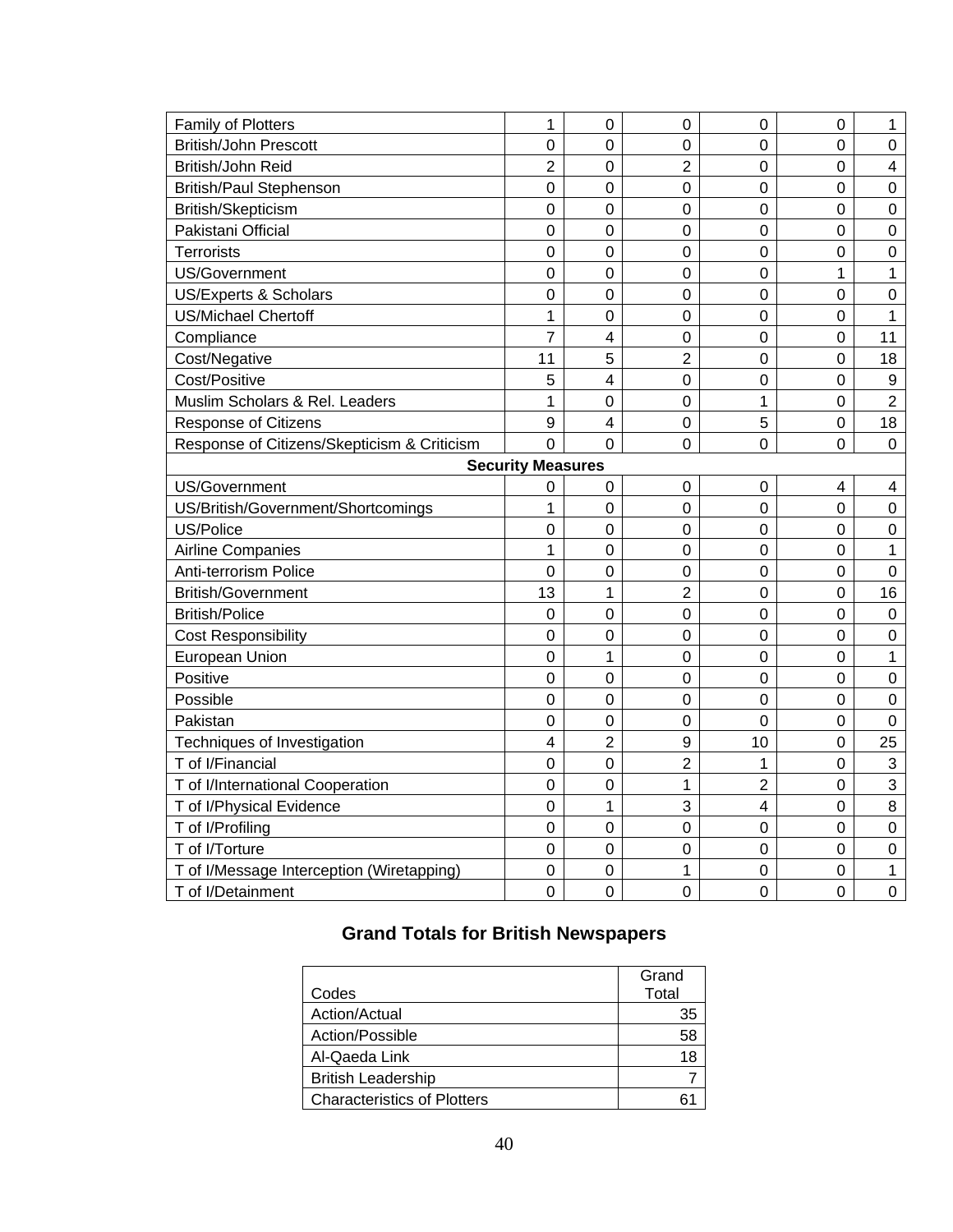| Citizen Response/Fear & Entertainment     | 1   |
|-------------------------------------------|-----|
| <b>Claims Making</b>                      |     |
| <b>British/Government</b>                 | 16  |
| <b>British/Anti-Terrorism Agents</b>      | 2   |
| <b>British/Experts &amp; Scholars</b>     | 15  |
| Family of Plotters                        | 4   |
| <b>British/John Prescott</b>              | 1   |
| British/John Reid                         | 22  |
| <b>British/Paul Stephenson</b>            | 2   |
| British/Skepticism                        | 4   |
| Pakistani Official                        | 6   |
| <b>Terrorists</b>                         | 0   |
| <b>US/Government</b>                      | 13  |
| <b>US/Experts &amp; Scholars</b>          | 2   |
| <b>US/Michael Chertoff</b>                | 3   |
| Compliance                                | 25  |
| Cost/Negative                             | 58  |
| Cost/Positive                             | 55  |
| Muslim Scholars & Rel. Leaders            | 8   |
| <b>Response of Citizens</b>               | 27  |
| Response of Citizens/Skepticism &         |     |
| Criticism                                 | 12  |
| <b>Security Measures</b>                  |     |
| US/Government                             | 12  |
| US/British/Government/Shortcomings        | 0   |
| US/Police                                 | 0   |
| <b>Airline Companies</b>                  | 2   |
| Anti-terrorism Police                     | 1   |
| <b>British/Government</b>                 | 59  |
| <b>British/Police</b>                     | 4   |
| <b>Cost Responsibility</b>                | 4   |
| European Union                            | 5   |
| Positive                                  | 3   |
| Possible                                  | 2   |
| Pakistan                                  | 0   |
| Techniques of Investigation               | 109 |
| T of I/Financial                          | 4   |
| T of I/International Cooperation          | 22  |
| T of I/Physical Evidence                  | 12  |
| T of I/Profiling                          | 1   |
| T of I/Torture                            | 2   |
| T of I/Message Interception (Wiretapping) | 4   |
| T of I/Detainment                         | 7   |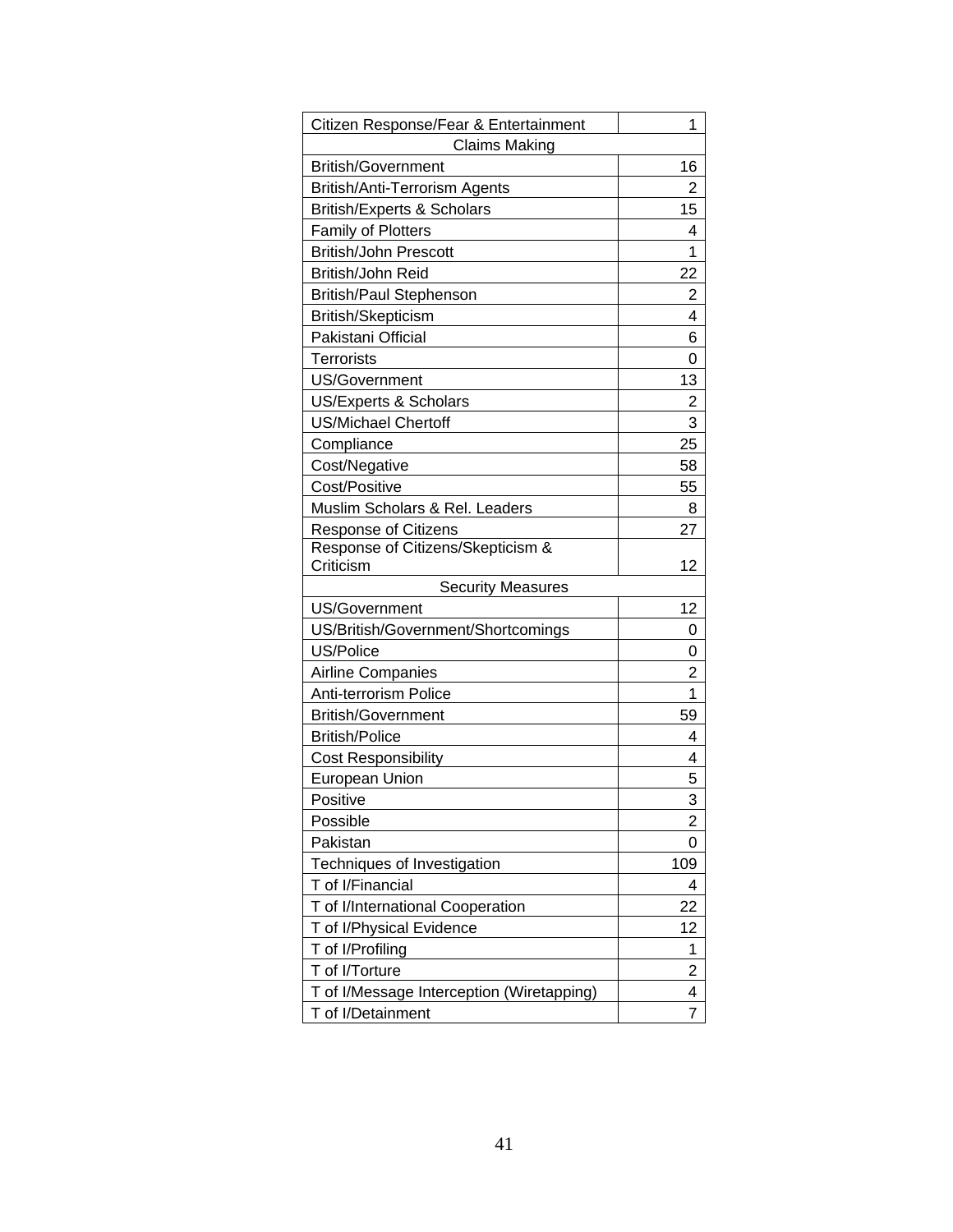### **WORKS CITED**

Altheide, David L. 2006 *Terrorism and the Politics of Fear.* Altamira. Oxford, UK.

\_\_\_\_\_\_\_\_\_\_\_\_\_\_. 1987 "Format and Symbols in TV Coverage of Terrorism in the United States and Great Britain". *International Studies Quarterly* Vol. 31, No. 2 pg. 161-176.

\_\_\_\_\_\_\_\_\_\_\_\_\_\_. 2002 *Creating Fear: News and the Construction of Crisis*. Aldine De Gruyter. Hawthorne, NY.

- Best, Joel. 1999 *Random Violence: How We Talk About New Crimes and New Victims*. University of Berkley. Berkley, CA.
- Chermak, Steven, Gruenewald, Jeffery. "The Media's Coverage of Domestic Terrorism" *Justice Quarterly* Vol. 23 No. 4 Pg. 428-460
- Combs, Cindy C., *Terrorism in the Twenty-First Century*. 4<sup>th</sup> edition. Pearson-Prentice Hall, Upper Saddle River, NJ.
- Garland, David. 2001 *The Culture of Control: Crime and Social Order in Contemporary Society*. University of Chicago Press. Chicago, IL.
- Hoffman, Bruce. 1998 *Inside Terrorism.* Columbia University Press, New York, NY.
- Howard, Russell, Sawyer, Reid. 2003. *Terrorism and Counterterrorism: Understanding the New Security Environment.* McGraw-Hill/Dushkin. Guilford, CN.
- Johnson, Victoria. 2006. "Assessing Media Coverage on the Necessity of Going to War: A British and American Comparison" *University of Missouri Peace Studies Review, Vol. 2, Spring/Fall 2006*
- Martin, Gus. 2003. *Understanding Terrorism: Challenges, Perspectives, and Issues*. Sage Publications. Thousand Oakes, CA.
- Nacos, Brigitte L. 2002 *Mass-Mediated Terrorism: the Central Role of the Media in Terrorism and Counterterrorism*. Rowman & Littlefield. Oxford, UK.
- Norris, Pippa, Montague, Kern, Just, Marion. *Framing Terrorism: The News Media, the Government, and the Public.* Routledge. New York, NY.
- Nyatepe-Coo, Akorlie, Zeisler-Vralsted. 2004. *Understanding Terrorism: Threats in an Uncertain World*. Pearson/Prentice Hall. Upper Saddle River, NJ.